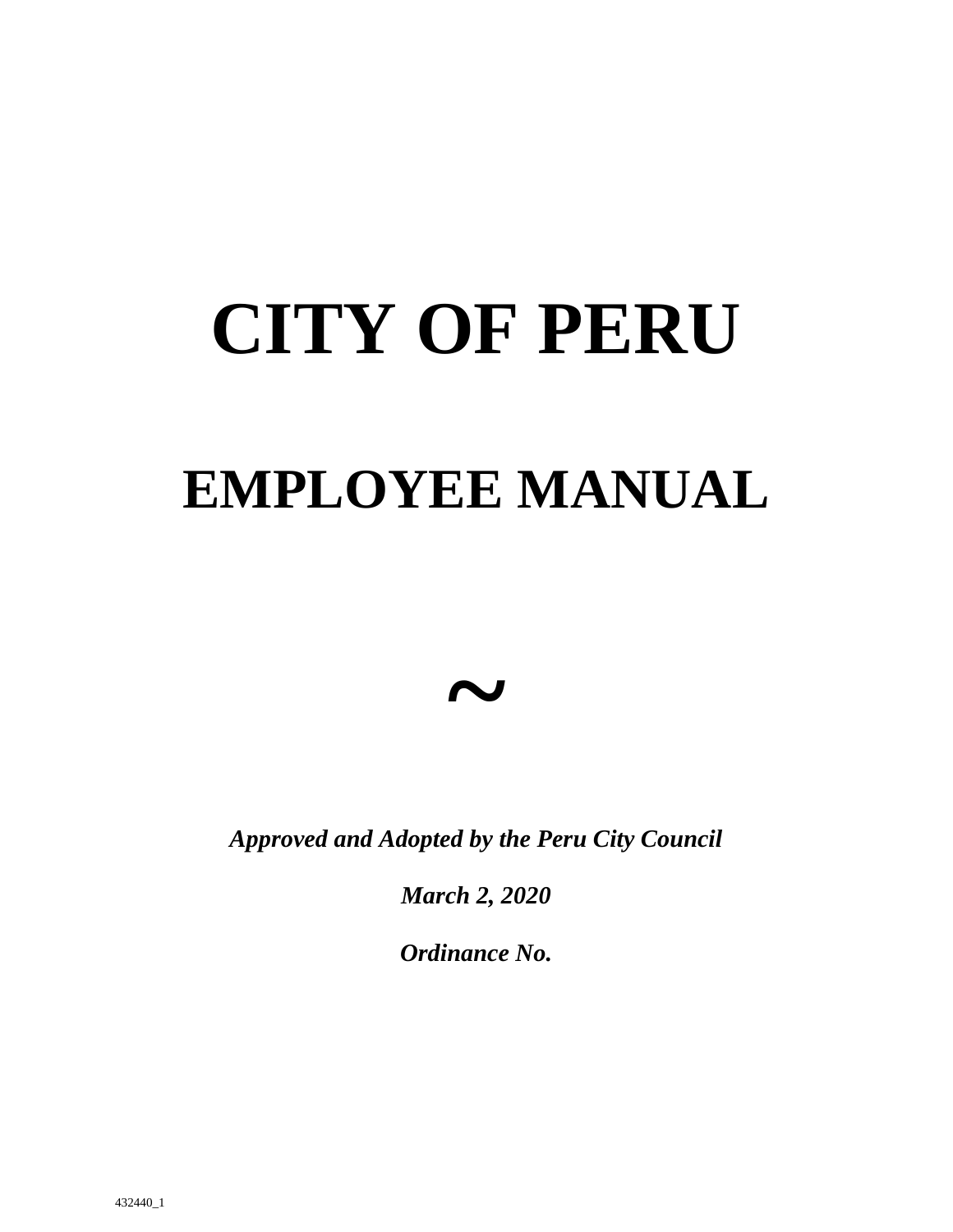#### *THIS IS NOT AN EMPLOYMENT CONTRACT*

#### EMPLOYEE ACKNOWLEDGMENT OF RECEIPT

I acknowledge having received a copy of the City's Personnel Manual. I understand that it is my responsibility to read and comply with the policies, practices, rules, and regulations explained in this Manual. I understand that this Manual is designed only to introduce me to the City and to serve as a guide to present City policies, practices, and procedures. **I UNDERSTAND THAT THE CITY HAS THE RIGHT TO MODIFY, AMEND, OR WITHDRAW ANY OR ALL OF THE POLICIES OR PROCEDURES DESCRIBED IN THIS MANUAL AT ANY TIME**.

Although the City of Peru hopes that all employees will enjoy a long and mutually beneficial career with the City, **I UNDERSTAND THAT THERE IS NO GUARANTEE OF FUTURE EMPLOYMENT OR EMPLOYMENT UNDER ANY SPECIFIC CONDITIONS. I UNDERSTAND THAT THIS MANUAL IS NOT AN EMPLOYMENT CONTRACT OF ANY KIND AND THAT IT DOES NOT CREATE ANY RIGHTS IN THE NATURE OF AN EMPLOYMENT CONTRACT REGARDLESS OF WHETHER IT HAS BEEN DISTRIBUTED TO NEW OR EXISTING EMPLOYEES, NOR DOES IT PROVIDE ANY DUE PROCESS RIGHTS IN THE EVENT OF DISCIPLINE OR DISCHARGE.** I also understand that nothing shall restrict my right to terminate my employment at any time with or without notice or cause. I further understand that no representative of the City other than the Mayor has any authority to enter into any employment contract of any kind. Any contract or promise of employment must be in writing and must be signed by the Mayor.

\_\_\_\_\_\_\_\_\_\_\_\_\_\_\_\_\_\_\_\_\_\_\_\_\_\_ \_\_\_\_\_\_\_\_\_\_\_\_\_\_\_\_\_\_\_\_\_

EMPLOYEE'S SIGNATURE DATE

\_\_\_\_\_\_\_\_\_\_\_\_\_\_\_\_\_\_\_\_\_\_\_\_\_\_\_\_\_\_ EMPLOYEE'S NAME (PRINTED)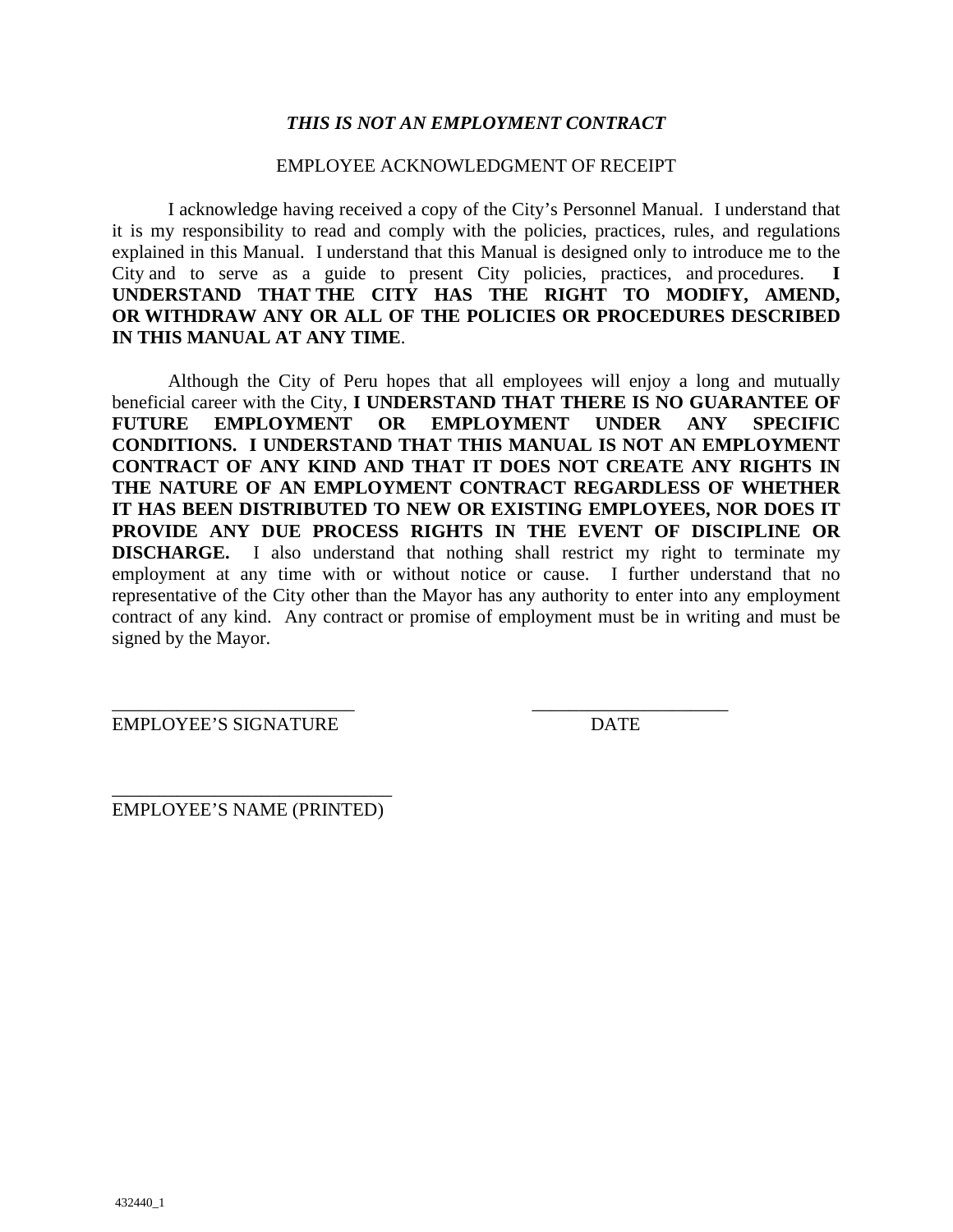# Table of Contents

# **ARTICLE I - INTRODUCTION**

# **ARTICLE II - EMPLOYEE CONDUCT**

| Section 2.1  |  |
|--------------|--|
| Section 2.2  |  |
| Section 2.3  |  |
| Section 2.4  |  |
| Section 2.5  |  |
| Section 2.6  |  |
| Section 2.7  |  |
| Section 2.8  |  |
| Section 2.9  |  |
| Section 2.10 |  |
| Section 2.11 |  |
| Section 2.12 |  |
| Section 2.13 |  |
| Section 2.14 |  |
| Section 2.15 |  |
| Section 2.16 |  |
| Section 2.17 |  |
| Section 2.18 |  |
| Section 2.19 |  |
| Section 2.20 |  |
| Section 2.21 |  |

# **ARTICLE III - EMPLOYMENT STATUS**

# **ARTICLE IV - DISCIPLINARY ACTION**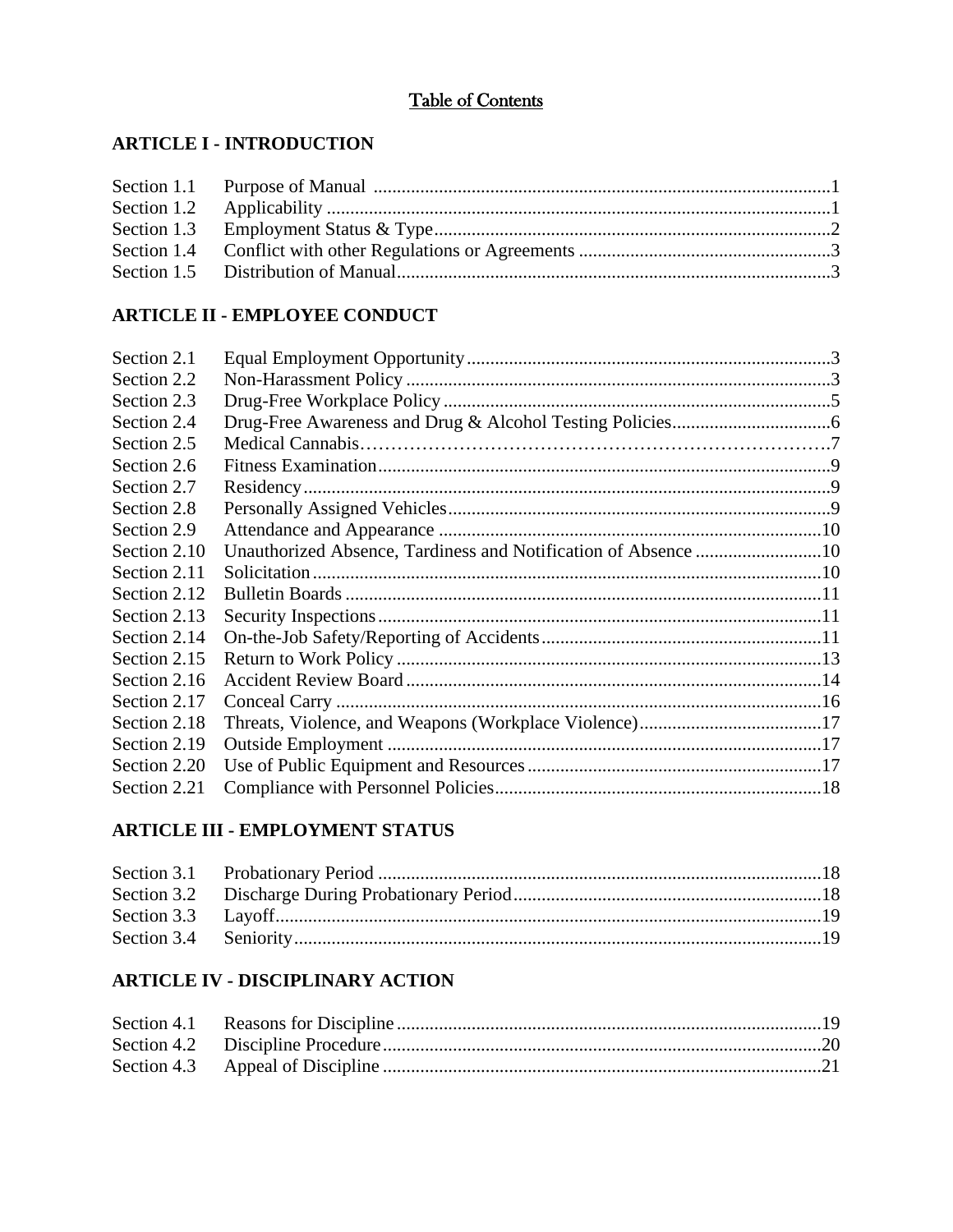# **ARTICLE V - EMPLOYEE PERFORMANCE EVALUATION**

|--|--|--|

# **ARTICLE VI - HOURS OF WORK AND OVERTIME**

# **ARTICLE VII - LEAVE TIME**

| Section 7.1  |  |
|--------------|--|
| Section 7.2  |  |
| Section 7.3  |  |
| Section 7.4  |  |
| Section 7.5  |  |
| Section 7.6  |  |
| Section 7.7  |  |
| Section 7.8  |  |
| Section 7.9  |  |
| Section 7.10 |  |
| Section 7.11 |  |
| Section 7.12 |  |
|              |  |

# **ARTICLE VIII - EMPLOYEE BENEFITS AND SERVICES**

# **ARTICLE IX - PENSION COVERAGE**

| Section 9.1 |  |
|-------------|--|
|             |  |

# **ARTICLE X - EMPLOYEE TRAINING**

# **ARTICLE XI - EMPLOYEE GRIEVANCES**

|--|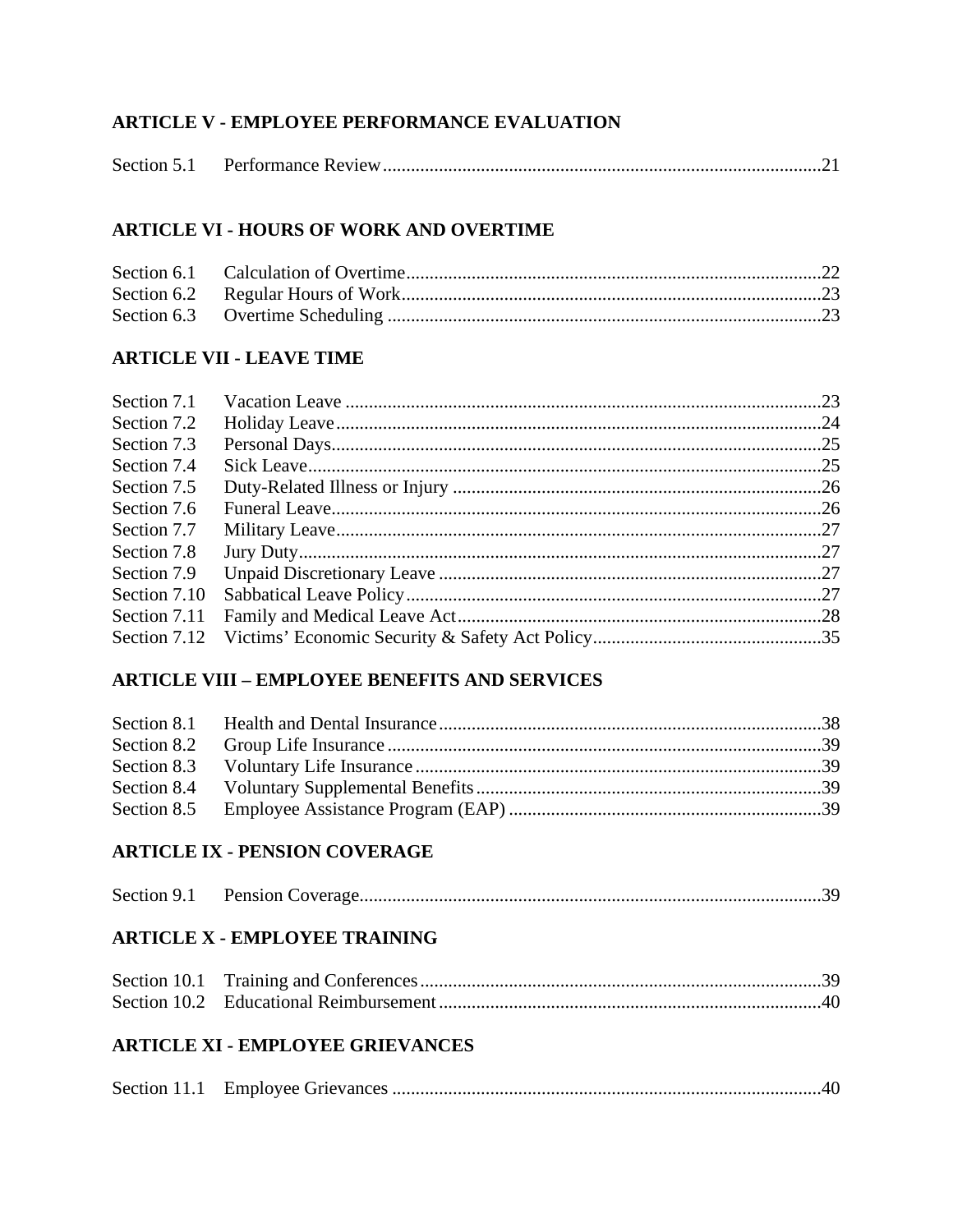# **ARTICLE XII - PERSONNEL RECORDS**

| <b>ARTICLE XIII - SOCIAL MEDIA POLICY</b> |
|-------------------------------------------|
|                                           |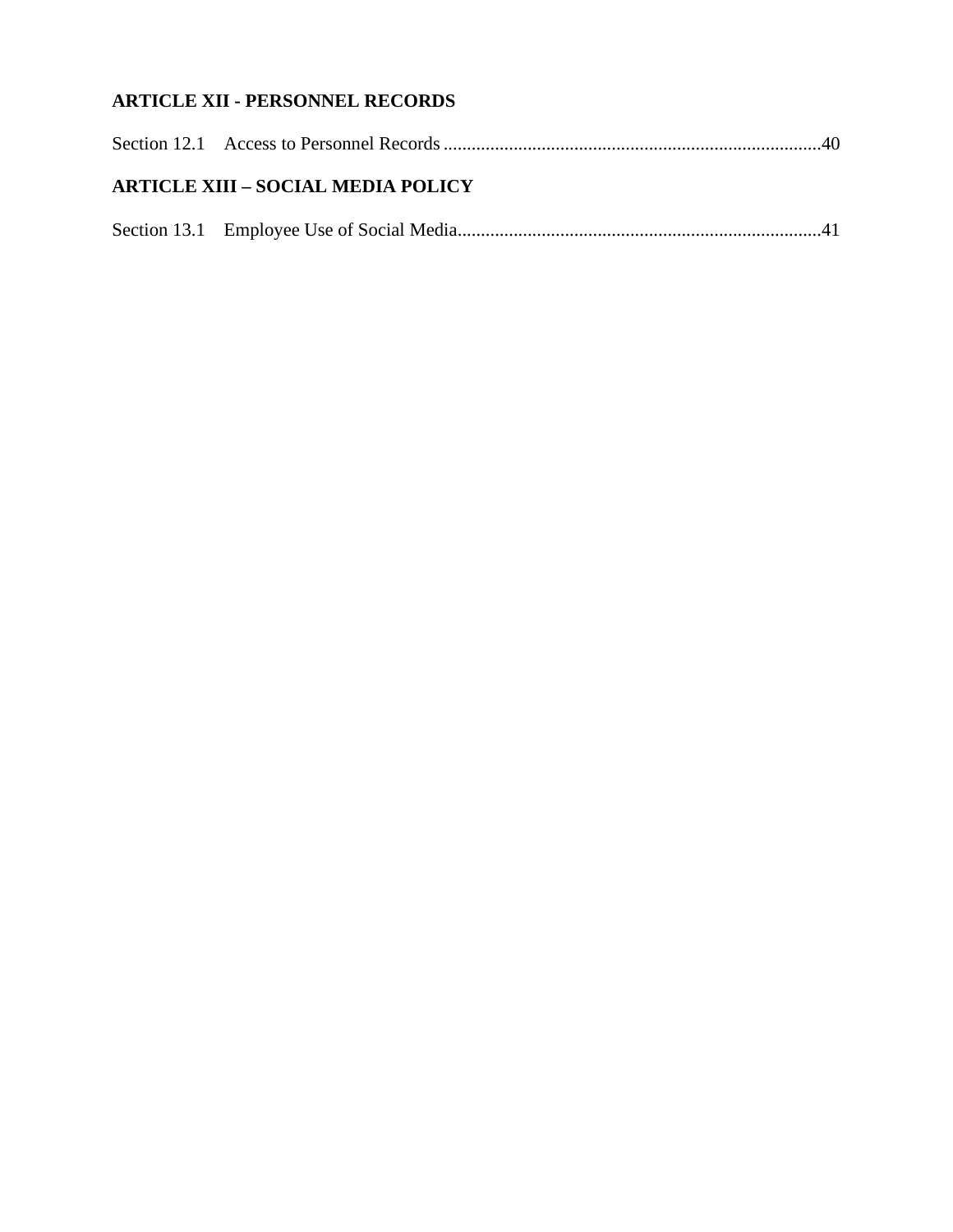#### **ARTICLE I - INTRODUCTION**

#### **Section 1.1 Purpose of Manual**

This Manual describes the current personnel policies, which apply to you as a member of the City's work force. This Manual is designed only to introduce you to the City and to serve as a guide to present City policies, practices, and procedures. This manual supersedes all prior Manuals. **THE CITY HAS THE RIGHT TO MODIFY, AMEND, OR WITHDRAW ANY OR ALL OF THE POLICIES OR PROCEDURES DESCRIBED IN THIS MANUAL AT ANYTIME.**

Although the City of Peru hopes that all employees will enjoy a long and mutually beneficial career with the City, there is no guarantee of future employment or employment under any specific conditions. **THIS MANUAL IS NOT AN EMPLOYMENT CONTRACT OF ANY KIND AND IT DOES NOT CREATE ANY RIGHTS IN THE NATURE OF AN EMPLOYMENT CONTRACT REGARDLESS OF WHETHER IT HAS BEEN DISTRIBUTED TO NEW OR EXISTING EMPLOYEES, NOR DOES IT PROVIDE ANY DUE PROCESS RIGHTS IN THE EVENT OF DISCIPLINE OR DISCHARGE.** Nothing shall restrict your right to terminate your employment at any time with or without notice or cause. All employees of the City of Peru, unless covered by a written employment agreement, are employees at will who can be discharged at any time, with or without cause and with or without notice. No representative of the City other than the Mayor has any authority to enter into any employment contract of any kind. Any contract or promise of employment must be in writing and must be signed by the Mayor.

#### **Section 1.2 Applicability**

Unless otherwise noted, these personnel policies apply to all employees of the City of Peru government except that these policies do not apply to the following:

- a. Elected Officials;
- b. Officers elected by the City Council;
- c. Persons employed to make or conduct a temporary and special inquiry, investigation or examination on behalf of the City Council;
- d. Volunteer personnel who receive no regular compensation from the City; and

These personnel policies shall apply to Police and Fire Department employees only to the extent not inconsistent with the rules and regulations as established by the Board of Fire and Police Commissioners' and the Peru Police Department's Procedural General Orders manual and the Peru Fire Departments Standard Operating Procedures manual. Sworn supervisors within the Police Department may be provided with certain benefits consistent with the FOP collective bargaining agreement. If you have any questions regarding how this Manual applies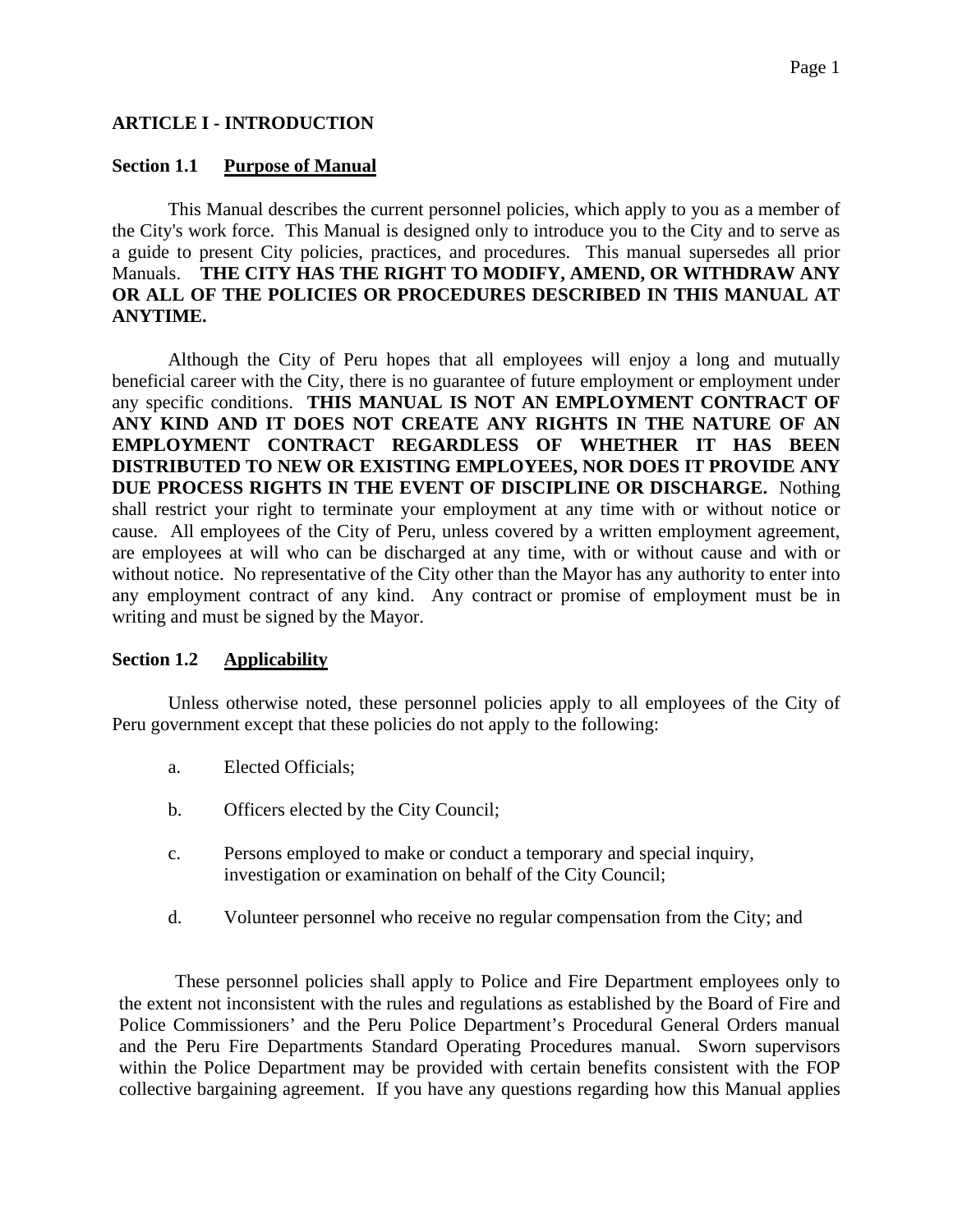to you because of your position with the City, speak to your immediate supervisor.

#### **Section 1.3 Employment Status and Type**

Employees may be categorized many different ways for purposes of this Manual. Your position may be categorized on one or more of the following bases:

- a. Full-Time Employee An employee in a position normally scheduled to work the City's stated full-time hours for that position in any calendar week and who is eligible for all City benefits. The City determines whether or not an employee is a full-time employee.
- b. Part-Time Employee An employee occupying a position normally scheduled to work less than regularly scheduled full-time hours in any calendar week and who is not eligible for City benefits. The City determines whether or not an employee is a part-time employee.
- c. Temporary Employee An employee employed for a period of less than six (6) consecutive months, or for a specific task, who may or may not work full-time hours and who is not eligible for City benefits. The City determines whether or not an employee is a temporary employee.
- d. Probationary Employee An employee who has yet to complete his or her probationary period.
- e. Regular Employee An employee who has successfully completed his or her probationary period.
- f. Sworn Employee An employee in a position considered to be sworn under Illinois law. Generally such employees hold positions of police officers and firefighters covered by the Board of Fire and Police Commissioners Act, 65 ILCS 5/10-2.1-1 et seq.
- g. Exempt Employee An employee paid on a salary basis who works in an executive, administrative or professional capacity determined by the City to be exempt from the overtime provisions of the Fair Labor Standards Act (FLSA). Exempt employees are not entitled to overtime under the FLSA. Notwithstanding any provisions of this Manual, the discipline of such employees shall be in accordance with FLSA regulations regarding exempt salaried employees.
- h. Non-Exempt Employee An employee who is not in a position determined to be exempt from overtime under the FLSA. Such employees are eligible for overtime pay.

These classifications are descriptive only, may be changed at any time, and do not constitute a guarantee of employment for any specified period of time.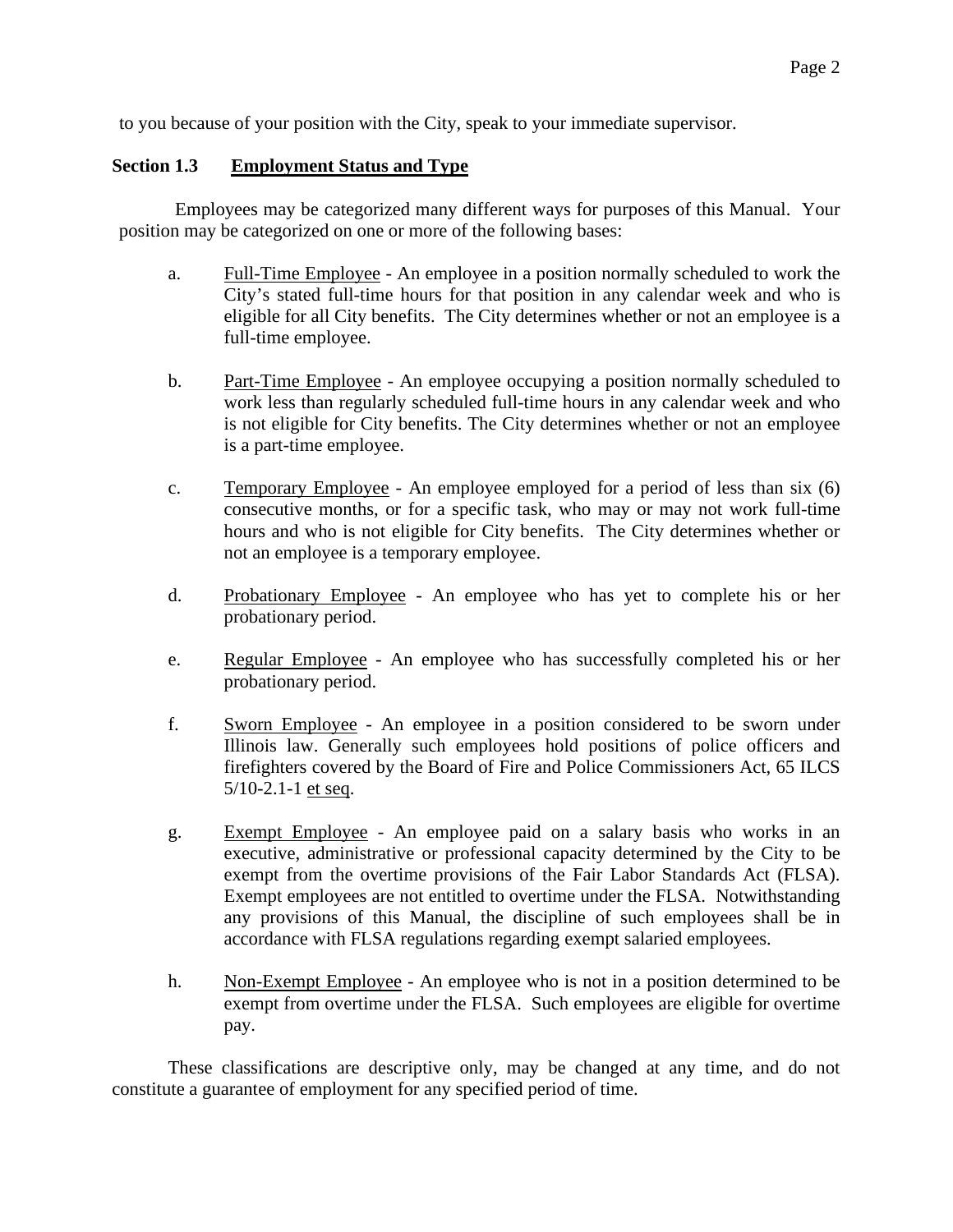#### **Section 1.4 Conflict with Other Regulations or Agreements**

In the event there is a conflict between the policies contained in this Manual and a current written individual employment agreement, collective bargaining agreement, or applicable rules and regulations of the Police Department, Fire Department or the Board of Fire and Police Commissioners, the terms of the agreement or applicable rules and regulations will apply. No one other than the Mayor has the authority to enter into a contract contrary to the terms of this manual.

#### **Section 1.5 Distribution of Manual**

The Employee Manual is distributed at the time of initial employment with the City. It is the employee's responsibility to read and understand the policies included in this Manual. If there are any questions about any of the information contained in this Manual, refer them to your immediate supervisor, Department Head or Human Resources Manager.

#### **ARTICLE II - EMPLOYEE CONDUCT**

#### **Section 2.1 Equal Employment Opportunity**

The City of Peru provides equal employment opportunities for all employees or prospective employees. It does not discriminate in its employment policies and practices against any person for any reason, including actual or perceived sex, sexual orientation, color, race, religion, national origin, ancestry, age, marital status, order of protection status, pregnancy, arrest record, military status, unfavorable discharge from military service (except for those dishonorably discharged), physical or mental disability or any other protected group status.

#### **Section 2.2 Non-Harassment Policy**

The City of Peru considers sexual harassment to be illegal and a violation of Title VII of the Civil Rights Act of 1964 and the Illinois Human Rights Act. The City will not tolerate harassment of City employees by anyone, including any supervisor, co-worker, vendor, client or customer of the City.

Definition. Harassment consists of unwelcome conduct, whether verbal, physical, or of a visual nature, that is based upon a person's protected status, including actual or perceived sex, sexual orientation, race, color, ancestry, national origin, religion, age, disability, marital status, military status, pregnancy, order of protection status, arrest record, unfavorable discharge from military service (except for those dishonorably discharged, or any other protected status under applicable law. The City will not tolerate harassing conduct that affects tangible job benefits, that interferes unreasonably with an individual's work performance, or that creates an intimidating, hostile or offensive working environment.

Sexual harassment deserves special mention. Sexual harassment is defined as unwelcome sexual advances, requests for sexual favors and any other verbal or physical conduct of a sexual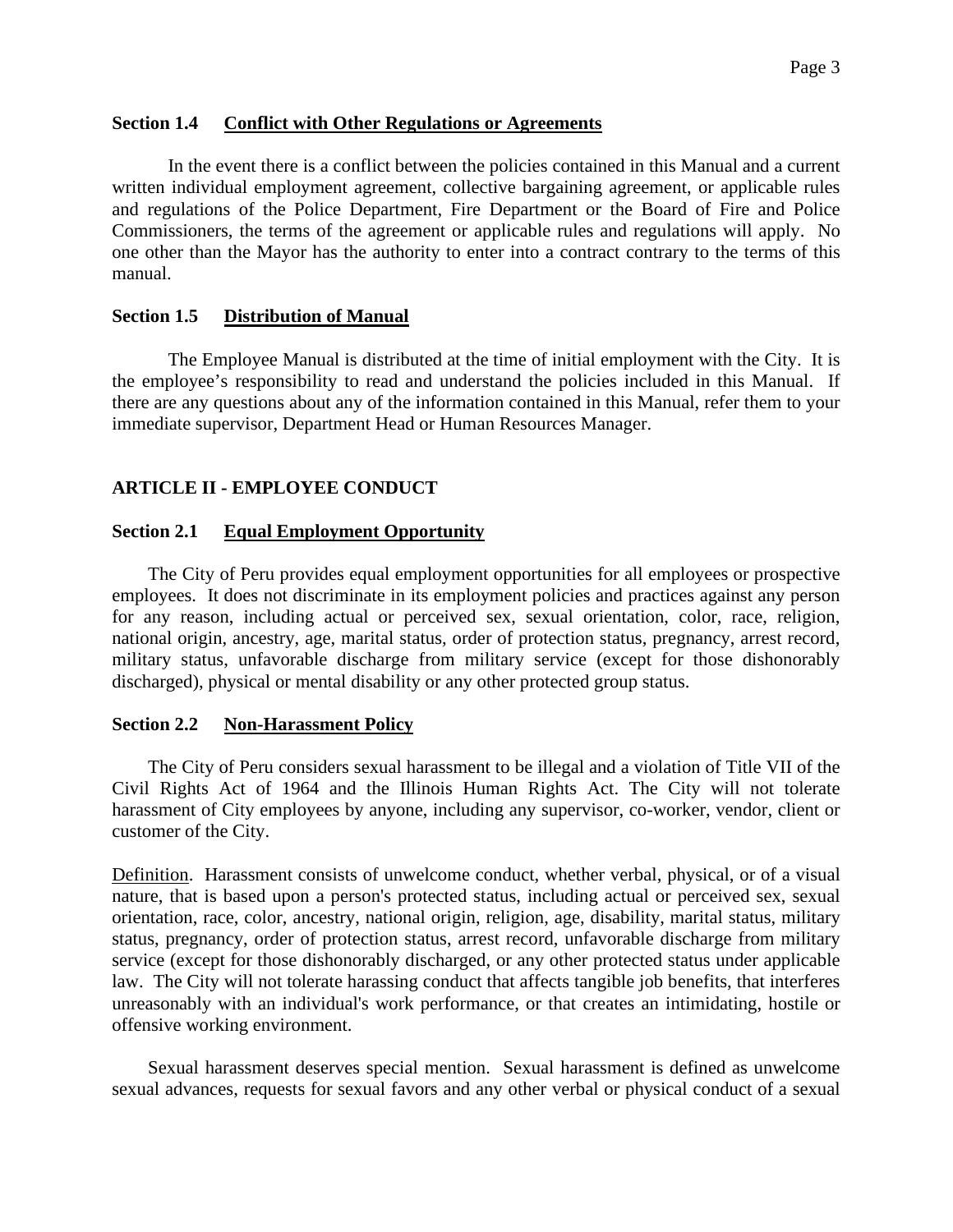nature, when (a) submission to such conduct is made, either explicitly or implicitly, a term or condition of an individual's employment; (b) submission to or rejection of such conduct is used as a basis for any employment decision affecting such individuals; or (c) such conduct has the purpose or effect of unreasonably interfering with an individual's work performance by creating an intimidating, hostile or offensive work environment. Examples of sexual harassment include but are not limited to:

Verbal: Sexual innuendo, suggestive comments, insults, threats, jokes about gender-specific traits, or sexual propositions;

Non-Verbal: Making suggestive or insulting noises, gestures, leering, whistling or obscene gestures; and

Visual: Posters, signs, pin-ups or slogans of a sexual nature, viewing pornographic material or websites.

Physical: Touching, pinching, brushing the body, coercing sexual intercourse or assault.

Textual/Electronic: "Sexting" (electronically sending messages with sexual content, including pictures and video), the use of sexually explicit language, harassment, cyber stalking and threats via all forms of electronic communication (e-mail, text/picture/video messages, intranet/on-line postings, blogs, instant messages and social network websites like Facebook and Twitter).

For purposes of this policy, the phrase "working environment" is not limited to a physical location an employee is assigned to perform his or her duties.

Department Head's Responsibility**.** Each Department Head has the responsibility to maintain his or her workplace free from harassment. This duty includes informing all employees of the substance of this policy and assuring them that prompt action will be taken in response to claims of harassment including remedial action when circumstances dictate.

Employee's Responsibility. Any employee who believes that he or she has been the subject of harassment should report the alleged incident as soon as possible (preferably within 48 hours) to either his or her (1) Department Head, (2) Supervisor, (3) Human Resources Manager or (4) the Mayor.

Retaliation Prohibited. The City prohibits retaliation against anyone for reporting harassment, assisting in making a complaint, or cooperating in an investigation of harassment. Retaliation is unlawful under both the Illinois Human Rights Act and the Illinois Whistleblower Act.

Complaint Procedure. An investigation of all complaints will be undertaken immediately and, if appropriate, prompt action will be taken to alleviate the offensive conduct. To the fullest extent practicable, the City will keep complaints and the terms of their resolution confidential. Any supervisor, agent, employee or non-employee who has been found by the City to have harassed a City employee will be subject to appropriate disciplinary actions depending upon the totality of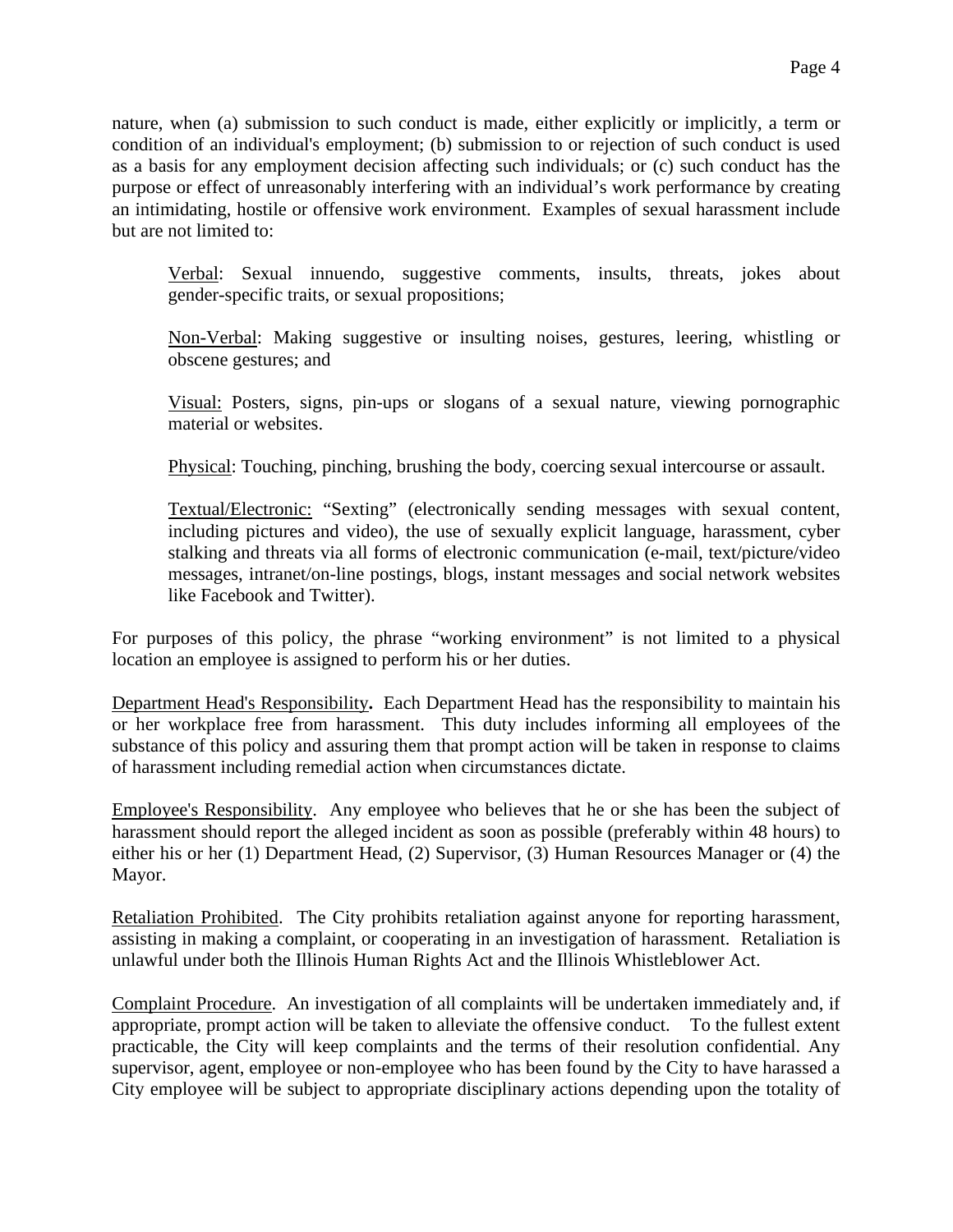circumstances; this action could range from a warning up to and including discharge.

Complaints by an elected/appointed official against another elected/appointed official shall be submitted to the Human Resources Manager who shall, in consultation with the City Attorney, ensure that an independent review is conducted with respect to such allegations.

An employee who believes that he or she has been the subject of harassment or retaliation for complaining about harassment also has a right to file a charge of civil rights violations with the Illinois Department of Human Rights within 300 days of the harassment, to have that charge investigated by the Department and, if substantial evidence to support the charge is found to exist, to have such an opportunity as is provided by law and applicable regulations to engage in conciliation with the Employer and/or to have the charge heard in a public hearing before an Administrative Law Judge of the Illinois Human Rights Commission. For further information, any such employee may call or write to the Illinois Department of Human Rights, 100 W. Randolph Street, Room 10-100, Chicago, Illinois 60601, (312) 814-6200, or the Illinois Human Rights Commission, 100 W. Randolph Street, Room 5-100, Chicago, Illinois 60601 (312)814-6269.

The City recognizes that the issue of whether harassment has occurred requires a factual determination based on all the evidence received. The City also recognizes that false accusations of sexual harassment can have serious effects on innocent men and women. We trust that all employees will continue to act in a responsible and professional manner to establish a working environment free of harassment.

Training. The City will provide sexual harassment prevention training on an annual basis as required by law.

False and Frivolous Complaints. False and frivolous charges refer to cases where the accuser is using a harassment complaint to accomplish some end other than stopping harassment. It does not refer to charges made in good faith, which cannot be proven. Given the seriousness of the consequences for the accused, a false and frivolous charge is a severe offense that can itself result in disciplinary action, up to and including termination.

#### **Section 2.3 Drug-Free Workplace Policy**

The City wishes to protect its employees, citizens and the general public from the dangers posed by the unlawful sale, manufacture, distribution, dispensation, possession or use of drugs in the workplace. It will take all reasonable steps to ensure a drug-free workplace during the performance of any government contract or grant work.

Policy. City policy strictly prohibits all employees from unlawfully manufacturing, distributing, dispensing, possessing, or using controlled substances in the workplace. For purposes of this Policy, the term "controlled substances" means substances listed in the Illinois Controlled Substances Act, and includes cannabis

Notice of Convictions. As a condition of employment, all employees directly engaged in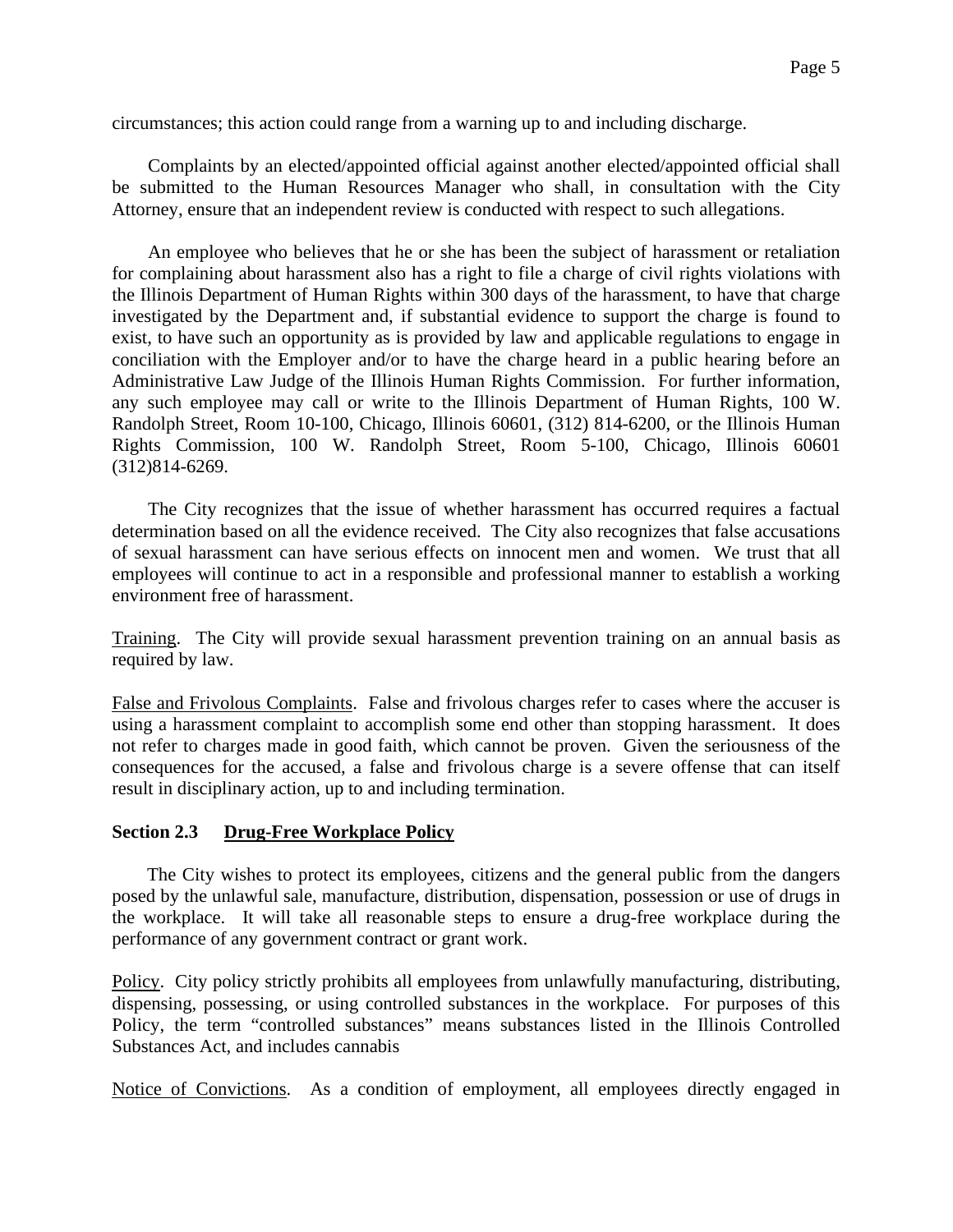performing work under any state contract or grant must agree to comply with this policy and must agree to notify the Mayor no later than five (5) days after any conviction for a violation of a criminal drug statute occurring in the workplace. The City will report such convictions to the contracting or granting state agency within ten (10) days. The phrase "conviction for a violation of a criminal drug statute" means a finding of guilt, a no contest plea or an imposition of sentence by any judicial body for any violation of a state or federal criminal statute involving the manufacture, distribution, dispensation, use or possession of any controlled substances.

Penalties for Violation. Consistent with any applicable collective bargaining agreement or obligation, any employee who violates this policy or is convicted of such a crime is also subject to discipline up to and including discharge. Where appropriate, the City may require employees who are convicted of such crimes to participate satisfactorily in a drug rehabilitation or counseling program. These actions will be taken no later than thirty (30) days after receiving notice of such a conviction.

# **Section 2.4 Drug-Free Awareness and Drug & Alcohol Testing Policies**

The City believes strongly that employees should be aware of the dangers of drug abuse. Employees should also be aware of available counseling, rehabilitation and employee assistance programs.

The City's Drug-Free Workplace Policy is set forth at Section 2.3 of this Manual. Additionally, the City has adopted a drug and alcohol testing policy for all full and part-time employees pursuant to the Federal Motor Carrier Safety Regulations and the City's own independent authority. Employees who violate these Policies are subject to discipline up to and including discharge.

The City is aware of the risks posed by drugs. Drugs can contribute to such problems as lung cancer, liver disease, respiratory failure, and heart attacks and are closely associated with such diseases as AIDS and hepatitis. In addition, drugs can cause motor vehicle accidents and workplace injuries. Drugs also have a number of more insidious effects: they can rob the user of his or her ability to deal constructively with anxiety and stress; they can undermine the user's ability to plan for and reach long-term goals; and they can destroy professional and family relationships. Finally, lives can be ruined when illegal drug users are arrested, jailed or injured by drug-related violence.

We have gathered a variety of pamphlets and other materials about drug abuse. Those materials are available from the Human Resource Manager. From time to time, we may schedule workshops or programs to discuss the dangers of drug abuse. The following counseling, rehabilitation and other assistance is available to employees with drug or alcohol abuse problems:

- A. Assessment and Evaluation
- B. 24-Hour Emergency Telephone Service
- C. Supervisory Training
- D. Employee Training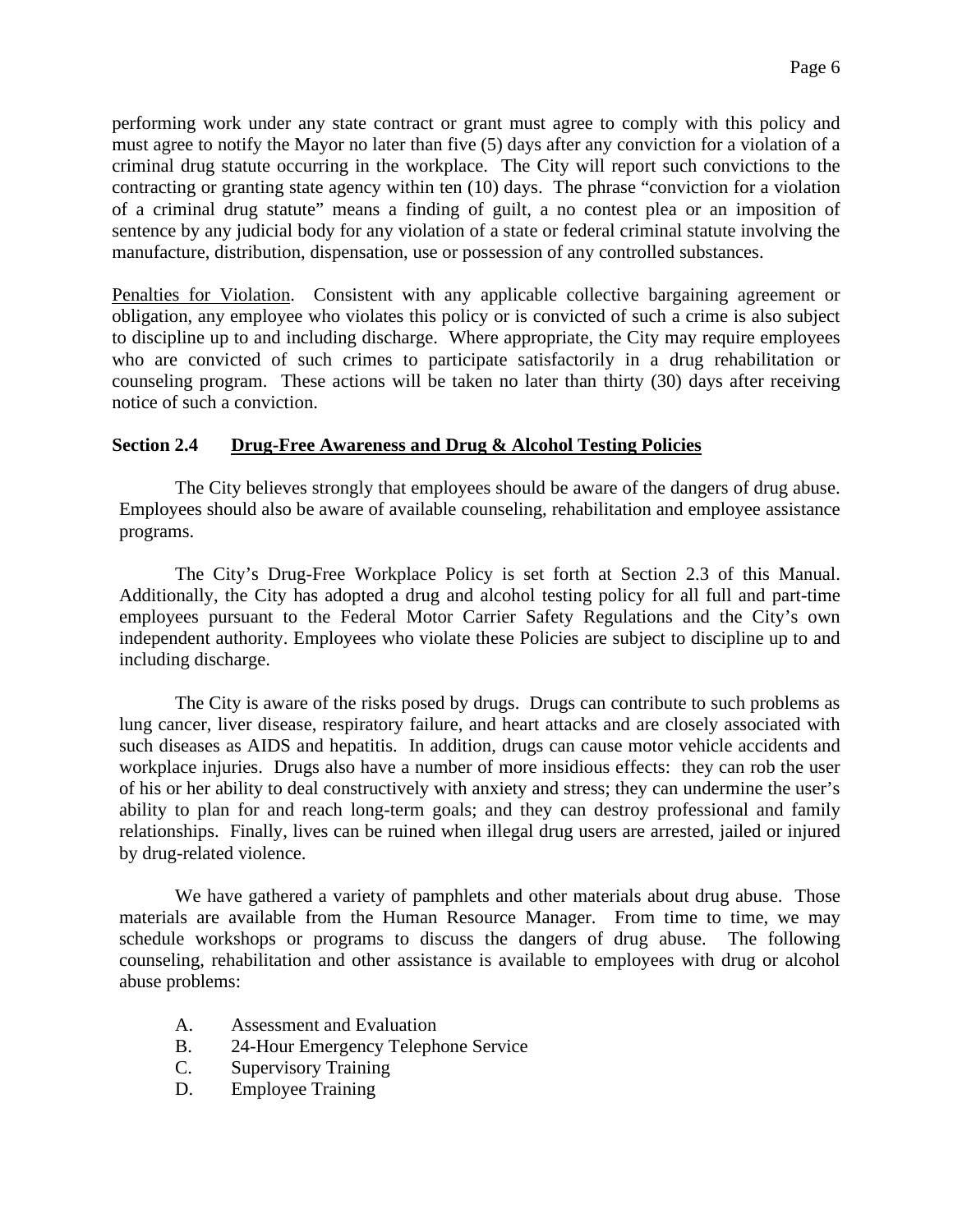#### E. On Site Visits

Any employee who uses illegal drugs or abuses medication or alcohol is urged to contact Health Directions, the City's Employee Assistance program. Health Directions is a division of North Central Behavioral Health Systems, Inc., and may be reached at 1-800-288-5912, 24 hours a day, seven days a week. Such contacts will be kept confidential.

# **Section 2.5 Medical Cannabis**

The City seeks to establish guidelines to provide a safe, healthy and secure work environment for City employees and other individuals doing business with the City. This Medical Cannabis Policy outlines the City's expectations and requirements for creating and maintaining a drug free environment in accordance with the Illinois Medical Cannabis Pilot Program.

Policy. All employees, including Registered Qualifying Patients, are strictly prohibited from using, possessing, selling, distributing or being impaired by cannabis while on the City's property, while on duty, while on call, while acting in any capacity in his or her employment with the City, or while operating a vehicle or machine leased or owned by the City. All employees are subject to this policy while on property owned, controlled or operated by the City, including all offices, facilities, structures, fixtures, installations, land, parking areas, sidewalks, common areas under the control of the City, automobiles, trucks, and all other vehicles and equipment whether owned, leased, rented, or used by the City, or any place where an employee can reasonably be expected to be observed by others.

All employees working for the City of Peru are expected to report fit for duty for scheduled work and to be able to perform assigned duties safely and acceptably without any limitations due to the use or aftereffects of medical cannabis. Any employee found to use, sell, possess, distribute or be under the influence of cannabis while on City premises, performing City related duties, or while operating any City vehicle or equipment, is subject to disciplinary action, up to and including termination of employment. Any cannabis found on the premises will be turned over to the appropriate law enforcement agency.

If an employee arrives at the workplace and there is reasonable cause to suspect that the employee is under the influence of cannabis, the supervisor shall immediately remove him/her from the work environment. In the event that there is any doubt as to whether the employee is or is not impaired, the supervisor should err on the side of caution and remove him/her from the work environment.

Qualifying Patients. All employees who are Registered Qualifying Patients, as defined by the Act, must submit to the Department of Human Resources documentation illustrating that they are a Registered Qualifying Patient, including documentation of the employee's diagnosis of a "debilitating medical condition" and the employee's Register Identification Card. All Registered Qualifying Patients are expected to consult with their personal physician to determine if the use of medical cannabis will have any potential negative effects on job performance. All Registered Qualifying Patients are required to report to their supervisor if there is any potential risk,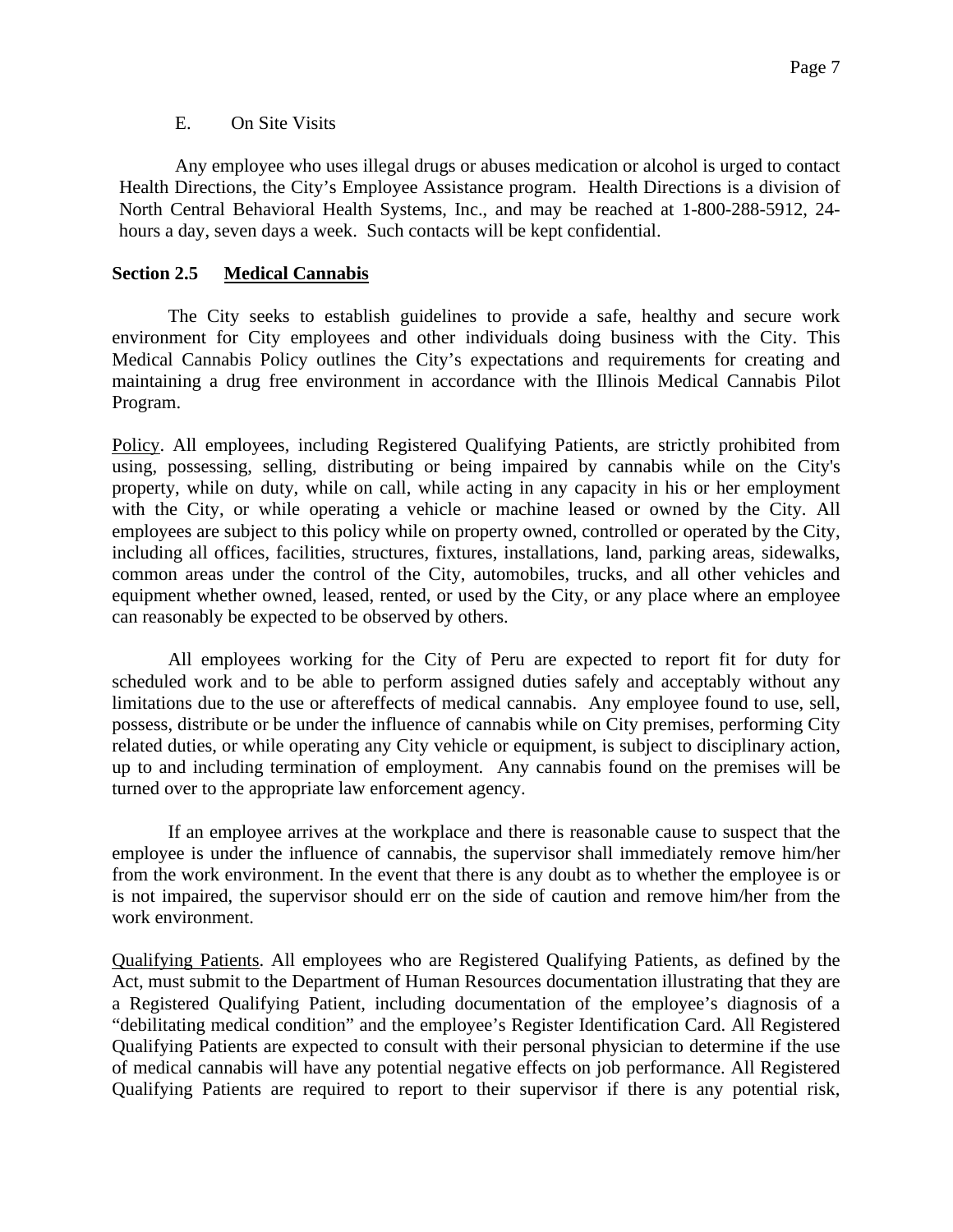limitation or restriction for whatever reason that may require modification of duties or temporary reassignment and provide appropriate medical verification on restrictions in the performance of duties. The following employees are prohibited from becoming a Registered Qualified Patient: active duty police officers, firefighters and CDL holders.

Each Registered Qualifying Patient must carry his/her Registry Identification Card, issued by the Department of Public Health. Law enforcement personnel will have access to a verification system maintained by the Department of Public Health.

Roles and Responsibilities. City Management, at all levels, strives to provide a safe and effective working environment and to support the well-being of each employee through awareness and appropriate training. The City shall ensure that supervisors shall receive at least sixty minutes of training on recognizing cannabis use. The training shall cover the physical, behavioral, speech, and performance indicators of probable cannabis use. It is the responsibility of all supervisors to be able to identify situations that may cause concerns about an individual's ability to perform his or her job, and take appropriate steps. The supervisors must rely on objective and observable criteria. A supervisor may consider an employee to be impaired when the employee manifests specific, articulable symptoms, while working that decrease or lessen his or her performance of the duties or tasks of the employee's job position. Symptoms may include, but not limited to, unusual speech, demeanor, agility, coordination, or involvement in an accident that results in serious damage to equipment or property or carelessness that results in any injury to the employee or others.

If an employee believes an individual holding a more senior position is in violation of this policy they are encouraged to get a second opinion where possible. They are also expected to notify their supervisor, department head or the Human Resources Department.

Unexpected circumstances can arise when an off-duty employee is requested to work. It is the employee's responsibility to refuse the request to work and ask that the request be directed to another person, if the employee is unfit due to the influence of cannabis.

Disciplinary Action. Where necessary, any employee who is suspected of violating the provisions of this policy will be removed from City premises, pending an investigation and a decision on appropriate consequences. Any employee found to be in violation of this policy is subject to disciplinary action, up to and including termination of employment, and may be criminally prosecuted.

Registered Qualifying Patients who test positive for cannabis may not be penalized solely for their status as a Registered Qualified Patient unless failing to do so would:

- Put the City in violation of federal law; or
- Cause the City to lose a monetary or licensing-related benefit under federal law or rules.

Nothing in this provision shall be construed to create or imply a cause of action for any person against the City for: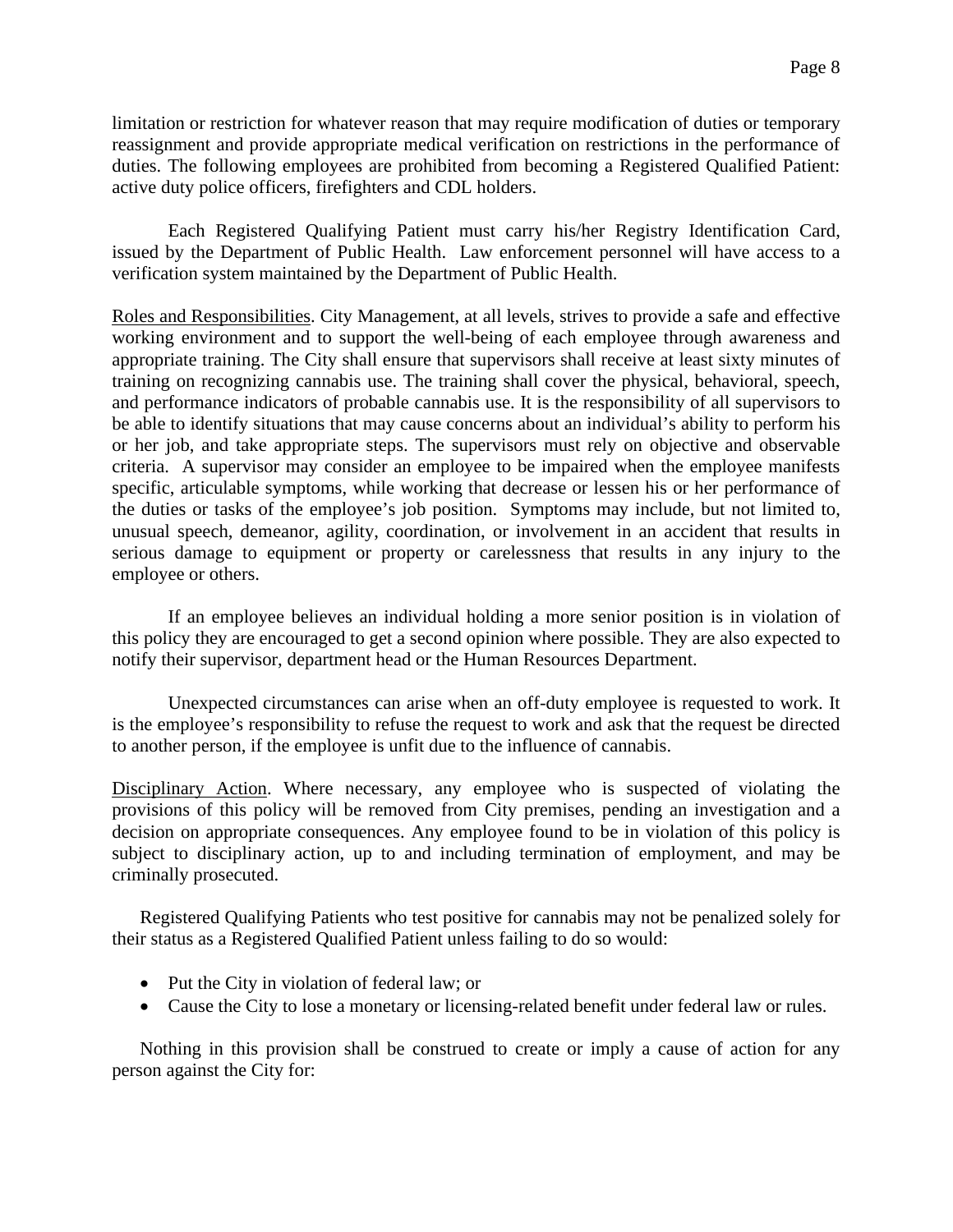- Actions based on the City's good faith belief that a Registered Qualifying Patient used or possessed cannabis while working;
- Actions based on the City's good faith belief that a Registered Qualifying Patient was impaired while working; or
- Injury or loss to a third party if the City neither knew nor had reason to know that the employee was impaired.

#### **Section 2.6 Fitness Examination**

After an offer has been made, employment with the City may be conditioned upon the passing of a physical examination and drug and alcohol test administered by a medical professional appointed by the City at the City's expense.

# **Section 2.7 Residency**

Residency in an unincorporated area must be within 10 miles of the city limits of the City of Peru. Residency in an incorporated municipality is permitted if the city of residency city limits and the city limits of the City of Peru are within 10 miles of each other. Sworn supervisors within the Police Department, with the exception of the Chief of Police, shall follow the same residency requirements defined in the FOP collective bargaining agreement for the patrol officers that is currently in place and as amended from time to time. Restrictions if an employee resides outside the City limits are:

- If called in for overtime, overtime pay starts upon the employee's arrival at the work site.
- During an employee's work shift they shall not be permitted to leave the City limits for meal breaks or other personal business if operating a City vehicle.

# **Section 2.8 Personally Assigned Vehicles**

Personally Assigned Vehicles (PAV) are designated to necessary employees of the City in order to enhance the ability of employees subject to frequent call back to do so more effectively or when determined appropriate in sole discretion of the department head. Priority consideration may be given to the following eligible employees who request a PAV.

- Employees who reside in, or who are in reasonable proximity to, this municipality so they can quickly respond to call backs.
- Employees who, by reason of their position, are subject to frequent call backs to major events or other emergencies.
- Employees who require a specific vehicle to perform their required duties.

A PAV may be a marked or unmarked City vehicle for use by a specific employee. Only nonprobationary employees are eligible for PAV assignment. Employees on a leave of absence, leave without pay, or on suspension are not eligible for PAV assignment. Employees on extended leave (normally of one week or more) shall leave their PAV at the appropriate City facility at the end of the work day preceding the start of the leave.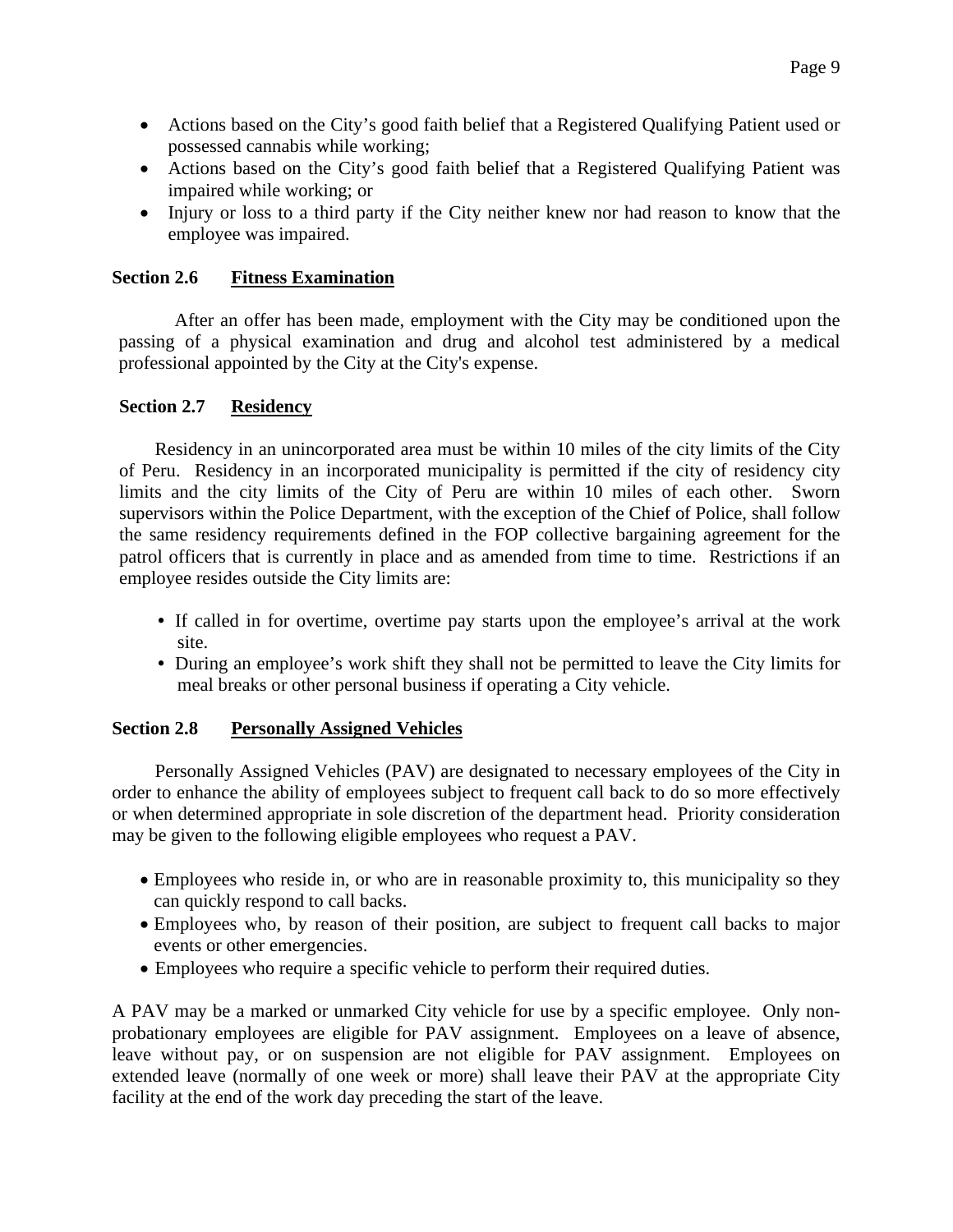All safety and use provisions applicable to the use of City vehicles are applicable to the operation of PAVs unless otherwise stated in this policy. Only the assigned employee may operate the PAV unless extenuating or other reasonable circumstances dictate. Whenever operating a PAV, employees shall carry their City of Peru identification card.

Personal use of a PAV is prohibited unless contemporaneous with travels to or from City work and is not outside of a normal course of travel and said personal business is not against any other rule, regulation, policy, or procedure to applicable employee City duties e.g. an employee may conduct personal business on the way to or from their work assignment or during the course of their work day while on sanctioned breaks. Long distance travel using PAVs is prohibited unless connected with official City business authorized in advance by a department head.

No equipment or accessories shall be installed in/on PAVs without prior approval. Employees assigned a PAV retain no expectation of privacy in those vehicles. The City retains the right to enter and inspect PAVs at any time without prior notice, with or without cause. PAVs shall be kept clean at all times and shall be made available for scheduled maintenance and inspections.

Disciplinary action may be taken for violations of these guidelines for use of PAVs.

#### **Section 2.9 Attendance and Appearance**

Employees are to report promptly to their designated workplace and devote their entire efforts during working hours to their assigned duties. Department Heads are responsible for the attendance of employees of their department and are to keep complete attendance records including leave time, sick leave, overtime, etc. Records of attendance are to be forwarded to the Finance Officer.

All employees are to dress and conduct themselves in a professional manner. Each department has a specific dress code that is determined by the Department Head.

#### **Section 2.10 Unauthorized Absence, Tardiness and Notification of Absence**

Absence from work, including any absence for a single day or part of a day that is not authorized in accordance with established procedures, will be considered an unauthorized absence and shall be subject to disciplinary action. If an employee is unable to report for work due to illness or another uncontrollable condition, or is going to be late for the start of his/her shift, the Department Head or Supervisor must be notified prior to the beginning of his/her shift. The Department Head will specify the procedure for notification.

An employee who is absent for three (3) consecutive days without authorization will be deemed to have resigned.

#### **Section 2.11 Solicitation**

Solicitation will not be permitted during working time or during non-working time in areas where it will disturb other employees who are working. Distribution or circulation of printed material by employees will not be permitted during working time or during non-working time in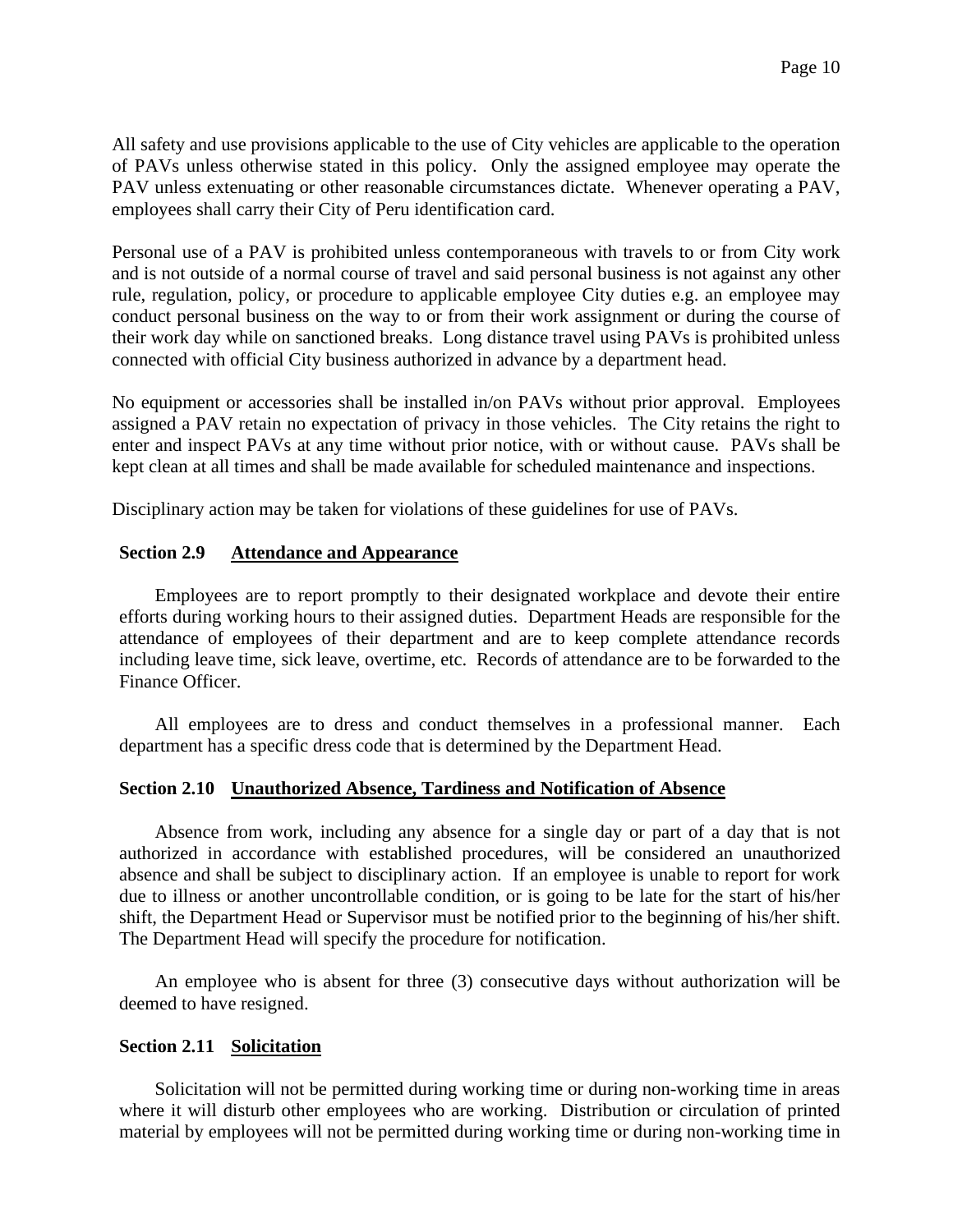areas where it will disturb other employees who are working. "Working time" refers to that portion of any workday during which an employee is supposed to be performing any actual job duties; it does not include other duty free periods of time. Solicitation and distribution by non-employees on City property is strictly prohibited.

#### **Section 2.12 Bulletin Boards**

It is the policy of the City to keep employees informed as to general policies, procedures, and other pertinent information by posting notices in specified areas on City bulletin boards. Employees should check the bulletin boards daily to ensure they do not miss important postings. Notices placed on these boards keep everyone informed about day-to-day operations. These boards are used for official City communications and City business only. To ensure bulletin boards are only used for permissible City communications and business, all proposed postings must be approved in advance by the Department Head. The unauthorized posting of notices on City bulletin boards and the posting of any notices outside of City bulletin boards is strictly prohibited. Nothing herein shall prohibit employees from utilizing bulletin boards open to the public provided they are utilized in accordance with applicable rules for such boards.

#### **Section 2.13 Security Inspections**

To safeguard the property of employees and the City, the City reserves the right to inspect any packages, parcels, purses, handbags, briefcases, lunch boxes, or any other possessions or articles carried to and from the City's property by employees. In addition, the City reserves the right to search any employee's office, desk, computer, files or other area or article on City premises. In this connection, it should be noted that all offices, desks, computers, files and so forth, are the property of the City and are issued for the use of employees only during their employment with the City. No employee shall have any expectation of privacy in terms of their offices, desks and computers. Inspections may be conducted at any time at the discretion of the City. The City is not responsible for the loss of personal property.

#### **Section 2.14 On-the-Job Safety/Reporting of Accidents**

Employees are expected to exercise caution and observe all established safety rules and regulations applicable to his/her position and in the operation of tools, equipment and motor vehicles in connection with City business.

The following safety rules apply to all employees of the City:

- a. Basic responsibility for safety rests with Department Heads and from them, to their designated safety representatives, supervisors and employees.
- b. Any employee acting in a supervisory capacity shall require all employees under their supervision to comply with all applicable safety rules and practices.
- c. Any employee having knowledge of any unsafe condition or work practice shall report such condition or practice to their immediate supervisor, departmental safety representative, or department heads.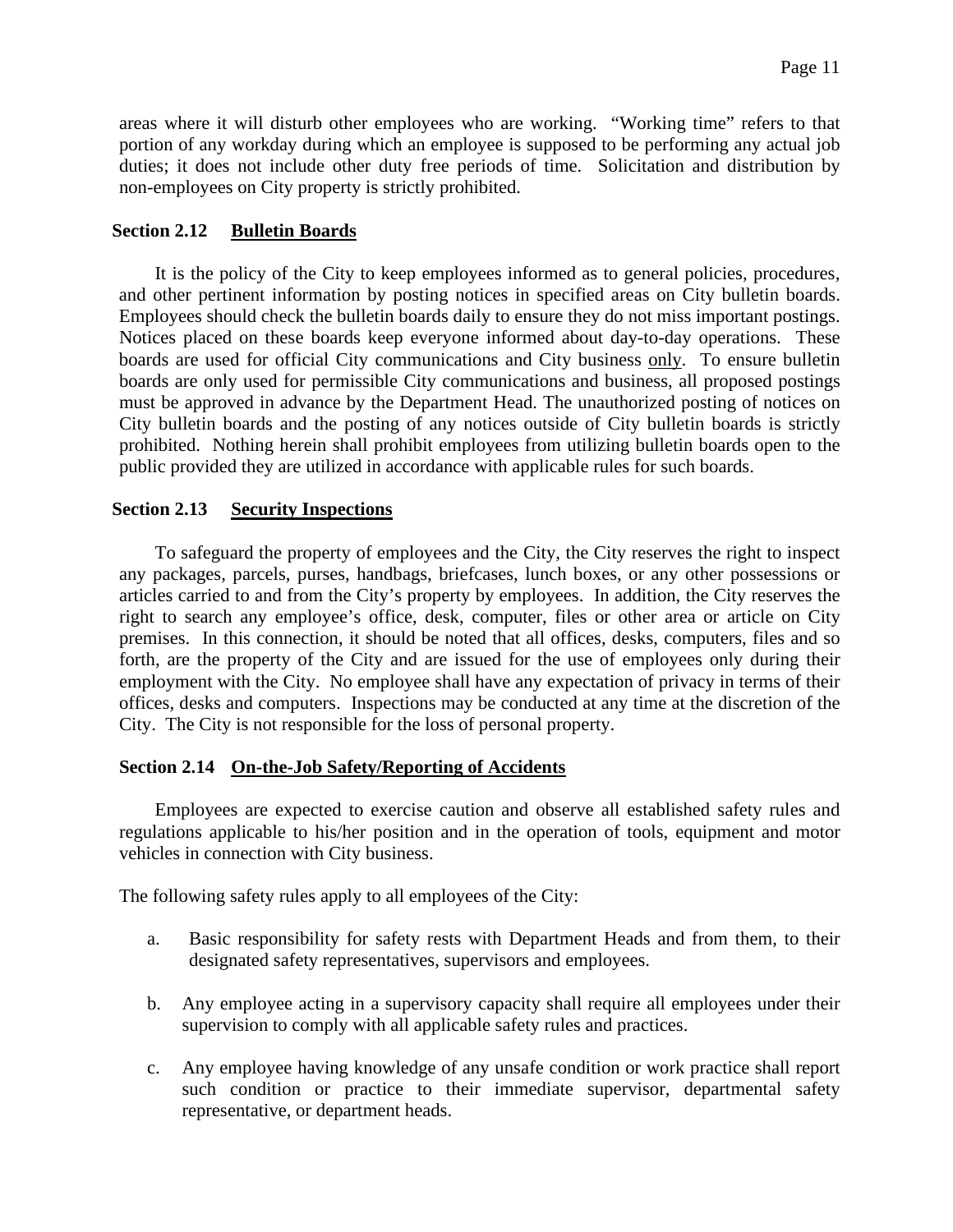- d. All employees shall use reasonable precautions in the performance of their duties and act in such a manner as to assure maximum safety to themselves, their fellow employees and the public.
- e. All employees shall familiarize themselves with the safety rules applicable to their jobs and shall consult with their supervisor on any safety rule or practice not understood, or whenever work conditions present unforeseen hazards.
- f. No employee shall remove or make ineffective any safeguard, safety device or safety appliance except for the purpose of replacement, repair or adjustment.
- g. Employees shall keep their work areas clean, orderly and, to the extent possible, free from all recognized safety hazards.
- h. All employees shall work in appropriate clothing, including footwear, suitable for the type of work being performed and shall wear or use appropriate safety devices or personal protective equipment as provided, or directed.
- i. The City shall provide Hepatitis B, Tetanus, and TB vaccinations if job position places employee at risk. The City determines which positions place employees at risk for these illnesses. If an employee refuses the vaccination, then the employee must sign a declination statement.
- j. The City shall provide all necessary protective equipment and protective clothing determined to be necessary by the City for the job. The City shall replace worn clothing that it has provided, so long as the wear is normal wear and tear and not the result of an employee's failure to properly take care of the clothing.
- k. When driving or riding as a passenger in a City-owned vehicle, or in a personal vehicle while on City business, employees shall wear properly adjusted and fastened seat belts.
- l. Employees shall comply with all applicable local, state and federal traffic laws when operating a City vehicle or personal vehicle while on City business.
- m. Any employee who suffers an on-the-job injury, illness, or is involved in an accident while operating either City equipment, a City-owned vehicle, or a personal vehicle on City business, shall immediately report the incident to his or her supervisor or Department Head, who will in turn forward the pertinent information to the Human Resources Manager. The Human Resources Manager shall then process the information.

Individual departments may adopt any safety rules that address particular operations or hazards that exist within that department and which are not inconsistent with the general safety rules listed above.

Any employee found to be in violation of the general safety rules or applicable departmental safety rules may be subject to disciplinary action.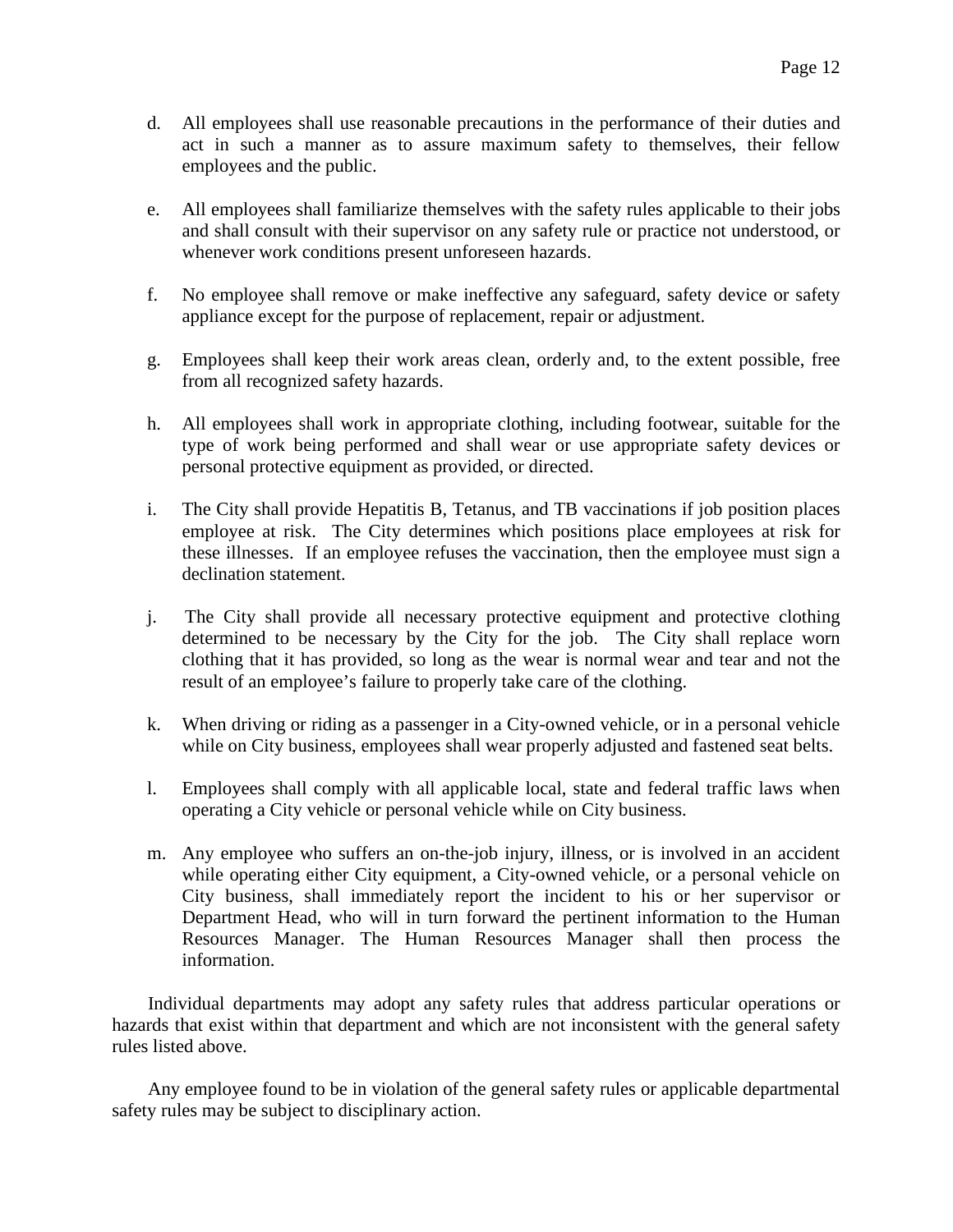# **Section 2.15 Return to Work Policy**

Purpose. The City of Peru strives to assist employees to return to work at the earliest possible date following an injury or illness. However, this policy is not intended to supersede or modify the procedures applicable to employees eligible for reasonable accommodation under the Americans with Disabilities Act (ADA) or leave benefits under the Family and Medical Leave Act (FMLA).

Eligibility. The policy only applies to regular full and part time employees who are on leave as a result of injury and who are receiving workers' compensation benefits.

Temporary Alternative Work. The City of Peru defines Temporary Alternative Work as temporary, modified work assignments within the employee's physical abilities, knowledge, and skills.

When possible, temporary alternative work will be made available to injured employees to minimize or eliminate time lost from work. The City of Peru cannot guarantee a temporary alternative work assignment and is under no obligation to offer or create any specific position for purposes of offering placement to such a position.

In the event an employee refuses temporary alternative work (outside the employee's FMLA benefits period) and the employee satisfies the restrictions and ability to perform temporary alternative work, the City is not obligated to provide a different alternative position. In such cases, the City will notify the insurance carrier of the employee's refusal of the alternative work.

Procedure. To obtain a temporary alternative work assignment the employee must request a Return-To-Work form and a Job Description from Human Resources and provide them to the attending physician for completion.

If the attending physician releases the employee to return to work on modified duty and has completed the Return-To-Work form, that form must be returned to the department supervisor and Human Resources within 24 hours. The supervisor and Human Resources will review the Return-To-Work form and determine a temporary alternative work assignment for the employee if appropriate and the alternative work falls within the business needs.

Temporary alternative work assignments are developed based on the physical capability of the employee, the business needs of the City, and the availability of such work. The City will determine the availability, appropriateness, and continuation of all alternative work assignments. The employee must notify their supervisor and Human Resources within 24 hours of any and all changes in medical conditions.

Any employee returning to a temporary alternative work assignment must not exceed the duties of the alternative position or go beyond the doctor's restrictions. If any medical restrictions change, the employee must immediately notify his or her supervisor and provide the supervisor a copy of the new medical release. Supervisors will monitor work performance to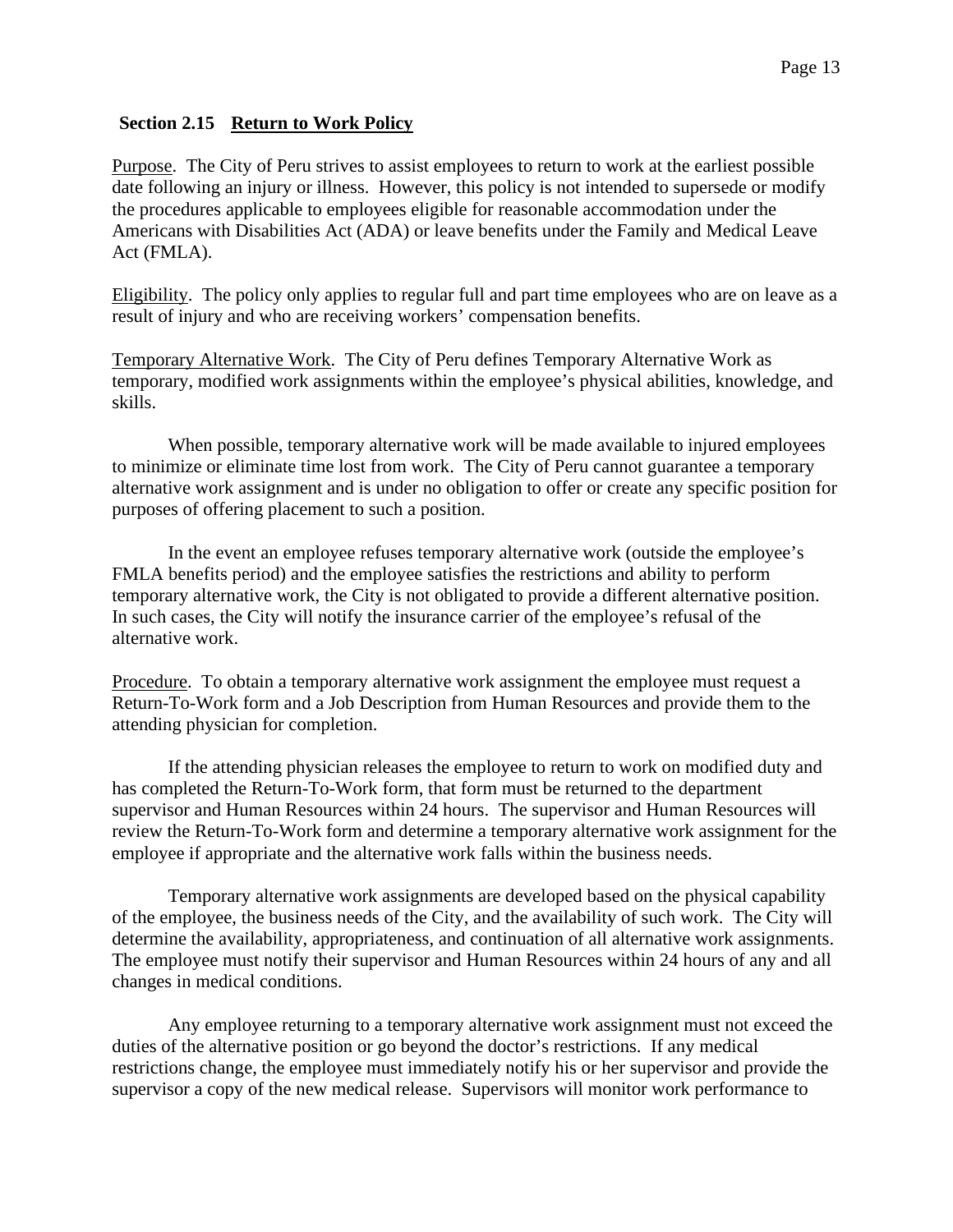ensure the employee does not exceed the requirement set by the attending physician.

# **Section 2.16 Accident Review Board**

Purpose. It is the purpose of this Policy to provide guidelines for the review of City involved vehicular accidents excluding accidents involving Peru Police employees.

Policy. It is the policy of the City of Peru to review all City involved vehicular accidents to determine the cause, policy compliance and make recommendations for policy change, corrective training or disciplinary action.

City Vehicle Accidents. If there is an accident involving a City vehicle, the procedure will be as follows:

- a. All employees of the City of Peru who are involved in any traffic accident, regardless of the extent of damage, will immediately notify their Supervisor.
- b. A state crash report will be completed on all accidents pursuant to IDOT regulations or when directed by law enforcement.
- c. A CAD or other law enforcement documentation must be completed for all other accidents not documented by a state crash report.

Accident Review Board. The organization and responsibilities of the Accident Review Board will be as follows:

- a. The Accident Review Board shall be appointed by the Administrative Services Manager and shall consist of the following individuals: (1) Department Head or designee, (2) the supervisor of the work group, (3) a peer level employee.
- b. The Accident Review Board will be responsible for reviewing all employee involved vehicular accidents requiring a state crash report. The Department Head or Administrative Services Manager may also refer accidents wherein only a CAD has been generated when it is determined a pattern exists involving a particular employee or when special circumstances exist. They will determine the facts relating to the accident and report their findings with any recommendations to the Department Head.
- c. The Department Head or designee will act as the chairperson of the board and shall be responsible for scheduling and presiding over the hearing.
- d. The Chairperson or designee of the Accident Review Board will be responsible for recording and reporting the findings and recommendation of the hearing board to the Administrative Services Manager utilizing the Accident Review Report.
- e. The Accident Review Board shall meet as soon as practical after an employee involved accident.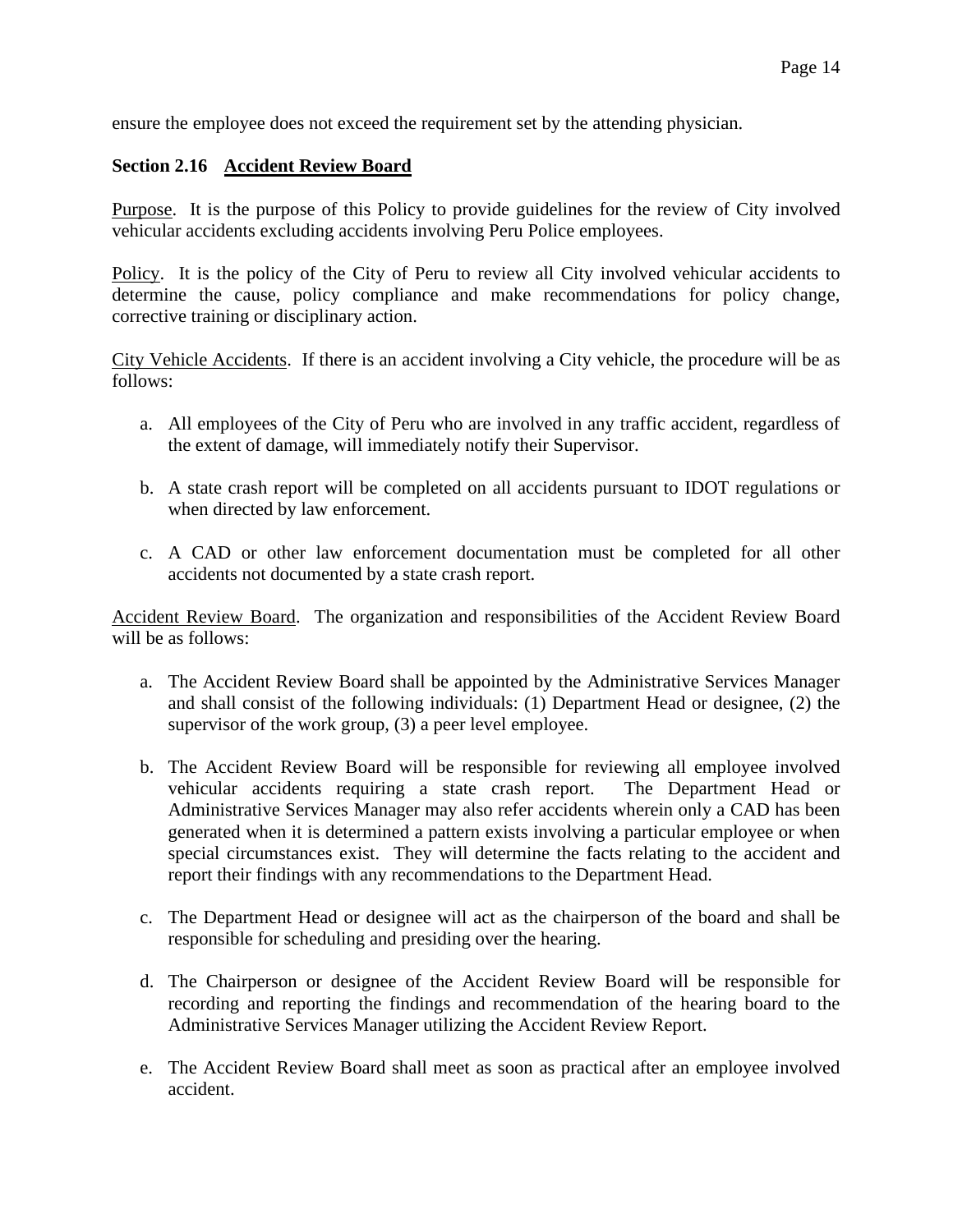Procedure. The procedure for the Accident Review Board will be as follows:

- a. Reporting agencies responsible for investigating City of Peru employee accidents include one or more of the following: (1) Peru Police Department, (2) La Salle County Sheriff's Office, (3) Illinois State Police, (4) any other agency that holds jurisdiction.
- b. In the event of an accident that was non-injury or involved minor property damage, it is the responsibility of the supervisor to go to the scene of the accident investigation, notify applicable department head, and gather information and reports and forward them to the applicable department head.
- c. In the event of an accident that resulted in an injury or major property damage, it is the responsibility of the supervisor to go to the scene and make notifications to the Department Head and the Administrative Services Manager.
- d. In the event of an accident, the Department Head or designee of the department of the employee involved shall (1) Notify the Accident Review Board, Administrative Services Manager and other related persons of the date, time, and location of the accident review in writing, and (2) preside over the review process, documenting the proceedings and findings and then forward these to the Administrative Services Manager.
- e. In the event of an accident, the Accident Review Board will have the following responsibilities:
	- The Accident Review Board will review all reports, all applicable City policies, practices, orders, and applicable state laws. The board may also hear testimony of all witnesses and will provide the vehicle operator the opportunity to explain the circumstances surrounding the accident.
	- When all the facts and testimony have been presented the Board will prepare a report (Accident Review Report) based on the information obtained. This report will be forwarded to the Administrative Services Manager and will contain the Board recommendations for policy changes, corrective training, and/or disciplinary action.
	- When considering recommendations for training/discipline for employees the Board will determine if the vehicle operator was negligent or at fault in any way. Negligence will be defined as indifferent, inattentive, or careless in driving or a failure to exercise care or precaution. It is the element, not the severity of any damage or injury. Any crash referred in which the Board determines the employee was not at fault or negligent, will generally lead to a recommendation of no action. Any crash referred in which there is a determination of some level of the employee being at fault or negligent, will result in a recommendation of an appropriate course of action which may include but is not limited to such things as training, counseling, reprimand, or suspension. The board shall consider the employee's accident history when making recommendations.

Administrative Services Manager. The responsibilities of the Administrative Services Manger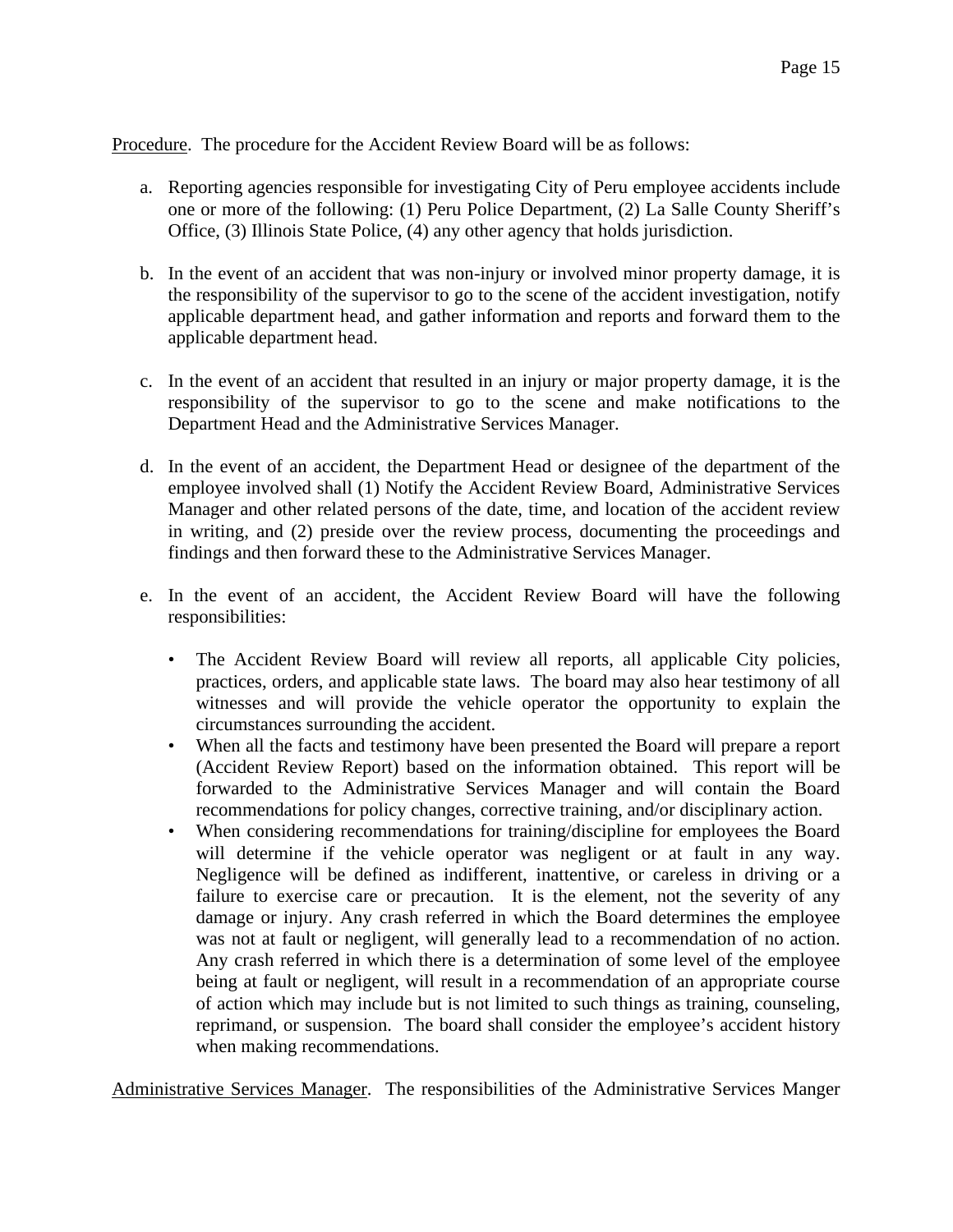will be as follows:

- a) The ASM will review the Accident Review Report and recommendations made by the board. The final decision and corrective action to be taken (policy change, mandate corrective training, effect disciplinary action) if necessary, will be made by the ASM. The decision of the ASM will be forwarded to the members of the Board and to the employee/driver stating what action is to be taken as soon as is practical after the hearing.
- b) The involved employee has the right to appeal when applicable pursuant to the terms of the collective bargaining agreement or applicable department policy and/or City of Peru Employee Manual.
- c) All documentation relating to an employee-involved accident shall be filed with the office of Human Resources to be placed in accident investigation files.

#### **Section 2.17 Conceal Carry**

The City strives to maintain a safe workplace environment for its employees and visitors. Workplace safety is enhanced by adopting this Conceal Carry Policy in accordance with the Illinois Firearm Concealed Carry Act.

Policy.All property, buildings, or portions of buildings, as well as City vehicles, owned or under the control of the City are designated as "Prohibited Areas" for concealed carry licensees to carry their firearm. All Prohibited Areas that are buildings must clearly and conspicuously display a 4"x6" sign on the premises, which states that concealed firearms are prohibited. Signs shall be in accordance with the design approved by the Illinois State Police. The Police Chief or his designee shall be responsible for the placement and maintenance of the signage.

All employees, regardless of whether they are licensed under Illinois law, are strictly prohibited from carrying a concealed firearm into any Prohibited Area, and from carrying a concealed firearm while acting in any capacity in his or her employment with the City.

A firearm may be transported into a parking area within an employee's personal vehicle if the firearm and its ammunition remain locked in a case out of plain view within the parked vehicle. "Case" is defined as a glove compartment or console that completely encases the firearm and its ammunition, the trunk of the vehicle or a firearm carrying box, shipping box or other container. The firearm may only be removed for the limited purpose of storage or retrieval from within the trunk of the vehicle. A firearm must first be unloaded before removal from the vehicle. Upon locking the firearm in such case, the employee shall notify the Police Department that he/she has placed a firearm in his/her vehicle, and shall include the specific location of such vehicle in the parking area controlled by the City.

Enforcement.Any employee found to have carried a firearm into a Prohibited Area knowingly, or under circumstances in which the employee should have known that he or she was in possession of a firearm, may be subject to discipline up to and including, but not limited to, immediate termination of employment, subject to such other employment rules or regulations as may be applicable.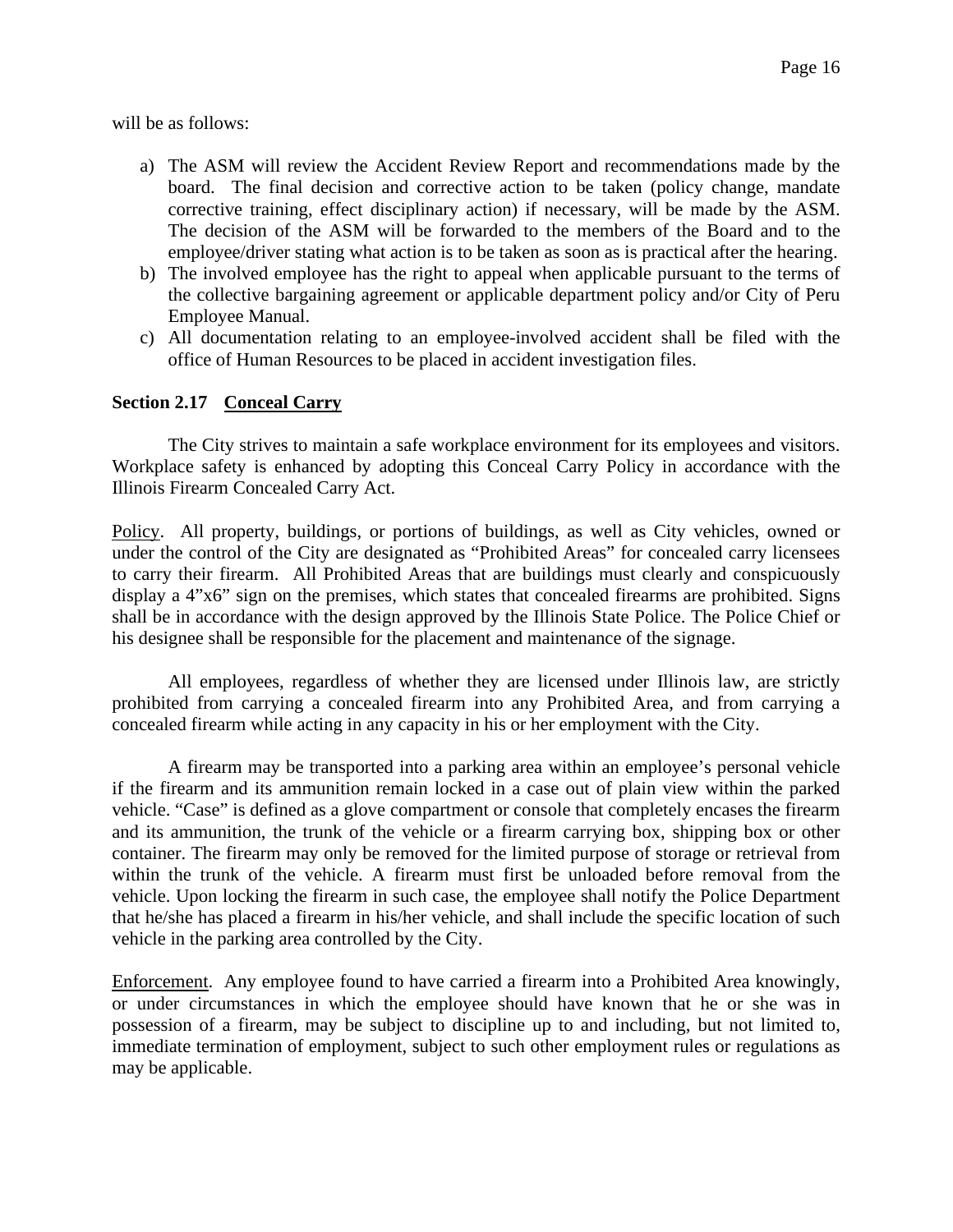Any individual visiting or conducting business on City property found to have carried a firearm into a Prohibited Area knowingly, or under circumstances in which the person should have known that he or she was in possession of a firearm, may be banned from the City property.

Any individual found to have carried a firearm into a Prohibited Area knowingly, or under circumstances in which the individual should have known that he or she was in possession of a firearm, may be subject to administrative action by the City and possible arrest and prosecution. Violations of this Policy may result in referrals to external law enforcement agencies.

Exception. The provisions of this Policy do not apply to the possession of firearms in any Prohibited Area if the firearm is carried by a sworn City of Peru law enforcement officer, or a sworn law enforcement officer of a jurisdiction other than the City of Peru, where said officer is required to carry a firearm as a condition of his or her employment, or is authorized to carry a firearm while not on-duty.

#### **Section 2.18 Threats, Violence, and Weapons (Workplace Violence)**

The City's policy is to strive to maintain a work environment free from intimidation, threats, or violent acts. This includes, but is not limited to, intimidating, threatening or hostile behavior; physical abuse; vandalism; arson; sabotage; use of weapons; carrying unauthorized weapons of any kind while on duty, in City vehicles or on City property; or any other act, which, in management's opinion, is inappropriate to the workplace. In addition, jokes or offensive comments regarding violent events will not be tolerated and may result in disciplinary measures.

If an employee feels they have been subjected to any of the behaviors listed above or witness such behavior, the employee is requested to immediately report the incident to their immediate supervisor, Department Head or Mayor. Complaints will be promptly and thoroughly investigated. Based upon the results, disciplinary action up to and including termination will be taken against the offender, if appropriate.

Employees also are empowered to contact the proper law enforcement authorities without first informing management if they reasonably believe that a threat to their safety or that of others exists.

#### **Section 2.19 Outside Employment**

Employees may hold outside employment with Department Head approval, including self-employment, which will not: (1) interfere with the performance of City duties; (2) present a potential conflict of interest; (3) result in outside work during an employee's work shift; and (4) involve the use of City equipment or supplies.

#### **Section 2.20 Use of City Equipment and Resources**

At no time should any employee, while on-duty or off-duty, use City assets for personal use or gain. Nor should any employee allow the use of City equipment or resources for the personal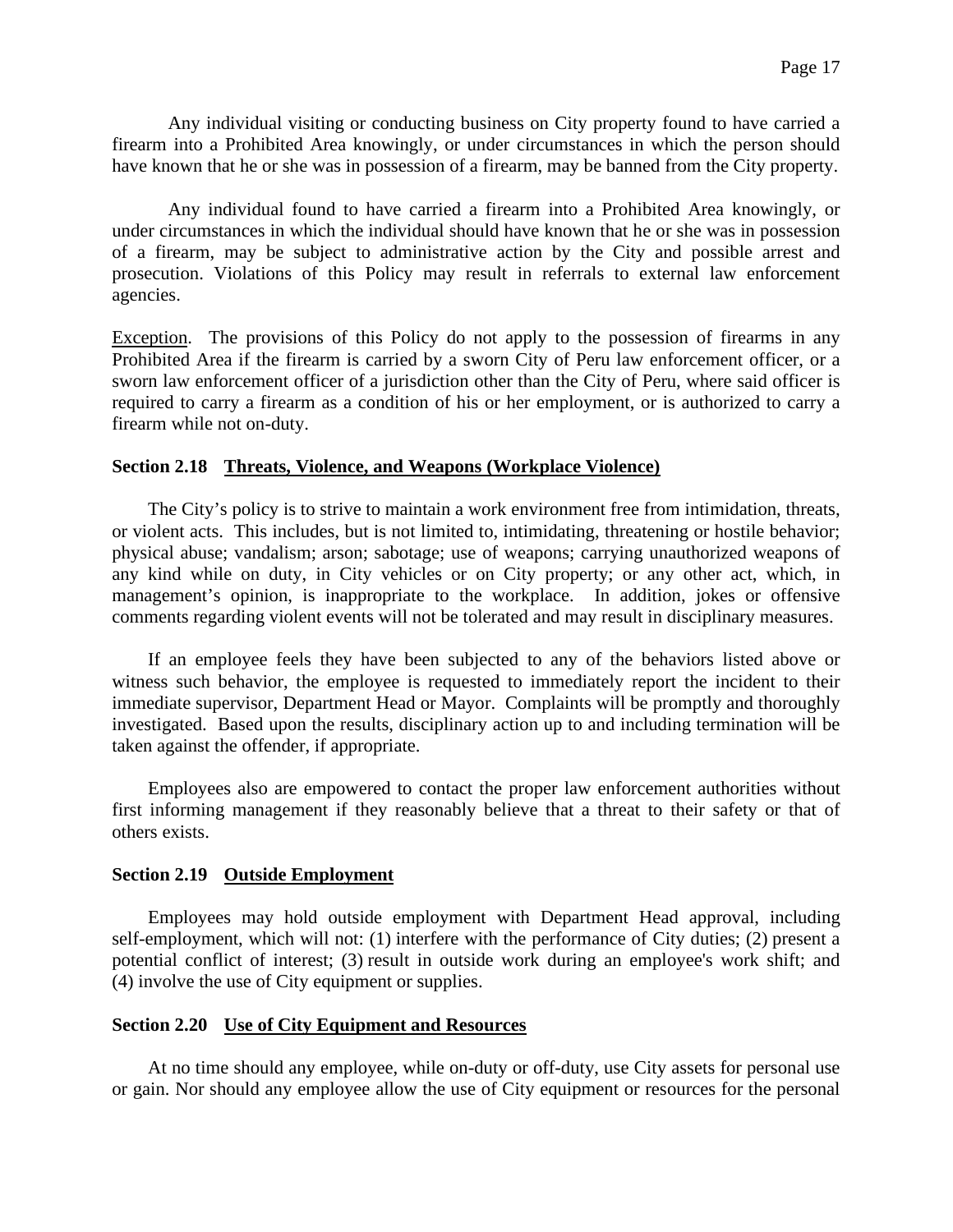use or gain of any other individual or organization. Employees may only use City equipment and resources when it is reasonable that the use of City equipment or resources is needed to aid in the performance of their official duties. There may be from time to time situations where a department head may make a judgement to authorize the use of City equipment or resources outside normal operations. This shall only be authorized when it would aid in the delivery of critical services to the citizens of Peru. It is the policy of City of Peru that a department head must authorize the special use of City equipment or resources on a case-by-case basis and only with final approval by the Administrative Services Manager.

#### **Section 2.21 Compliance with Personnel Policies**

Employees with the City of Peru are expected to abide by and conform to the City's established personnel policies, guidelines, work practices and procedures. Failure to do so may result in disciplinary action.

#### **ARTICLE III - EMPLOYMENT STATUS**

#### **Section 3.1 Probationary Period**

The probationary period is an important part of the employee's performance evaluation process. It is during this time that the employee's conduct and job performance are most closely observed and evaluated so as to assure the City that the employee has satisfactorily performed their position's assigned duties and for rejecting any employee whose conduct and/or performance is not satisfactory. During the probationary period you are an employee-at-will. As a result, you may be suspended, laid off or terminated with or without cause and with or without notice at the sole discretion of the City. Successful completion of the probationary period does not confer any contract rights whatsoever.

The employment status with the City shall be considered probationary for a minimum period of six (6) months of continuous service from the effective date of the appointment, promotion, or reinstatement or as otherwise provided for by the Rules and Regulations of the Board of Fire and Police Commissioners as it applies to sworn members of the Police and Fire Department.

If an employee has not been separated from employment by the completion of the probationary period, the employment status shall be changed to that of a regular (i.e., non-probationary) employee.

#### **Section 3.2 Discharge During Probationary Period**

At any time during the probationary period, an employee may be dismissed from employment, with or without cause, at the sole discretion of a Department Head.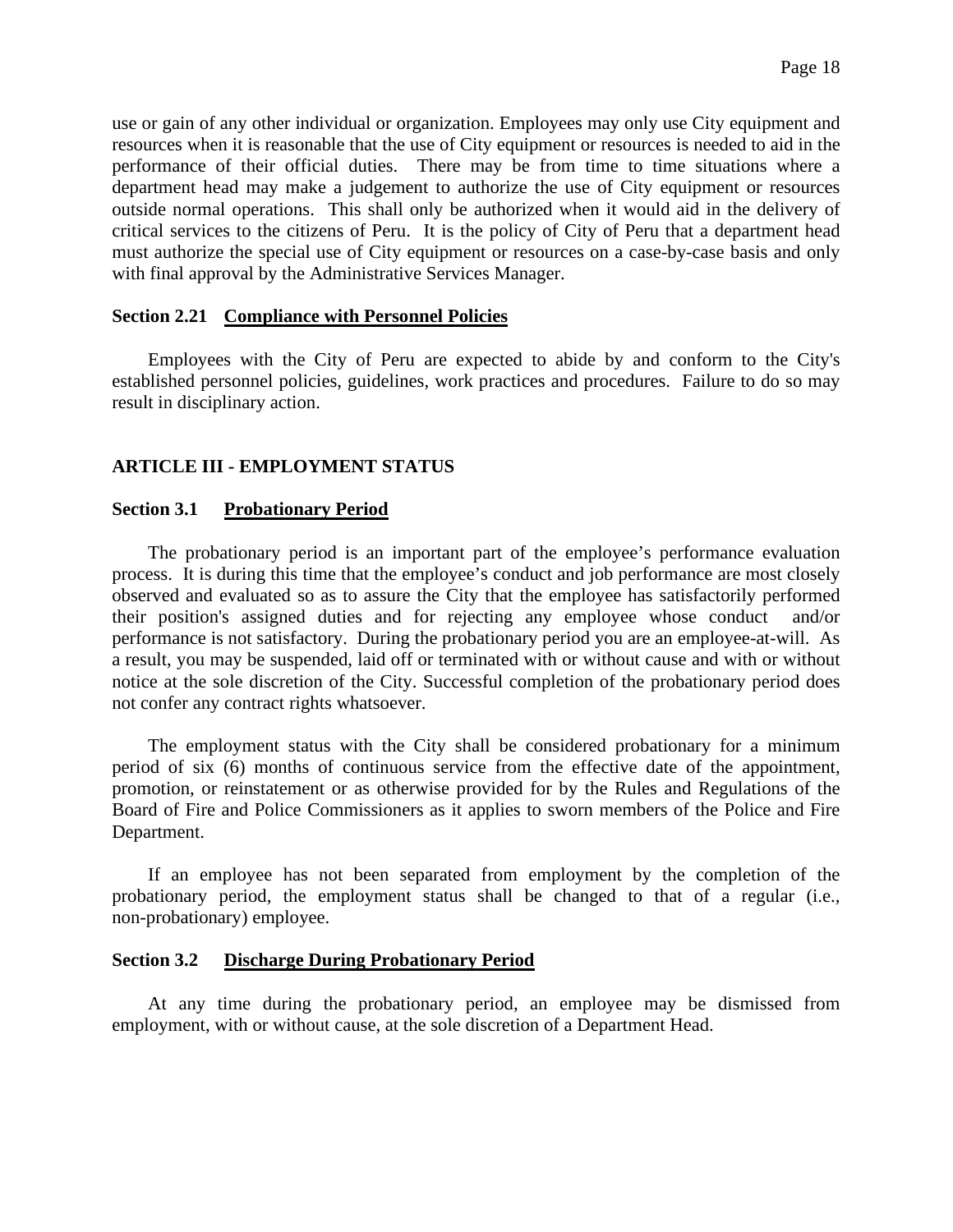#### **Section 3.3 Layoff**

The City shall determine whether layoffs are necessary based on a change of duties or a lack of funds. If it is decided that layoffs are necessary, the City will lay off an employee based on seniority (see 3.4), job qualification, job performance, and the best interests of the City. Callbacks will be handled in the same fashion when the City determines to increase staffing in the positions that were laid off no more than 60 days prior. Upon call back, all benefits will be reinstated and the time of the layoff will not be treated as interrupting any requirement of continuous service, provided, however, that no employee shall accrue any benefits for the time period that said employee is laid off.

#### **Section 3.4 Seniority**

An employee's seniority shall be the period of the employee's most recent continuous regular full-time employment with the City of Peru. A seniority list for each department indicating the length of service of each employee with the City shall be maintained by the Human Resources Manager and made available to Department Heads upon request. Earned seniority shall not be lost due to illness, authorized leave of absence, military service, or temporary layoff not to exceed sixty (60) days. Seniority is not earned during a period of absence exceeding 30 consecutive calendar days. However, an employee will continue to earn seniority while on Family and Medical Leave pursuant to the Family and Medical Leave Act, but not to exceed 12 weeks. All seniority rights shall be lost by resignation or dismissal. The seniority of a part-time or seasonal employee that may be greater than a full-time employee shall not entitle the part-time employee to seniority rights over the full-time employee, and the seniority list shall indicate by designation the part-time or seasonal employee.

#### **ARTICLE IV - DISCIPLINARY ACTION**

#### **Section 4.1 Reasons for Discipline**

Reasons for disciplinary action may include, but are not limited to, the following:

- a. Incompetence, negligence, inefficiency, or failure or inability to perform your assigned duties;
- b. Abusiveness in your attitude or language, or in your conduct resulting in physical harm, injury, or harassment to City employees or the public;
- c. Violation of City drug and alcohol policies;
- d. Violation of any lawful or official regulation, order or rule, or your failure to comply with any lawful direction given by your superior;
- e. Conviction of a felony or any criminal misdemeanor determined by the City to be related to job duties;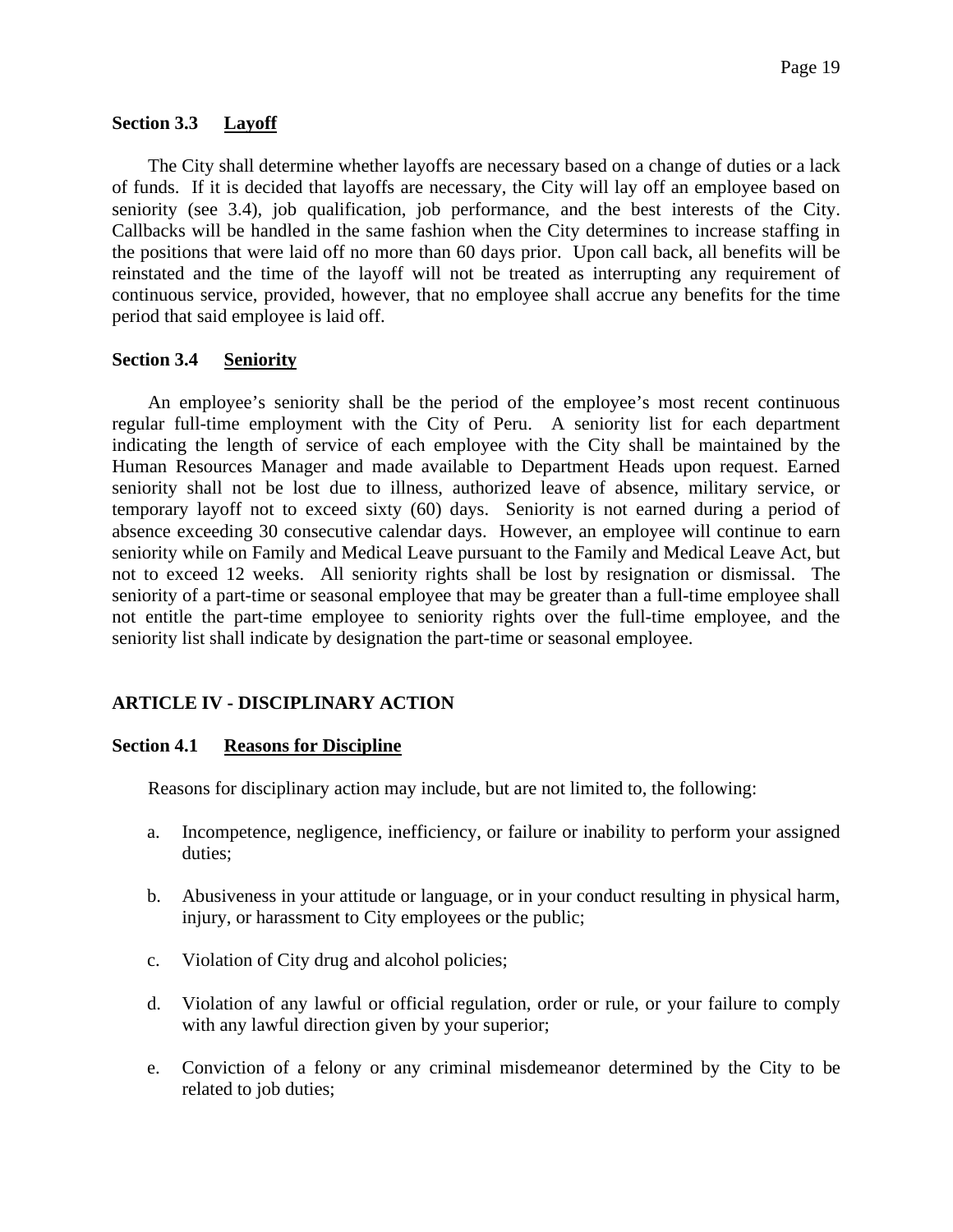- f. Causing damage to public property or waste of City supplies through negligence or willful misconduct, or failure to take reasonable care of City property;
- g. Falsifying employment applications or City records;
- h. Absence from scheduled work without prior authorization;
- i. Claiming sick leave under false pretenses;
- j. Absence without authorization for a period of three (3) days (an involuntary resignation), or a failure to report after leave of absence has expired or has been disapproved, revoked, or canceled by the employee's superior;
- k. Excessive or chronic absenteeism or tardiness;
- l. Failure to comply with established safety rules;
- m. Insubordination; and
- n. Any other reason as determined by your Supervisor, Department Head or the Mayor.

These examples are not all-inclusive, and other conduct not specifically covered above may result in disciplinary action depending upon the circumstances.

#### **Section 4.2 Discipline Procedure**

The City recognizes the value of progressive discipline in appropriate situations, but reserves the right to impose discipline at any level depending upon the facts, circumstances and severity of each instance. Disciplinary action or measures may include but are not limited to the following:

- a. Positive Discipline: Is when a supervisor attempts to deal with the employee's misconduct by encouragement and persuasion. This type of discipline may include counseling, training and professional assistance.
- b. Negative Discipline: This type of discipline includes verbal or written reprimands, suspension or discharge.

With the exception of counseling, training, professional assistance and verbal reprimands, you will be notified in writing of any disciplinary action taken against you before the discipline is imposed.

Notwithstanding any provisions of this Manual, the discipline of exempt salaried employees shall be in accordance with the FLSA, 29 C.F.R. § 541.118.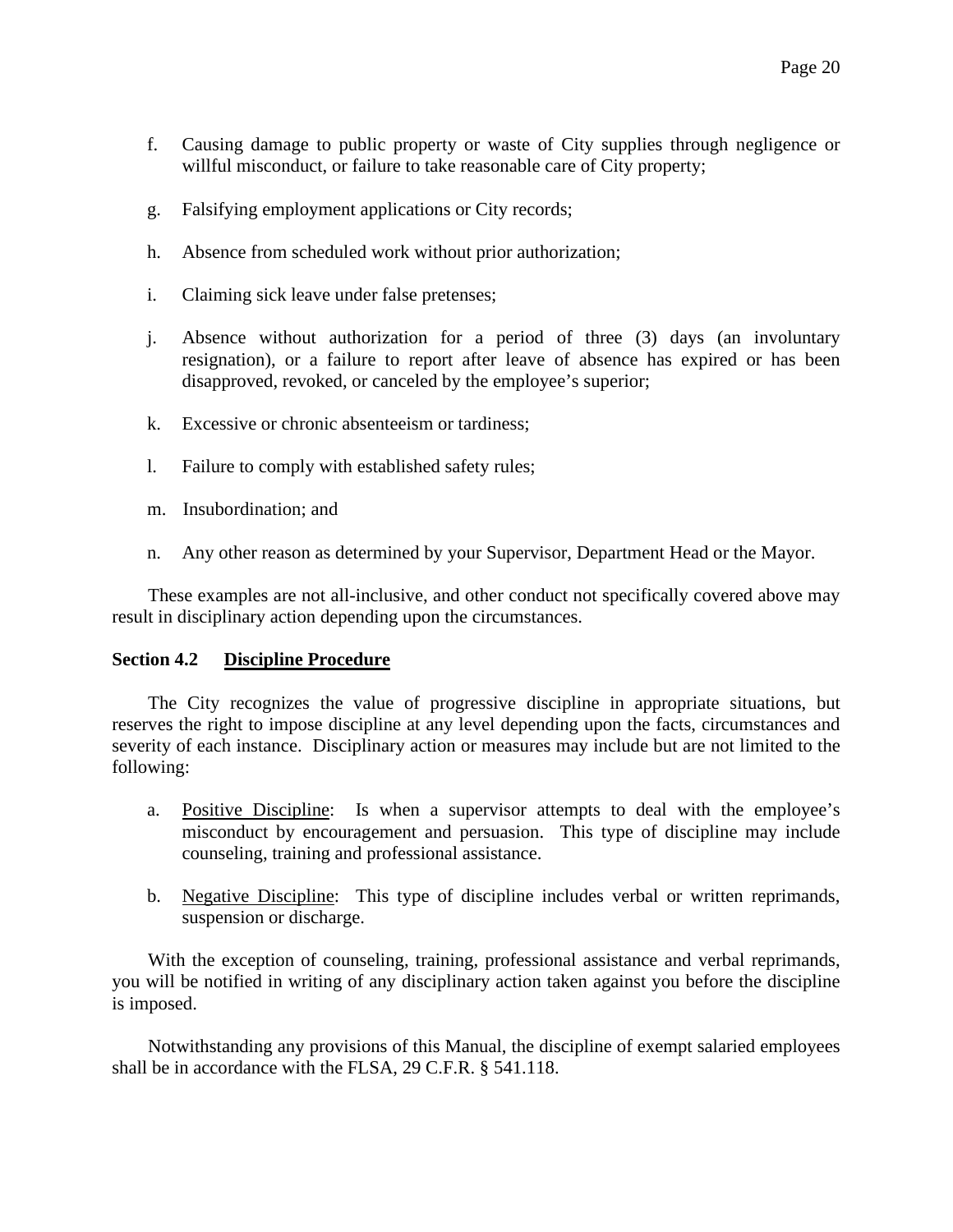#### **Section 4.3 Appeal of Discipline**

Regular employees may submit an appeal to the Mayor in writing when they have been served with a letter of discharge, demotion, or suspension. Requests for review of the discipline must be received by the Mayor within five (5) calendar days. The decision of the Mayor shall be final.

# **ARTICLE V - EMPLOYEE PERFORMANCE EVALUATION**

#### **Section 5.1 Performance Review**

The employee performance evaluation system is designed to record work performance for both the department and the employee, providing recognition for good work and developing a guide for improvement. The City utilizes a performance evaluation report to measure performance and to use as a factor in making personnel decisions that relate to promotion, reassignment, discipline, demotion and termination. The evaluation report is intended to serve as a guide for work planning and review by the supervisor and employee. It gives supervisors a way to create an objective history of work performance based on job standards.

The City evaluates employees in a non-discriminatory manner based upon job-related factors specific to the employee's position, without regard to sex, race, color, national origin, religion, age, disability or other protected classes.

Evaluation Process. Employee Performance Evaluations will cover a specific period of time and should be based on documented performance during that period. Evaluation reports will be completed by each employee's supervisor. Other supervisors directly familiar with the employee's performance during the rating period may be consulted by the immediate supervisor for their input.

Each supervisor should discuss the tasks of the position, standards of performance expected and the evaluation criteria with each employee at the beginning of the rating period. Supervisors should document the discussion in the prescribed manner.

Assessment of an employee's job performance is an ongoing process. Continued coaching and feedback provides supervisors and employees with the opportunities to correct performance issues as they arise.

Employees shall be evaluated no less than once a year. Police Department employees shall be evaluated in accordance with the Police General Orders Manual.

The following rating scale will be used with the performance evaluations.

N/A – Not Applicable or too soon to rate.

UNSATISFACTORY – Performance is totally unacceptable and fails to meet the requirements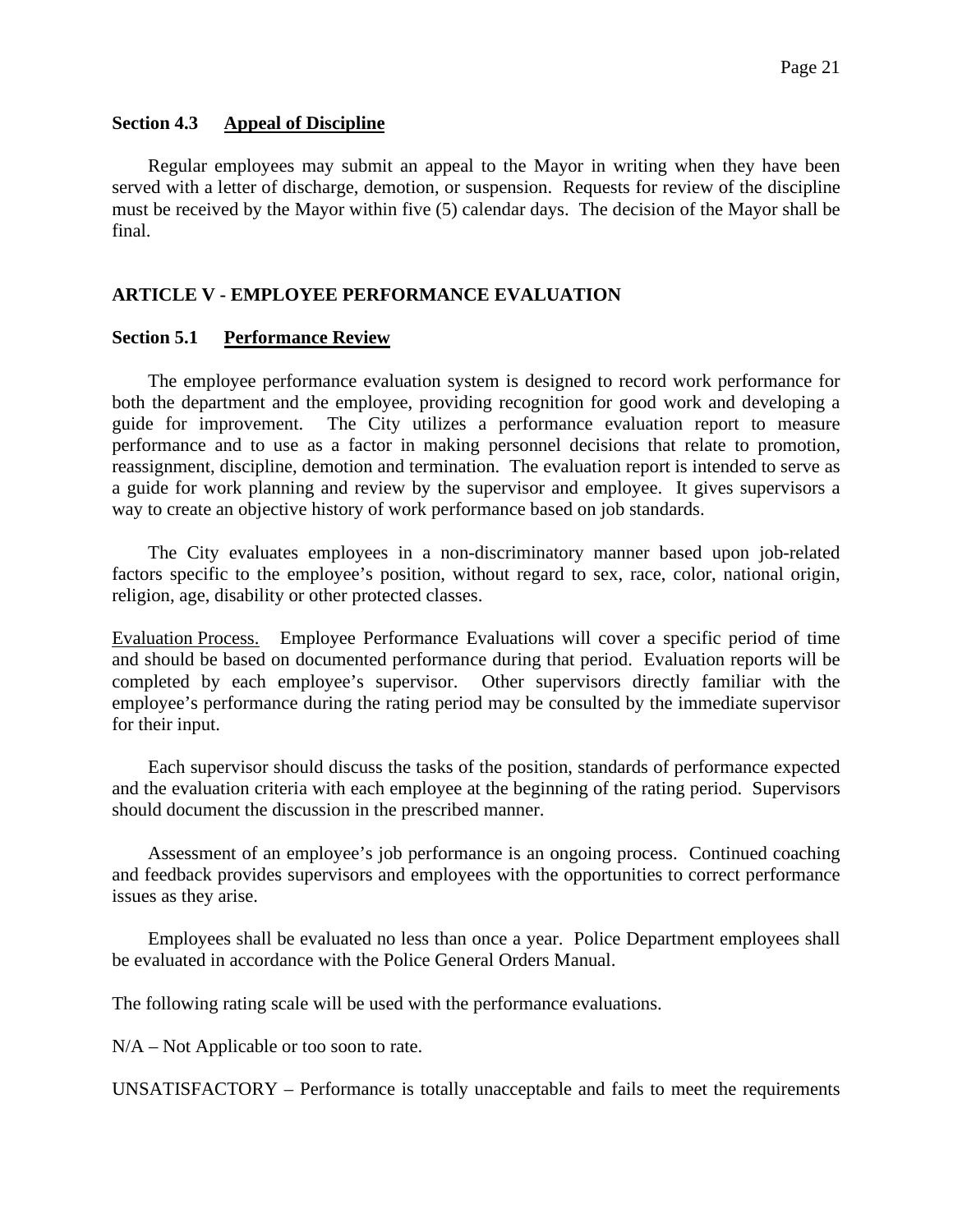of the position.

IMPROVEMENT NEEDED – Performance is deficient in certain areas. Improvement is necessary.

GOOD – Competent and dependable level of performance. Meets performance standards of the job.

VERY GOOD – Results clearly exceed most position requirements. Performance is of high quality and is achieved on a consistent basis.

OUTSTANDING – Performance is exceptional in all areas and is recognizable as being far superior to others.

Space for written comments is provided at the end of the evaluation in the rater comments section. This section allows the rater to document the employee's strengths, weaknesses, and suggestions for improvement. A rating under any job dimension marked other than "GOOD" shall be substantiated in the rater comments section.

Evaluation Interview. When the supervisor has completed the preliminary evaluation, arrangements shall be made for a private discussion of the evaluation with the employee. The supervisor should discuss the results of the just completed rating period and clarify any questions the employee may have. If the employee has valid and reasonable objections to any of the ratings, the supervisor may make appropriate changes to the evaluation. Areas needing improvement and goals for the upcoming evaluation period should be identified and discussed. The supervisor should also provide relevant counseling regarding advancement, specialty positions and training opportunities.

Evaluation Review. After the supervisor finishes the discussion with the employee, the performance evaluation is signed by the Supervisor (Rater) and the employee.

Evaluation Distribution. The original performance evaluation shall be maintained in the employee's personnel file.

#### **ARTICLE VI - HOURS OF WORK AND OVERTIME**

#### **Section 6.1 Calculation of Overtime**

Non-exempt employees are eligible for overtime compensation and will be paid at 1.5 times your hourly rate for all hours worked in excess of 40 hours per week. In computing overtime pay, hours shall include all hours actually worked, holidays, vacations, paid sick leave and time off pursuant to compensatory time. Employees shall be permitted to maintain forty (40) hours of compensatory time.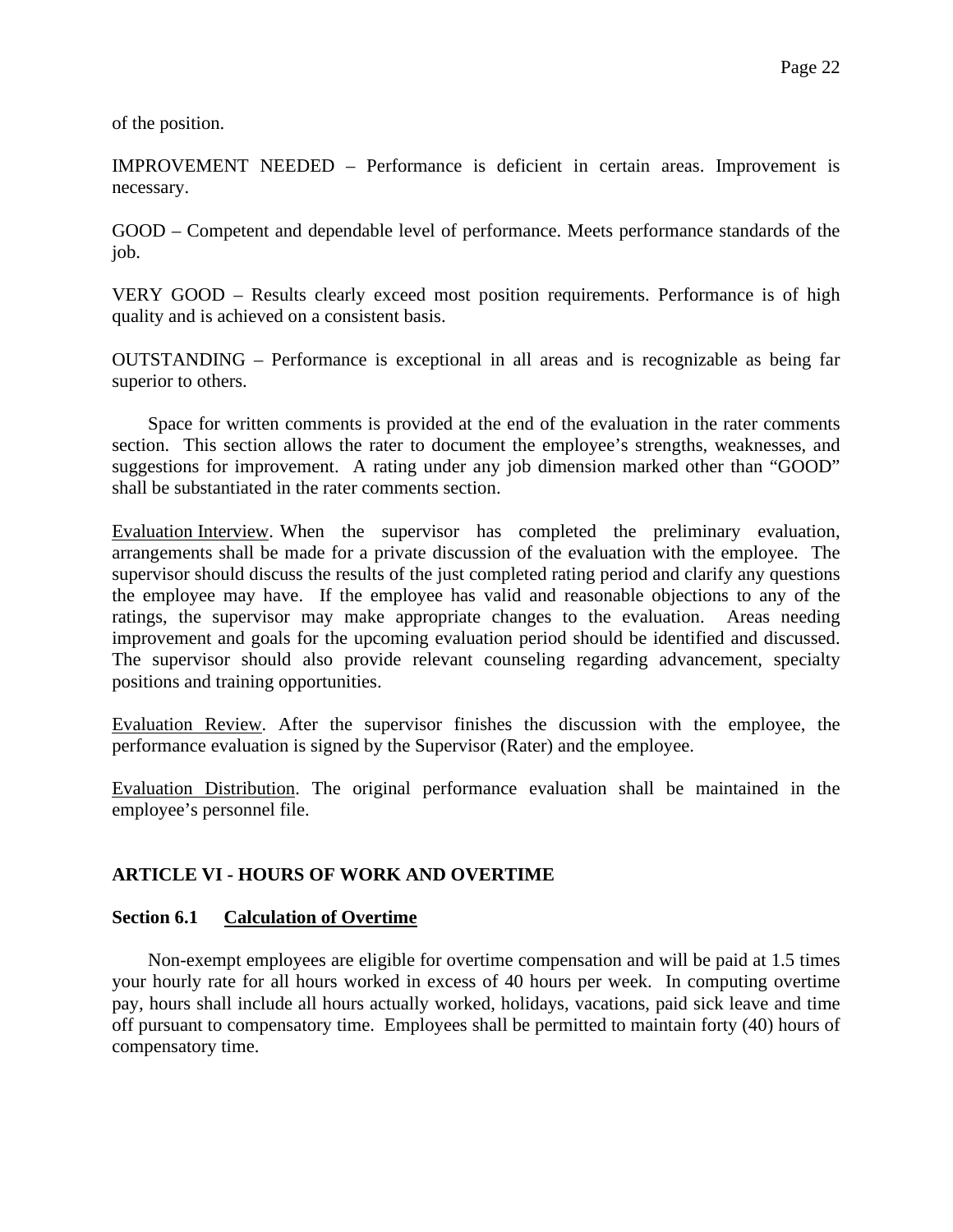#### **Section 6.2 Regular Hours of Work**

Each Department Head shall determine and establish the weekly and daily work schedule of the department's employees. The Department Head shall specifically designate the starting time, quitting time and lunch periods. Changes in work schedules shall be in the best interest of the City as determined by Department Heads. The City workweek shall be forty (40) hours per week, unless otherwise specified by the Department Head or Mayor.

#### **Section 6.3 Overtime Scheduling**

Time worked in excess of forty (40) hours in a workweek constitutes overtime work for non-exempt employees. Before performing any overtime work employees must receive approval from their supervisor or Department Head. Different hourly standards may be used for sworn police and fire employees. Overtime is scheduled and assigned based on the skills and qualifications required for the work that is to be performed and the needs of the City.

A regular, full-time, non-exempt employee who is required to return to work, outside of their normal working hours (as determined by the Department Head), after having left work shall receive a minimum of two (2) hours pay at the applicable rate.

#### **ARTICLE VII - LEAVE TIME**

#### **Section 7.1 Vacation Leave**

Eligibility and Allowances. All regular, full-time employees shall be eligible to take paid vacation time after the completion of one (1) year of continuous full-time employment with the City. Vacation allowances for regular full-time employees shall be earned annually and based on consecutive years of employment with the City. Consecutive time shall not be lost due to illness, authorized leave of absence, military leave or a temporary layoff not to exceed sixty (60) days. Vacation leave shall be granted after an employee's employment anniversary date and earned according to the following schedule:

| Completed Years of          |                                    |
|-----------------------------|------------------------------------|
| <b>Continuous Service</b>   | Vacation                           |
| one $(1)$ year              | 40 hours                           |
| two $(2)$ years             | 80 hours                           |
| seven $(7)$ years           | 120 hours                          |
| twelve (12) years           | 160 hours                          |
| twenty $(20)$ years or more | 200 hours (Rev 5/2/2005 Ord #4176) |

Regular part-time employees transferring to full-time employment will be eligible for vacation without a waiting period. The employee will be credited with service time that is equivalent to 50% of their part time consecutive years of service with the City and will then follow the above vacation schedule. This shall only apply to non-collective bargaining unit employees.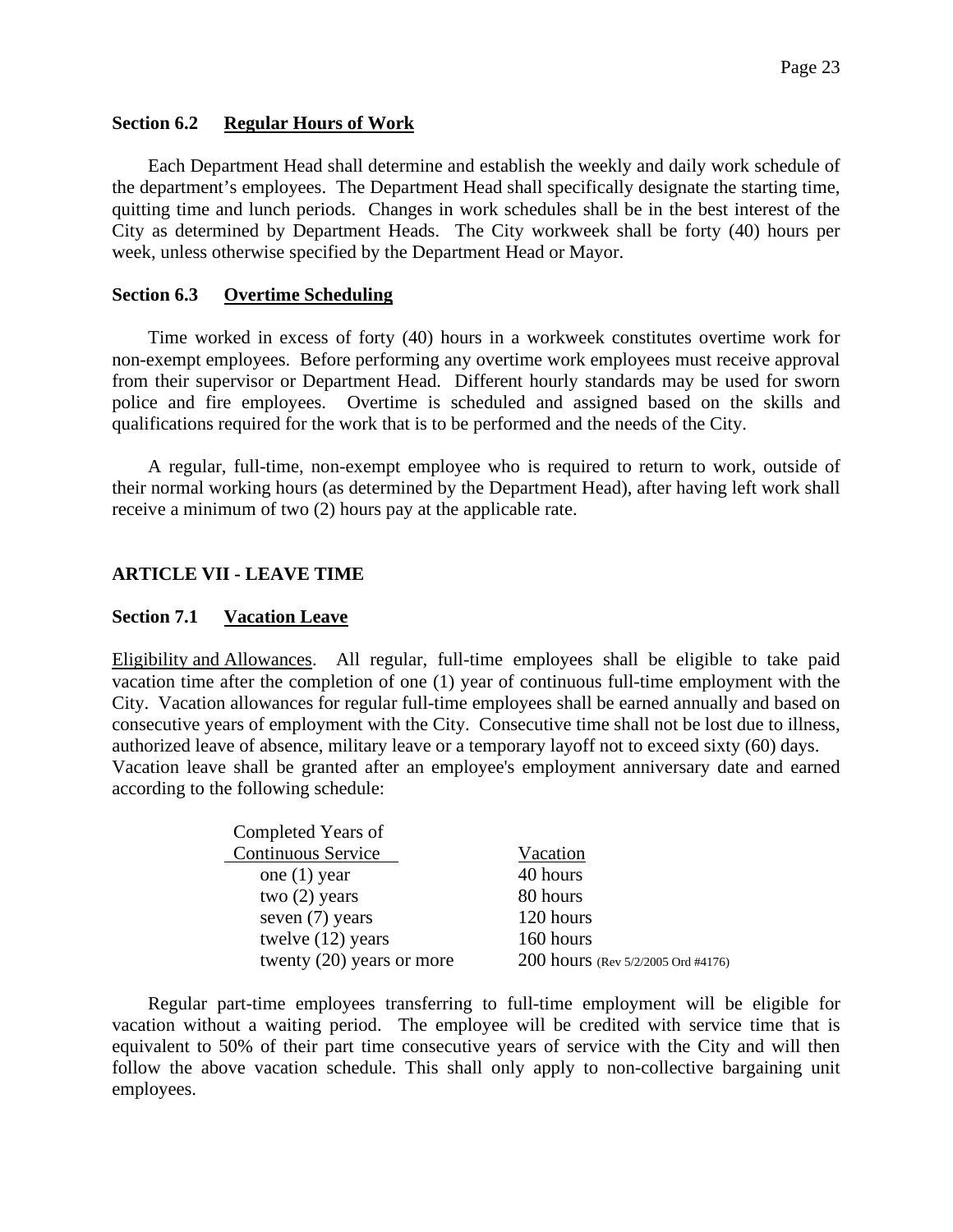Employees shall be entitled to carry over 80 hours of vacation to the next year. In the event vacation is denied due to operational needs, the employee may elect to carry over to the next year (not to exceed six (6) months) or receive compensation for unused vacation time.

Vacation time is not earned during a period of absence exceeding 30 consecutive calendar days. However, an employee will continue to earn vacation time while on Family and Medical Leave pursuant to the Family and Medical Leave Act, but not to exceed 12 weeks.

Full-time employees will be compensated for any accrued but unused vacation time at the regular rate of pay at the time of separation from the City. In the case of retirement with an IMRF pension; the payout shall be made so that the City is not subject to any accelerated payment by IMRF, i.e. after the first full calendar month after the month in which the retirement occurs. For example, if an employee retires on June 20, the payout will be made in August.

Vacation Pay. The rate of vacation pay shall be the employee's regular straight-time rate of pay in effect for the employee's regular job assignment on the payday immediately preceding the employee's vacation.

Scheduling. Each Department Head shall establish guidelines for the scheduling of vacations.

#### **Section 7.2 Holiday Leave**

The following are paid holidays for all regular full-time employees:

New Year's Day Good Friday Memorial Day Independence Day (July 4th) Labor Day Veterans' Day Thanksgiving Day Day after Thanksgiving Christmas Eve Christmas Day

When a recognized holiday falls on a Saturday, the Friday immediately preceding the holiday shall be recognized as the holiday. When a recognized holiday falls on a Sunday, the Monday immediately following the holiday shall be recognized as the holiday.

If the Mayor and City Council, in their discretion, add holidays for a given year beyond those listed above, then such additional holiday(s) shall be granted to eligible employees. If the City grants one or more such additional holidays in one year, it will not be obligated to continue to grant them in future years.

Eligibility Requirements. To be compensated for a holiday, an employee must work the full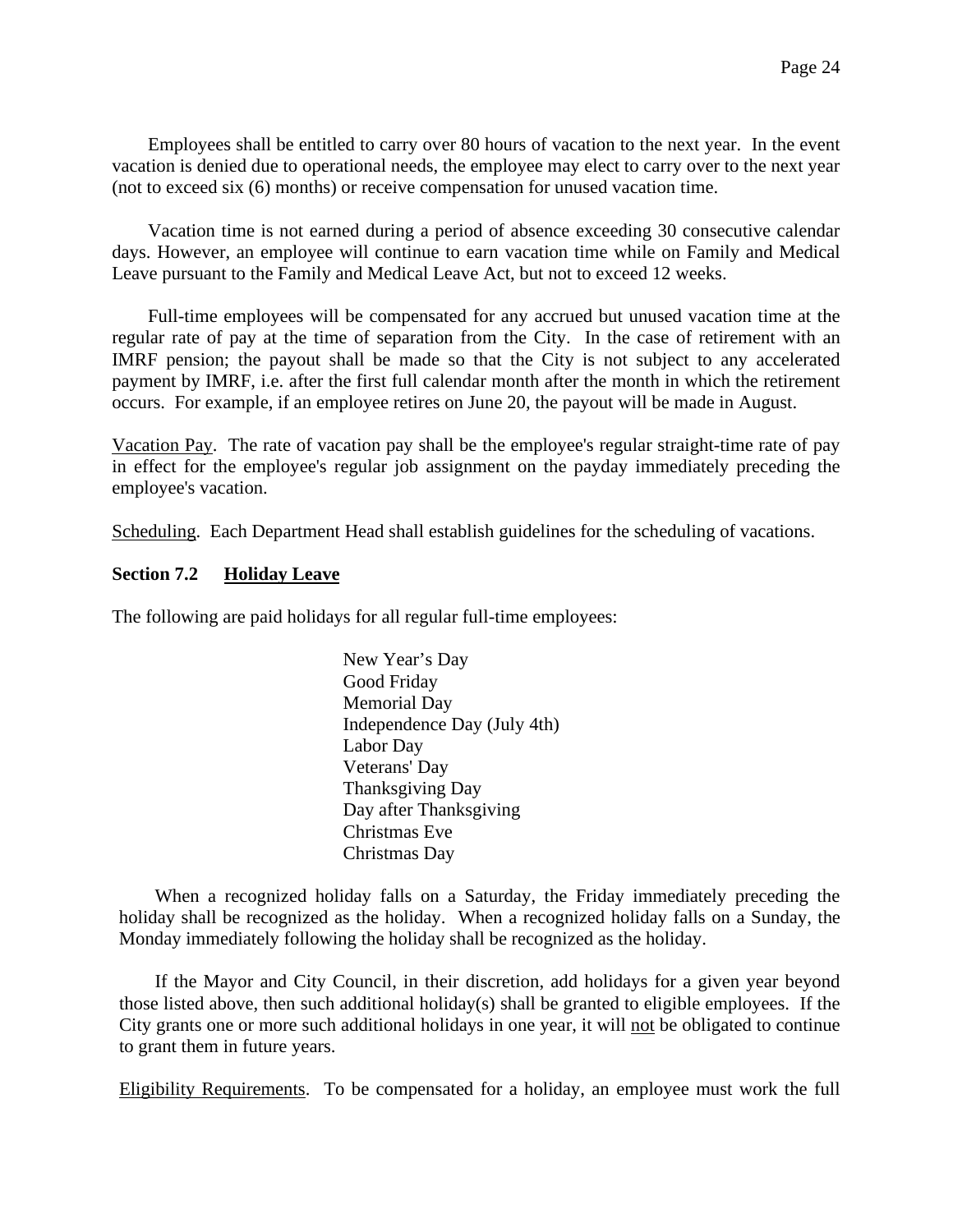scheduled day before and after the holiday, in addition to the full holiday when scheduled as part of their normal Departmental work schedule. Days or parts of days not worked for the following reasons will be considered as a day worked for the purpose of holiday eligibility pay: failure to work because of vacation, sick leave (supported by a doctor's certificate), or any other leave approved and granted by a supervisor or Department Head.

Holiday Pay. Employees who satisfy the eligibility requirements shall be paid, for each holiday for which they satisfy the eligibility requirements, an additional regular day's pay in effect when the holiday occurred if the holiday falls on a scheduled day off and the employee does not work the holiday.

Whenever it is necessary for an employee to work on a holiday, he or she shall be entitled to compensatory time off at a time approved by a supervisor or Department Head. compensatory time off is not practicable, the employee shall be compensated at time and onehalf plus the holiday pay at regular time.

# **Section 7.3 Personal Days**

All regular, full-time employees shall be granted three (3) paid personal days which shall be awarded each year on an employee's anniversary date and must be used within one (1) year of their granting. Employees wishing to use in hourly increments may have up to 24 hours. Unused personal days or remaining hours may not be accumulated or carried over from one year to the next.

# **Section 7.4 Sick Leave**

Purpose and Allowance. Sick leave with pay is provided as a benefit in recognition that employees do contract various illnesses from time to time and that their financial resources may be diminished in such instances if pay is discontinued, and that it may not be in the best interest or health of the employee or fellow employees to work while sick. Any employee contracting or incurring any non-service connected sickness or disability shall receive sick leave with pay as set forth in this Article. Sick Leave is not to be used for routine medical appointments but may be used for medical treatment or procedures that are not able to be scheduled outside of working hours. In accordance with the "Employee Sick Leave Act", the use of sick leave may be extended to family members on the same terms to which an employee is allowed to use sick leave. The amount of sick leave hours to be used for a family member's sickness or disability shall not exceed 48 hours in a calendar year.

Days Earned in Accumulation. Regular full-time employees shall be allowed eight (8) hours of paid sick leave per month beginning the first of the month following 30 days after being hired as a full-time employee. Sick leave is not earned during a period of absence exceeding 30 consecutive calendar days. However, an employee will continue to earn sick leave while on Family and Medical Leave pursuant to the Family and Medical Leave Act, but not to exceed 12 weeks.

Notification. Notification of absence due to sickness shall be given to an employee's supervisor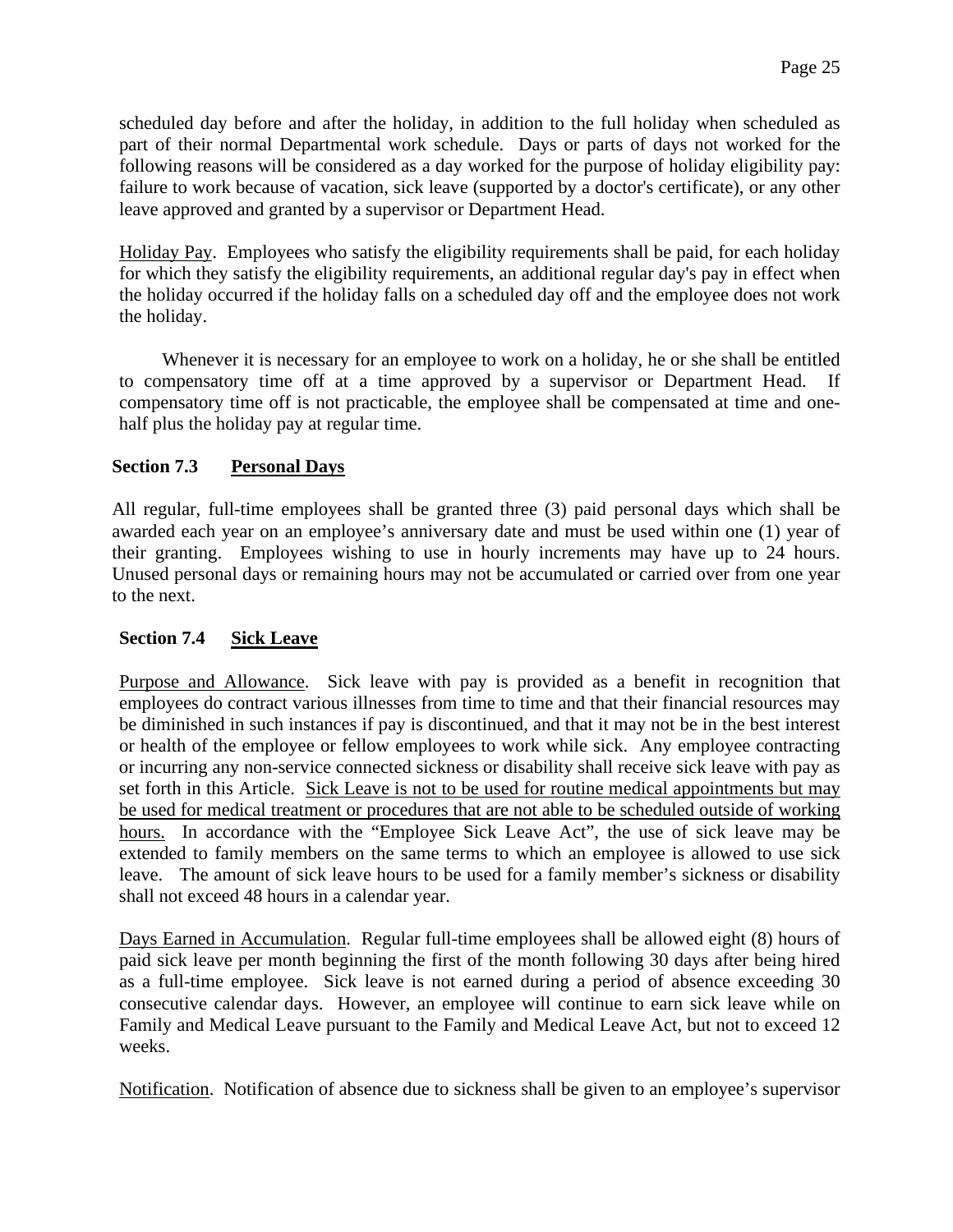or Department Head as soon as possible on the first day of such absence and every day thereafter, no later than two (2) hours before the start of the employee's work shift, or as specified by the Department Head. Failure to properly report an illness may be considered an absence without pay and may subject the employee to discipline.

Medical Examination. The City may, at its discretion, require an employee to submit to a physician's verification of illness. A doctor's certificate must be supplied if an employee is sick for three (3) or more consecutive days. The City may also require a physician's verification that the employee is well enough to return to work. Falsification of any verification of illness may result in discipline, up to and including discharge.

Sick Leave Accrual & Utilization. Sick leave may be utilized only for the purposes specified herein. Sick leave shall accrue to a maximum of 1200 hours. Eligible employees who have attained at least 50 years of age; are immediately eligible to retire with an IMRF, an Illinois Downstate Police Pension or a Firefighters' Pension; retire in good standing with the City; and provide not less than 60 days advance written notice of their retirement can, upon retirement, buy back 100% of the employee's accrued sick leave days for the purpose of off-setting the cost of continued health insurance coverage provided by the City. The City shall pay the monthly health insurance premium on behalf of the retired employee until the amount in the sick leave bank is exhausted. Any employee who retires and does not choose to participate in the City's health insurance plan shall receive 50% of his accrued sick leave upon retirement in a lump sum or may use 100% towards IMRF benefits. Any such payout shall be made so that the City is not subject to any accelerated payment by IMRF, i.e., after the first full calendar month after the month in which the retirement occurs. For example, if an employee retires on June 20, the payout will be made in August.

#### **Section 7.5 Duty-Related Illness or Injury**

In the event of a work-related accident, illness, or death that occurs while on the job, employees are eligible for worker's compensation as provided by law. Should an employee require to be off work due to a work-related injury or illness, the first three (3) days off will be compensated by the employee's benefit time if applicable. If the employee requires to be off work for longer than three (3) days, then the employee will receive compensation through the City's workers' compensation insurance carrier. The initial three (3) days where an employee utilizes benefit time will be credited back to the employee only in the event that the employee is required to off work longer than fourteen (14) calendar days.

#### **Section 7.6 Funeral Leave**

In the event of a death in the immediate family, a regular full-time employee may take three (3) consecutive scheduled workdays off and receive regular straight-time pay if the employee attends the funeral. Immediate family shall include employee's spouse, civil union partner, child (including stepchildren), parent, step parent, brother, sister, mother-in-law or father-in-law. Such leave period ordinarily shall start the day after the employee learns of the death, unless the employee learns of the death while on duty, in which case the employee may elect to begin funeral leave immediately. In the event of a death of an employee's grandparent, aunt, uncle, niece, nephew, brother-in-law, or sister-in-law, a regular full-time employee may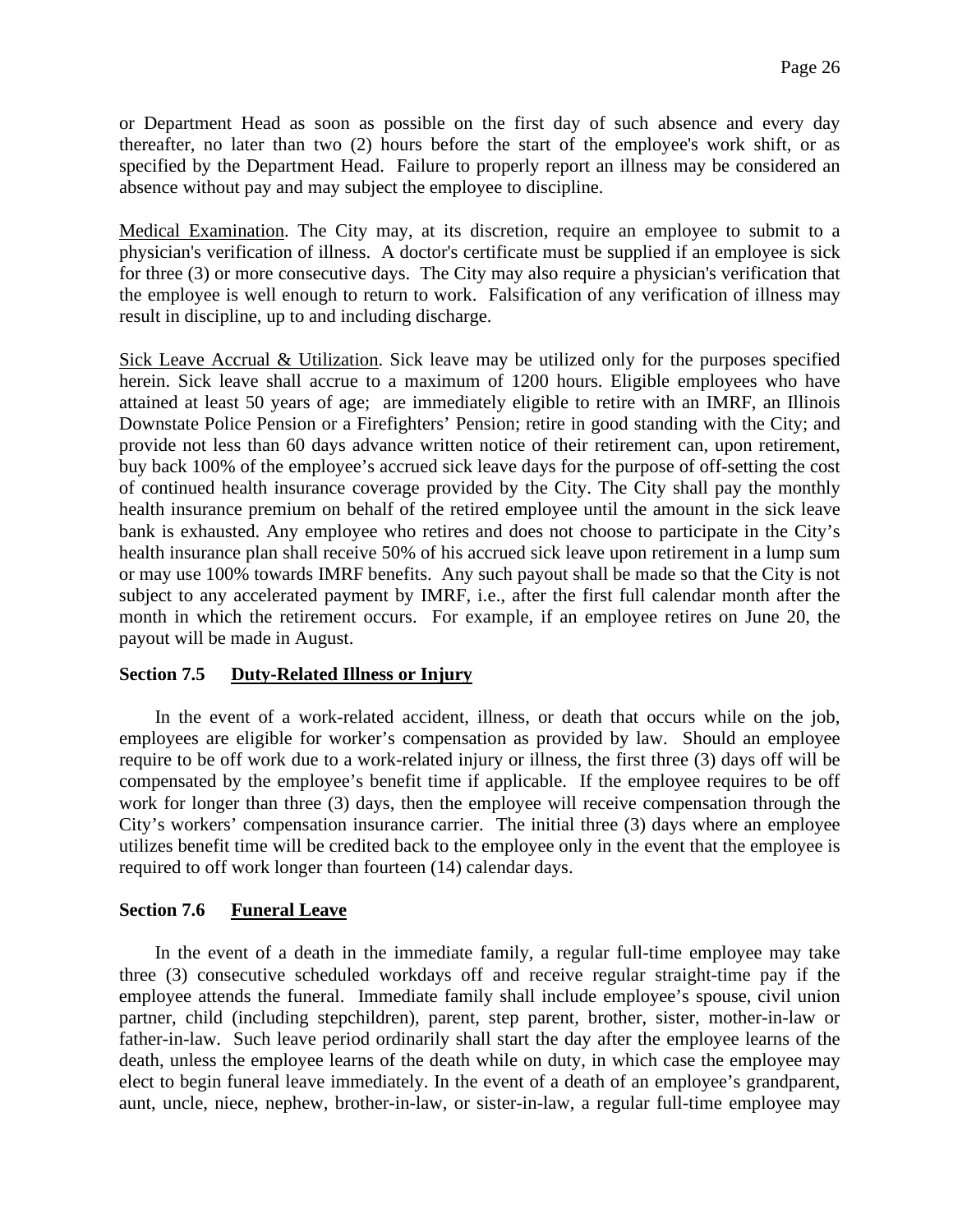take two (2) consecutive scheduled workdays off and receive regular straight-time pay provided the employee attends the funeral. An employee shall provide satisfactory evidence of the family member's death and of the employee's attendance at the funeral if so requested by the City. Employees are requested to notify their supervisor or Department Head as soon as possible upon the death of the family member.

#### **Section 7.7 Military Leave**

Military leave shall be granted in accordance with applicable law. Employees must apply for such leave as soon as they are aware of the need for such leave.

# **Section 7.8 Jury Duty**

Employees will receive their regular earnings for the period of time they are required to be absent from work for jury duty, upon submission of their jury duty pay to the City. Should an employee be excused early from jury duty, before their regular shift is over, they are required to return to work for the remainder of their shift.

#### **Section 7.9 Unpaid Discretionary Leave**

Leaves of absence without pay may be granted for a period not to exceed sixty (60) days when the granting of such leave is in the mutual interests of the City and the employee. Such leave shall require the approval of the Department Head.

#### **Section 7.10 Sabbatical Leave Policy**

Scope of Leave. Employees may apply to the City Council for a "sabbatical leave" of up to one year. "Sabbatical leave" is unpaid leave which can be used to pursue interests or activities outside of the workplace, provided such activities are directly related to an employee's work duties or otherwise impart a considerable benefit to the City. Sabbatical leave will only be granted to the extent that an employee's endeavors towards such interests or activities conflict with the regular performance of the employee's job duties, and any interests or activities for which a sabbatical leave is granted should engage the time and energy of the employee essentially as fully as do his or her City job duties. Only one City employee will be permitted to take sabbatical leave at a time. An individual employee is eligible to receive a sabbatical only once in his or her employment with the City.

Eligibility. To be eligible for a sabbatical leave, an employee must have been employed by the City for a minimum of five (5) consecutive years. The employee must have a record of good performance and attendance over the course of the employee's employment with the City. Leave shall only be granted if an employee plans to return to his or her employment with the City for a minimum of one year following the leave.

Application. An employee who desires to take sabbatical leave must make a written application to the City Council that includes the following information: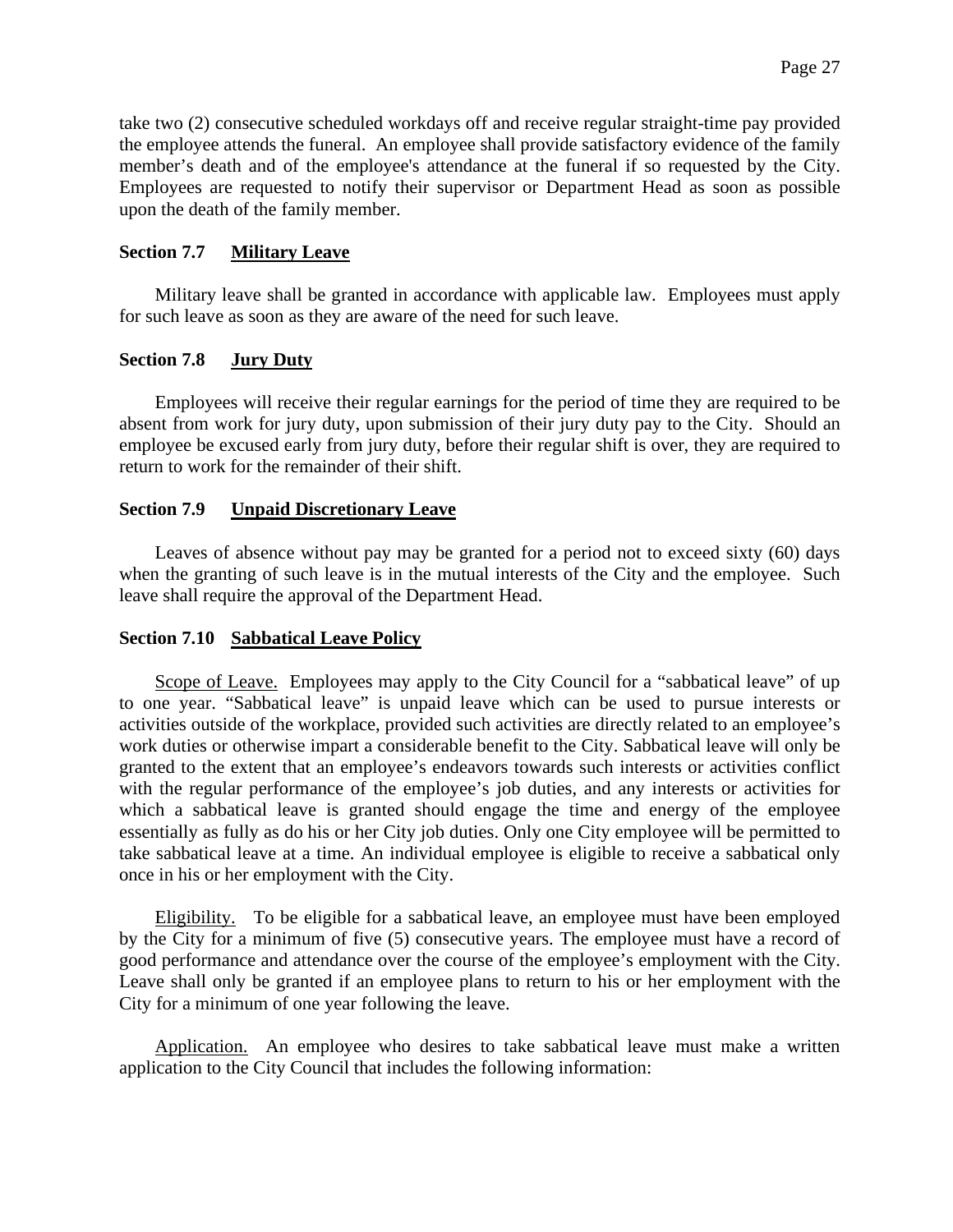- The dates of the proposed leave.
- An overview of the purpose of the leave.
- A statement from the employee as to how the leave will benefit the City or his or her ability as an employee.
- A statement from the employee indicating the work history that supports the request for leave.
- A statement from the employee's supervisor(s) addressing the employee's eligibility for leave based on work history.
- A pledge that the employee will return to work for a minimum of one (1) year following leave.

Such application shall be submitted to the City Council at least three (3) months prior to the intended start of the leave.

Terms of Leave. The City Council retains full discretion to grant or deny sabbatical leave, to determine whether the requested sabbatical leave benefits the City and to place limitations on the leave in addition to those detailed in this policy.

Acceptance of sabbatical leave shall carry with it the obligation to continue as an employee of the City not less than one (1) year immediately succeeding the leave.

Any changes in the terms of leave as approved by the City Council must be approved by the Council.

Benefits During Leave. Sabbatical leave shall be unpaid. No benefits shall accrue during the term of the sabbatical leave (including paid time off and service credits for pension purposes). While on sabbatical leave, the employee may elect to continue group health insurance at the employee's own expense in accordance with federal COBRA law.

#### **Section 7.11 Family and Medical Leave Act**

Section 7.11.1 Purpose. It is the policy of the City of Peru to provide up to 12 weeks (or up to 26 weeks of military caregiver leave to care for a covered service member with a serious injury or illness) of unpaid family and medical leave during a 12-month period to eligible employees in accordance with the Family and Medical Leave Act ("FMLA").

The function of this policy is to provide employees with a general description of their FMLA rights. In the event of any conflict between this policy and the applicable law, employees will be afforded all rights required by law. If you have any questions, concerns, or disputes with this policy, you may contact the Human Resources Manager.

Section 7.11.2 Eligibility. In order to qualify to take family and medical leave under this policy, an employee must meet all of the following conditions:

(1) The employee must have worked for the City 12 months or 52 weeks. The 12 months or 52 weeks need not have been consecutive. Separate periods of employment will be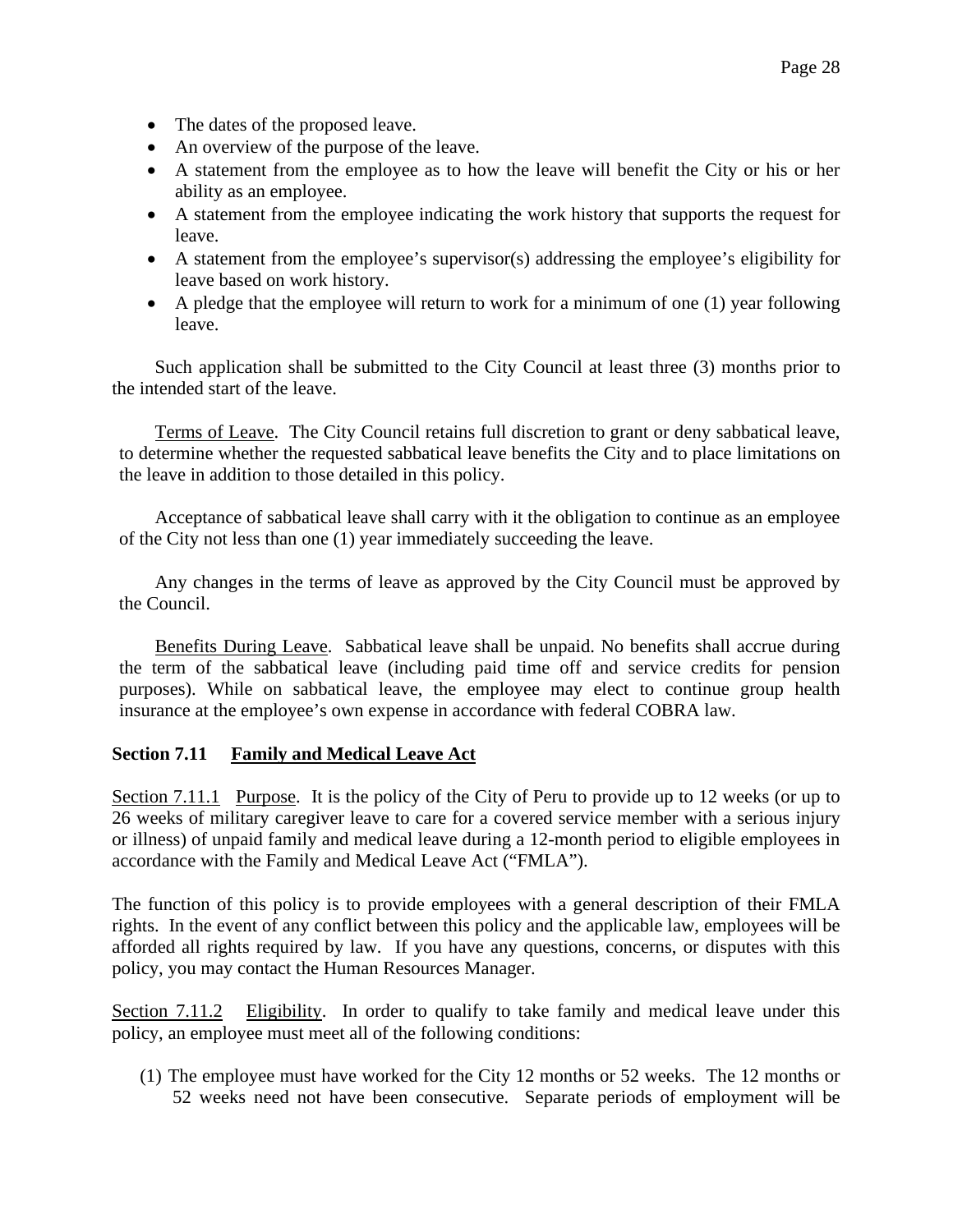counted, provided that the break in service does not exceed seven years. Separate periods of employment will be counted if the break in service exceeds seven years due to National Guard or Reserve military service obligations or when there is a written agreement. For eligibility purposes, an employee will be considered to have been employed for an entire week even if the employee was on the payroll for only part of a week or if the employee is on leave during the week.

(2) The employee must have worked at least 1,250 hours during the 12-month period immediately before the date when the leave is requested to commence. The principles established under the Fair Labor Standards Act (FLSA) determine the number of hours worked by an employee. The FLSA does not include time spent on paid or unpaid leave as hours worked. Consequently, these hours of leave should not be counted in determining the 1,250 hours eligibility test for an employee under FMLA.

Section 7.11.3 Reasons for Leave. A leave may be requested for any of the following reasons:

- (1) The birth of a child and in order to care for that child.
- (2) The placement of a child for adoption or foster care and to care for the newly placed child.
- (3) To care for a spouse, child or parent with a serious health condition (described below).
- (4) Your own serious health condition which renders you unable to perform the functions of your position (described below).

A serious health condition is defined as a condition that requires inpatient care at a hospital, hospice or residential medical care facility, including any period of incapacity or any subsequent treatment in connection with such inpatient care or a condition that requires continuing care by a licensed health care provider.

This policy covers illnesses of a serious and long-term nature, resulting in recurring or lengthy absences. Generally, a chronic or long-term health condition that would result in a period of three consecutive days of incapacity with the first visit to the health care provider within seven days of the onset of the incapacity and a second visit within 30 days of the incapacity would be considered a serious health condition. For chronic conditions requiring periodic health care visits for treatment, such visits must take place at least twice per year.

If an employee takes paid sick leave for a condition that progresses into a serious health condition and the employee requests unpaid leave as provided under this policy, the City may designate all or some portion of related leave taken as leave under this policy, to the extent that the earlier leave meets the necessary qualifications.

(5) Qualifying exigency leave for families of members of the National Guard or Reserves of a regular component of the Armed Forces when the covered military member is on covered active duty or called to covered active duty.

An employee whose spouse, son, daughter or parent either has been notified of an impending call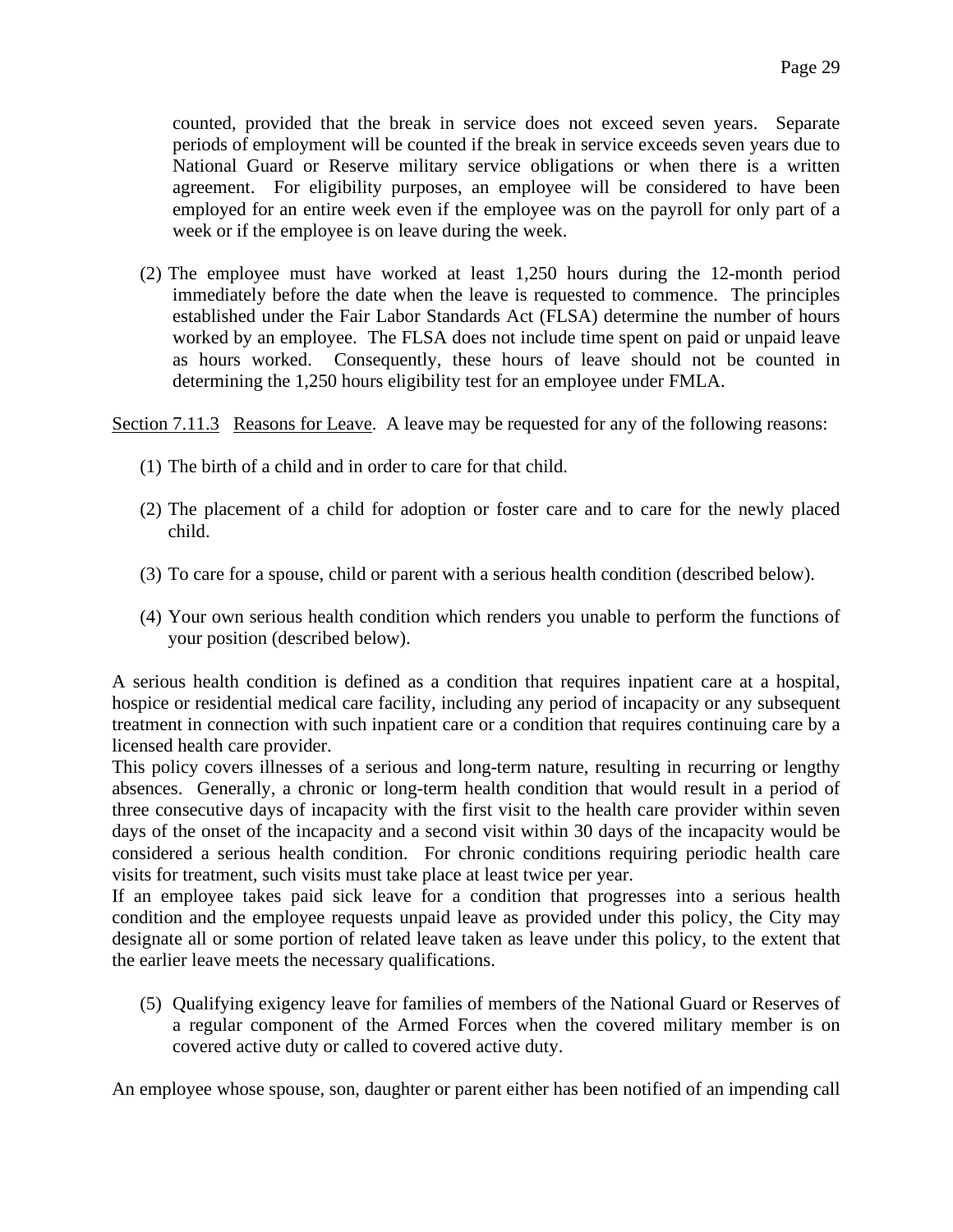or order to covered active military duty or who is already on covered active duty may take up to 12 weeks of leave for reasons related to or affected by the family member's call-up or service. The qualifying exigency must be one of the following: 1) short-notice deployment, 2) military events and activities, 3) child care and school activities, 4) financial and legal arrangements, 5) counseling, 6) rest and recuperation, 7) post-deployment activities and 8) additional activities that arise out of active duty, provided that the employer and employee agree, including agreement on timing and duration of the leave.

"Covered Active Duty" means:

- (a) in the case of a member of a regular component of the Armed Forces, duty during the deployment of the member with the Armed Forces to a foreign country; and
- (b) in the case of a member of a reserve component of the Armed Forces, duty during the deployment of the member with the Armed Forces to a foreign country under a call or order to active duty under a provision of law referred to in section  $101(a)(13)(B)$  of title 10, United States Code.

The leave may commence as soon as the individual receives the call-up notice. (Son or daughter for this type of FMLA leave is defined the same as for child for other types of FMLA leave except that the person does not have to be a minor.) This type of leave would be counted toward the employee's 12-week maximum of FMLA leave in a 12-month period.

(6) Military caregiver leave (also known as covered service member leave) to care for an injured or ill service member or veteran.

An employee whose son, daughter, parent or next of kin is a covered service member may take up to 26 weeks in a single 12-month period to care for that service member.

Next of kin is defined as the closest blood relative of the injured or recovering service member.

The term "covered service member" means:

- (a) a member of the Armed Forces (including a member of the National Guard or Reserves) who is undergoing medical treatment, recuperation, or therapy, is otherwise in outpatient status, or is otherwise on the temporary disability retired list, for a serious injury or illness; or
- (b) a veteran who is undergoing medical treatment, recuperation or therapy for a serious injury or illness and who was a member of the Armed Forces (including a member of the National Guard or Reserves) at any time during the period of five years preceding the date on which the veteran undergoes that medical treatment, recuperation or therapy.

The term "serious injury or illness" means:

(a) In the case of a member of the Armed Forces (including a member of the National Guard or Reserves), means an injury or illness that was incurred by the member in line of duty on active duty in the Armed Forces (or existed before the beginning of the member's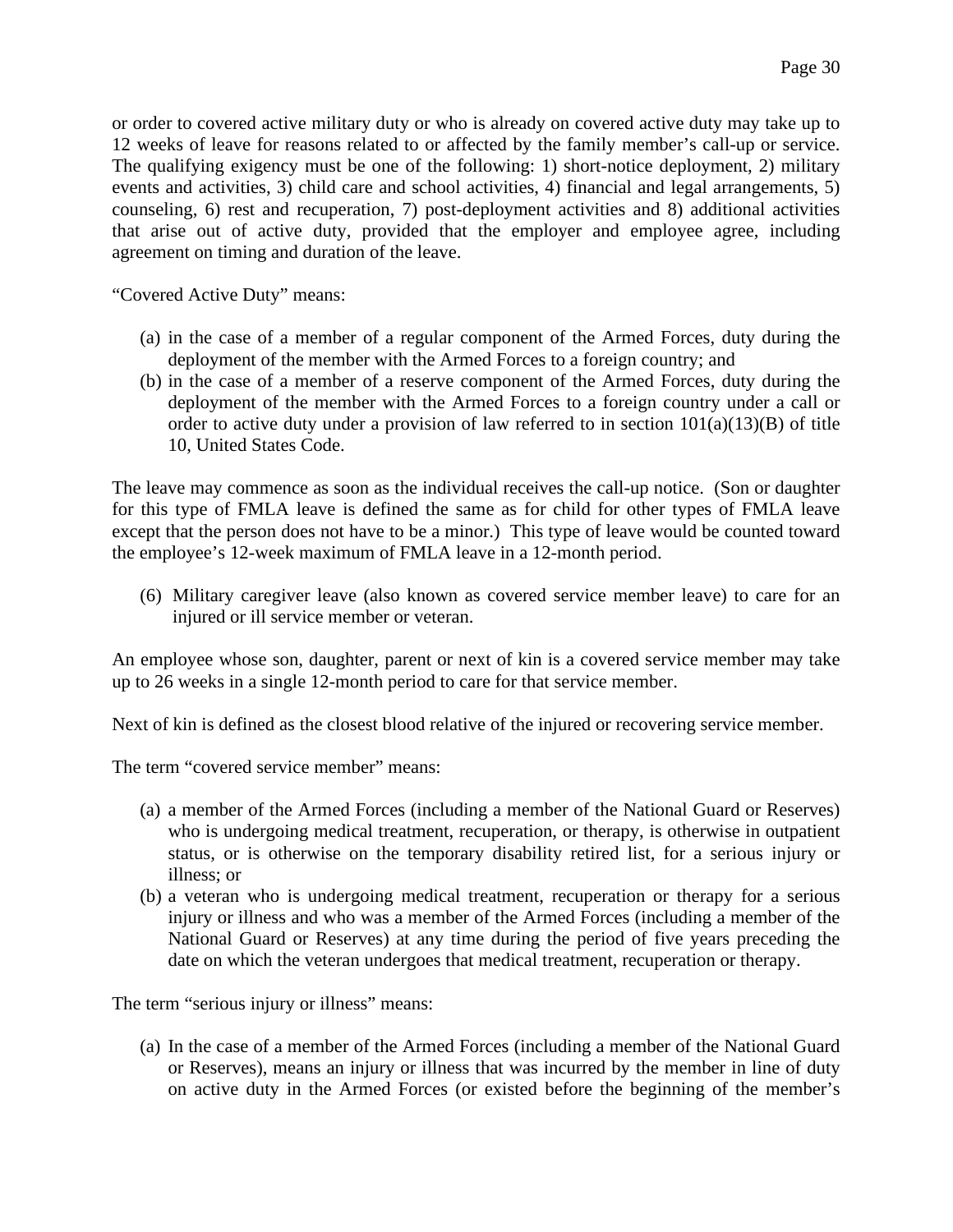active duty and was aggravated by service in line of duty on active duty in the Armed Forces) and that may render the member medically unfit to perform the duties of the member's office, grade, rank, or rating; and

(b) In the case of a veteran who was a member of the Armed Forces (including a member of the National Guard or Reserves) at any time during a period when the person was a covered service member, means a qualifying (as defined by the Secretary of Labor) injury or illness that was incurred by the member in the line of duty on an active duty in the Armed Forces (or existed before the beginning of the member's active duty and was aggravated by service in line of duty on active duty in the Armed Forces) and that manifested itself before or after the member became a veteran.

Section 7.11.4 Amount of Leave. An eligible employee can take up to 12 weeks for the FMLA circumstances (1) through (5) above under this policy during any 12-month period measured backward from the date an employee uses any leave under this policy. Each time an employee takes leave, the City will compute the amount of leave the employee has taken under this policy in the last 12 months and subtract it from 12 weeks of available leave, and the balance remaining is the amount the employee is entitled to take at that time.

An eligible employee can take up to 26 weeks for the FMLA circumstances (6) above (military caregiver leave) during a single 12-month period. For this military caregiver leave, the City will measure the 12-month period as a rolling 12-month period measured forward. FMLA leave already taken for other FMLA circumstances will be deducted from the total 26 weeks available.

If a husband and wife both work for the City and each wishes to take leave for the birth of a child, adoption or placement of a child in foster care, the husband and wife may only take a combined total of 12 weeks of leave. If a husband and wife both work for the City and each wishes to take leave to care for a covered injured or ill service member, the husband and wife may only take a combined total of 26 weeks of leave.

Section 7.11.5 Employee Status and Benefits During Leave. While an employee is on leave, the City will continue the employee's health benefits during the leave period at the same level and under the same conditions as if the employee had continued to work.

If the employee chooses not to return to work for reasons other than a continued serious health condition of the employee or the employee's family member or a circumstance beyond the employee's control, the City will require the employee to reimburse the City the amount it paid for the employee's health and dental insurance premium during the leave period.

Under current City policy, the employee pays a portion of the health and dental premiums. While on paid leave, the City will continue to make payroll deductions to collect the employee's share of the premiums. While on unpaid leave, the employee must continue to make this payment, either in person or by mail. The payment must be received in the City Clerk's Office by the  $5<sup>th</sup>$  day of each month.

If the employee contributes to any additional insurance benefit plans, the City will continue making payroll deductions while the employee is on paid leave. While the employee is on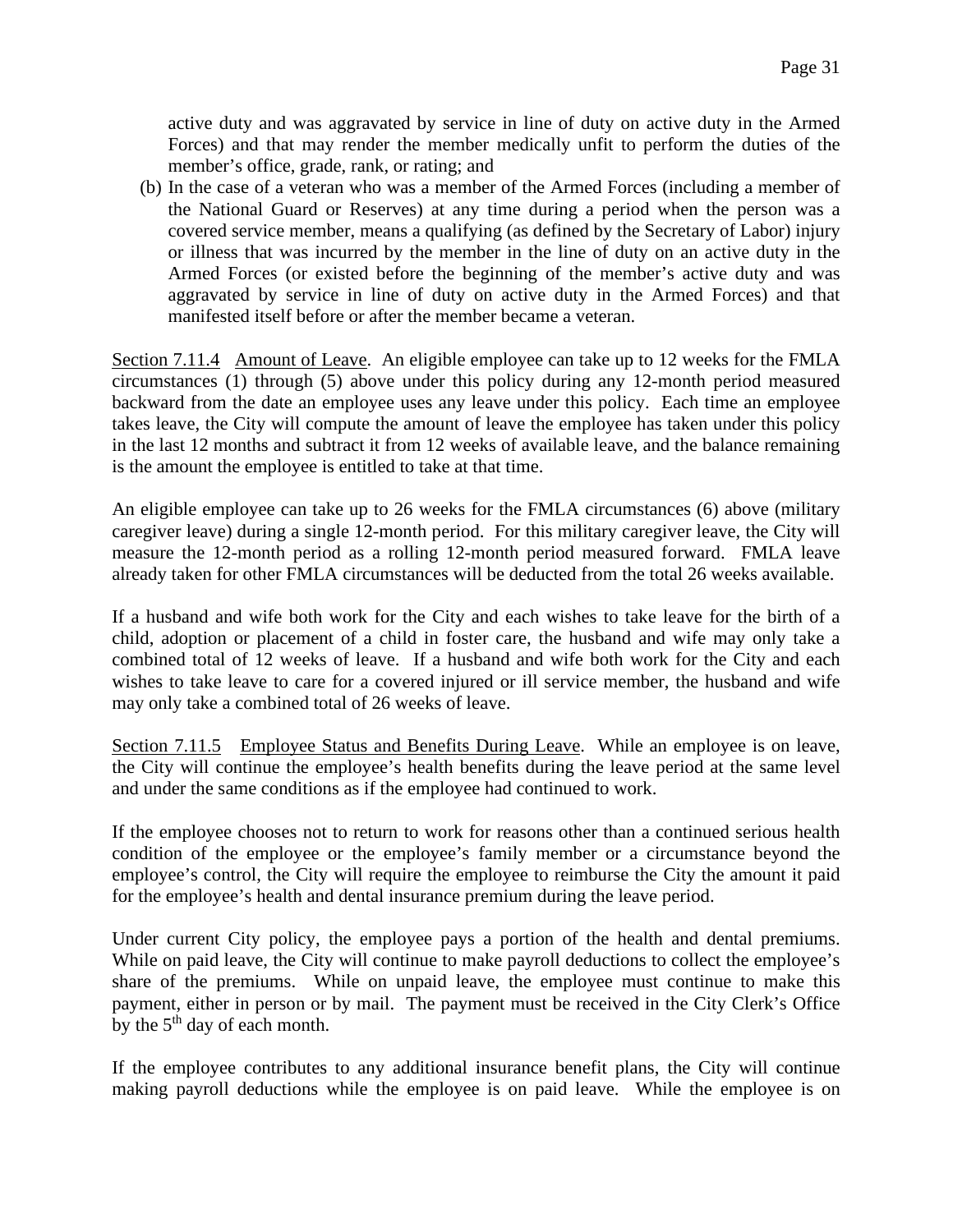unpaid leave, the employee may request continuation of such benefits and pay his or her portion of the premiums, or the City may elect to maintain such benefits during the leave and pay the employee's share of the premium payments. If the City does pay the employee's share of the premiums the City will recover the costs incurred whether or not the employee returns to work. The City will also have the right to discontinue coverage during the leave if the employee does not pay their portion of the premiums.

Section 7.11.6 Employee Status After Leave. An employee who takes leave under this policy may be asked to provide a fitness for duty clearance from the health care provider. This requirement will be included in the employer's response to the FMLA request. Generally, an employee who takes FMLA leave will be able to return to the same position or a position with equivalent status, pay, benefits and other employment terms. The position will be the same or one which is virtually identical in terms of pay, benefits and working conditions. The City may choose to exempt certain key employees from this requirement and not return them to the same or similar position.

Section 7.117 Use of Paid and Unpaid Leave. FMLA leave is unpaid. An employee who is taking FMLA leave because of their own serious health condition must use all available sick leave followed by available vacation and personal days at the same time FMLA leave is being used. An employee who is taking FMLA leave to care for a family member, in accordance with the "Employee Sick Leave Act", must use available sick leave, not to exceed 48 hours, followed by available vacation and personal days. An employee that is on workers' compensation leave will also use FMLA leave at the same time. An employee who is taking FMLA leave to care for a child after their birth or placement for adoption or foster care must use all available vacation and personal days at the same time as FMLA leave is being used. An employee who is using FMLA military caregiver leave or military FMLA leave for a qualifying exigency must use all available vacation and personal days at the same time as the FMLA leave.

Section 7.11.8 Intermittent Leave or a Reduced Work Schedule. An employee may take FMLA leave in 12 consecutive weeks, may use the leave intermittently (take a day periodically when needed over the year) or, under certain circumstances, may use the leave to reduce the workweek or workday, resulting in a reduced hour schedule. In all cases, the leave may not exceed a total of 12 workweeks (or 26 workweeks to care for an injured or ill service member over a 12-month period).

The City may temporarily transfer an employee to an available alternative position with equivalent pay and benefits if the alternative position would better accommodate the intermittent or reduced schedule, in instances of when leave for the employee or employee's family member is foreseeable and for planned medical treatment, including recovery from a serious health condition or to care for a child after birth, or placement for adoption or foster care.

For the birth, adoption or foster care of a child, the City and the employee must mutually agree to the schedule before the employee may take the leave intermittently or work a reduced hour schedule. Leave for birth, adoption or foster care of a child must be taken within one year of the birth or placement of the child.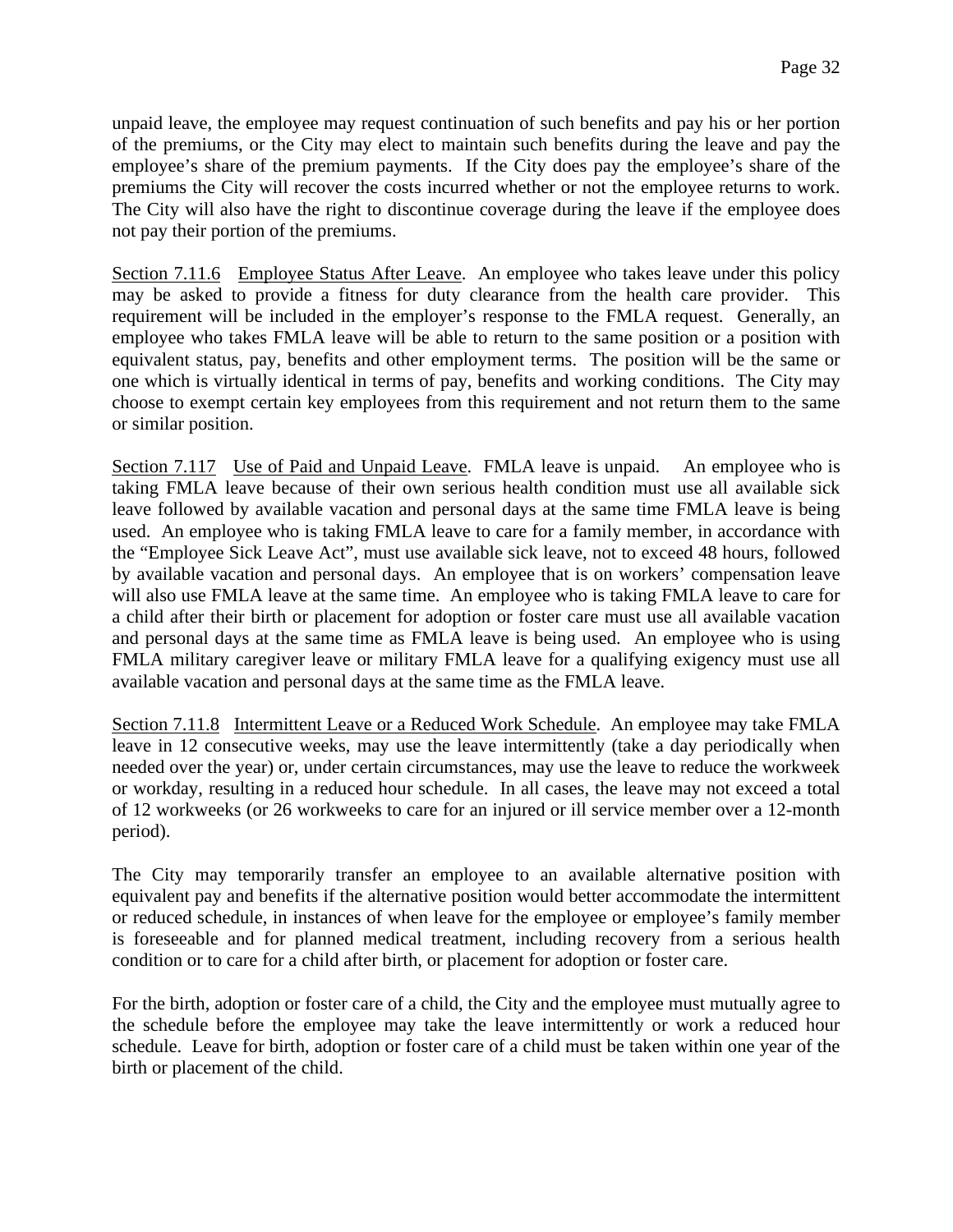If an employee is taking leave for a serious health condition or because of the serious health condition of a family member, the employee should try to reach agreement with the City before taking intermittent leave of working a reduced hour schedule. If this is not possible, then the employee must prove that the use of the leave is medically necessary.

Section 7.11.9 Certification for the Employee's Serious Health Condition. The City will require certification for the employee's serious health condition. The employee must respond to such a request within 15 days of the request or provide reasonable explanation for the delay. Failure to provide certification may result in a denial of continuation of leave. Medical certification will be provided using the DOL Certification of Health Care Provider for Employee's Serious Health Condition. You may obtain this form from the Human Resources Manager or the following website [\(http://www.dol.gov/esa/whd/forms/WH-380-E.pdf\)](http://www.dol.gov/esa/whd/forms/WH-380-E.pdf).

The City's Human Resources Manager may directly contact the employee's health care provider for verification or clarification purposes. Before the Human Resources Manager makes direct contact with the health care provider, the employee will be given an opportunity to resolve any deficiencies in the medical certification. In compliance with HIPAA Medical Privacy Rules, the City will obtain the employee's permission for clarification of individually identifiable health information.

The City has the right to ask for a second opinion if it has reason to doubt the certification. The City will pay for the employee to get a certification from a second doctor, which the City will select. The City may deny FMLA leave to an employee who refuses to release relevant medical records to the health care provider designated to provide a second or third opinion. If necessary to resolve a conflict between the original certification and the second opinion, the City will require the opinion of a third doctor. The City and the employee will mutually select the third doctor, and the City will pay for the opinion. This third opinion will be considered final. The employee will be provisionally entitled to leave and benefits under the FMLA pending the second and/or third opinion.

Section 7.11.10 Certification for the Family Member's Serious Health Condition. The City will require certification for the family member's serious health condition. The employee must respond to such a request within 15 days of the request or provide a reasonable explanation for the delay. Failure to provide certification may result in a denial of continuation of leave. Medical certification will be provided using the DOL Certification of Health Care Provider for Family Member's Serious Health Condition. This form may be obtained from the Human Resources Manager or the following website [\(http://www.dol.gov/esa/whd/forms/WH-380-](http://www.dol.gov/esa/whd/forms/WH-380-F.pdf) [F.pdf\)](http://www.dol.gov/esa/whd/forms/WH-380-F.pdf).

The City's Human Resources Manager may directly contact the employee's family member's health care provider for verification or clarification purposes. Before the Human Resources Manager makes this direct contact with the health care provider, the employee will be given an opportunity to resolve any deficiencies in the medical certification. In compliance with HIPAA Medical Privacy Rules, the City will obtain the employee's family member's permission for clarification of individually identifiable health information.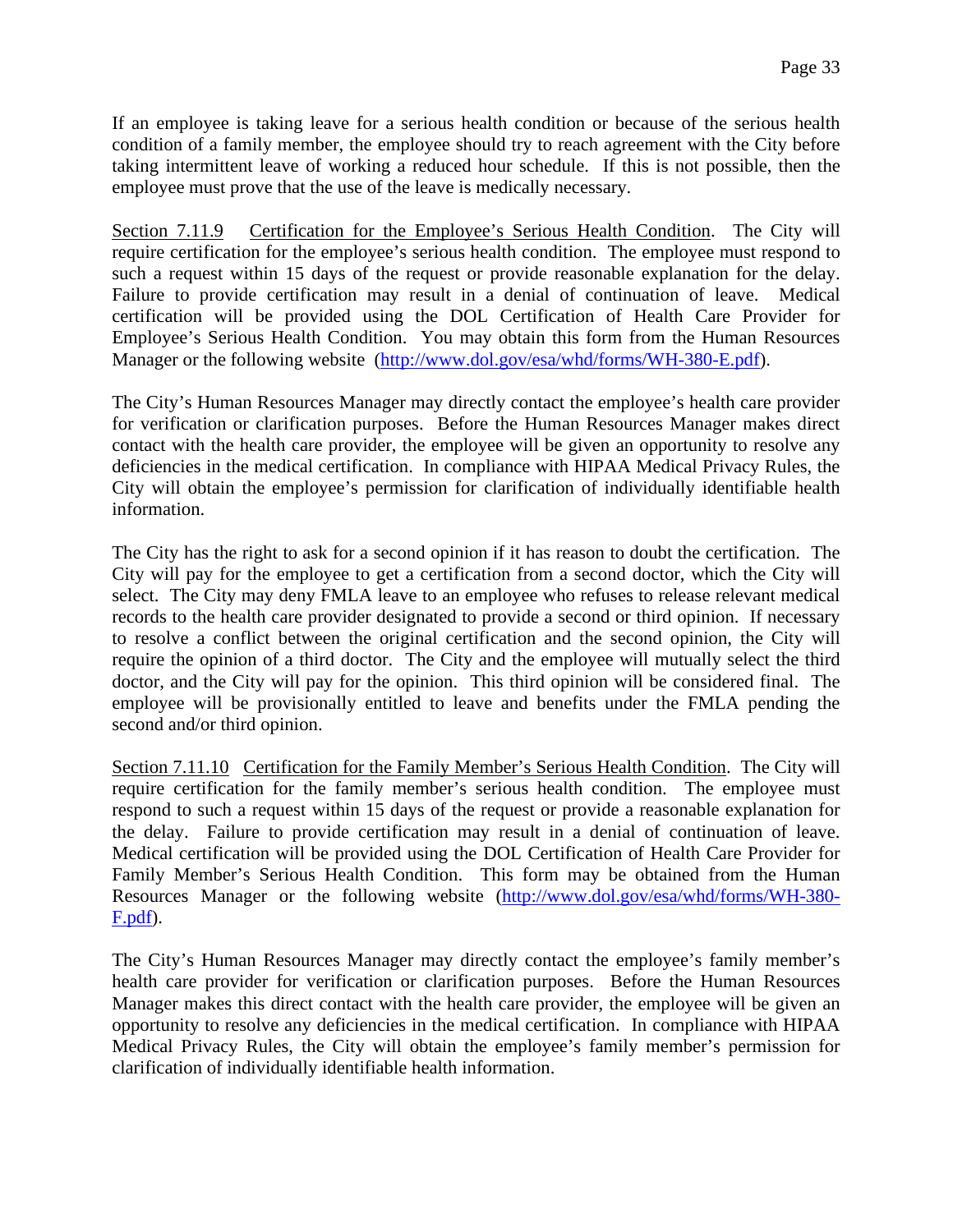The City has the right to ask for a second opinion if it has reason to doubt the certification. The City will pay for the employee's family member to get a certification from a second doctor, which the City will select. The City may deny FMLA leave to an employee whose family member refuses to release relevant medical records to the health care provider designated to provide a second or third opinion. If necessary to resolve a conflict between the original certification and the second opinion, the City will require the opinion of a third doctor. The City and the employee will mutually select the third doctor, and the City will pay for the opinion. This third opinion will be considered final. The employee will be provisionally entitled to leave and benefits under the FMLA pending the second and/or third opinion.

Section 7.11.11 Certification of Qualifying Exigency for Military Family Leave. The City will require certification of the qualifying exigency for military family leave. The employee must respond to such a request within 15 days of the request or provide a reasonable explanation for the delay. Failure to provide certification may result in a denial of continuation of leave. This certification will be provided using the DOL Certification for Serious Injury or Illness of Covered Service member. This form may be obtained from the Human Resources Manager or the following website [\(http://www.dol.gov/esa/whd/forms/WH-385.pdf\)](http://www.dol.gov/esa/whd/forms/WH-385.pdf).

Section 7.11.12 Recertification. The City may request recertification for the serious health condition of the employee or the employee's family member no more frequently than every 30 days and only when circumstances have changed significantly, or if the City receives information casting doubt on the reason given for the absence, or if the employee seeks an extension of his or her leave. Otherwise, the City may request recertification for the serious health condition of the employee or the employee's family member every six months in connection with an FMLA absence. The City may provide the employee's health care provider with the employee's attendance records and ask whether need for leave is consistent with the employee's serious health condition.

Section 7.11.13 Procedure for Requesting FMLA Leave. All employees requesting FMLA leave must provide verbal or written notice of the need for the leave to the Human Resources Manager. Within five business days after the employee has provided this notice, the Human Resources Manager will complete and provide the employee with the Department of Labor Notice of Eligibility and Rights.

When the need for the leave is foreseeable, the employee must provide the City at least 30 days' notice. When an employee becomes aware of a need for FMLA leave less than 30 days in advance, the employee must provide notice of the need for the leave either the same day or the next business day. When the need for FMLA leave is not foreseeable, the employee must comply with the City's usual and customary notice and procedural requirements for requesting leave, absent unusual circumstances.

Section 7.11.14 Designation of FMLA Leave. Within five business days after the employee has submitted the appropriate certification form, the Human Resources Manager will complete and provide the employee with a written response to the employee's request for FMLA leave using the Department of Labor's Designation Notice.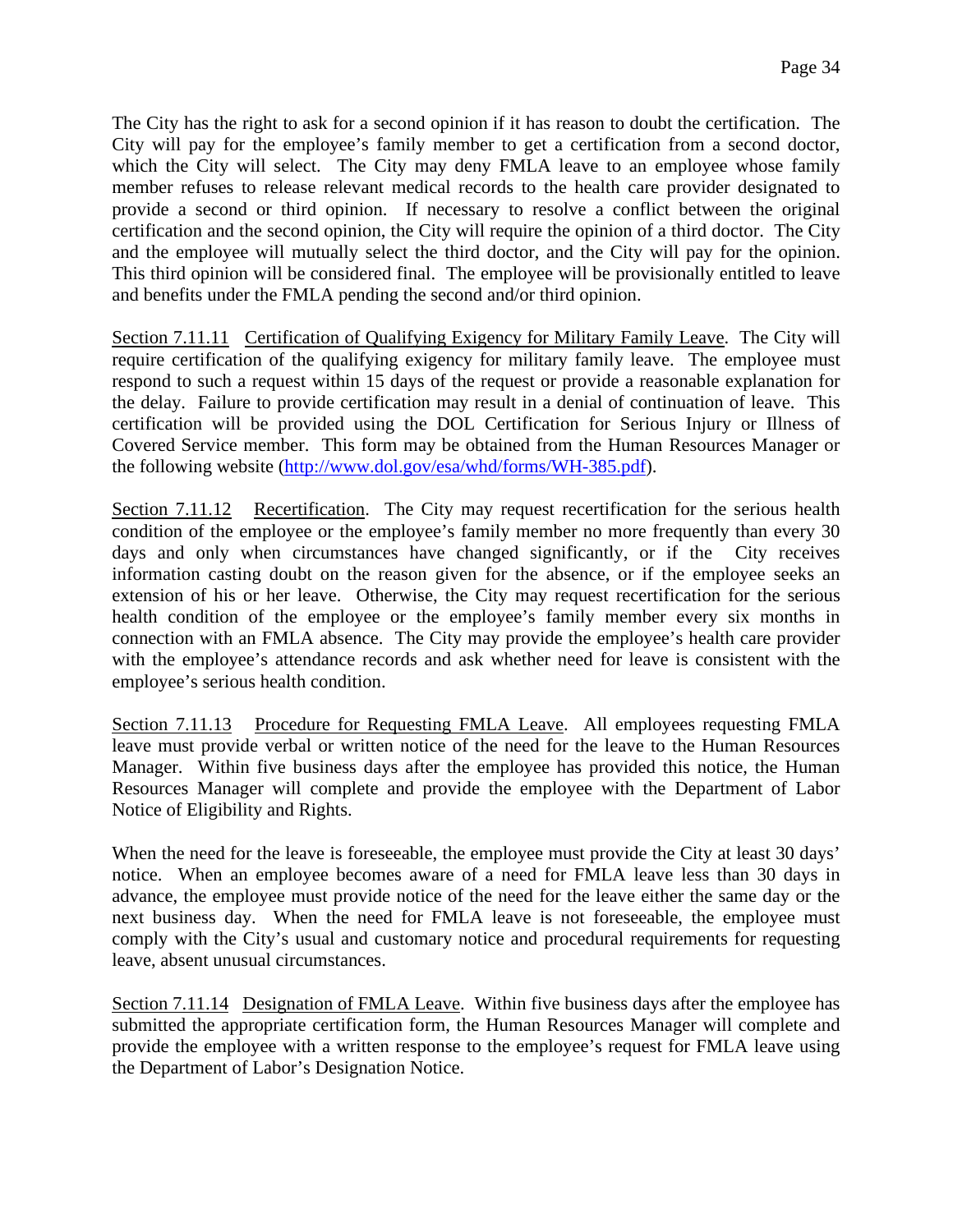Section 7.11.15 Intent to Return to Work from FMLA Leave. On a basis that does not discriminate against employees on FMLA leave, the City may require an employee on FMLA leave to report periodically on their status and intent to return to work.

# **Section 7.12 Victims' Economic Security and Safety Act Policy**

The City complies with and supports the Victims Economic Security and Safety Act ("VESSA") (820 ILCS 180/1).

Policy. Eligible City employees are entitled to use unpaid victims' economic and security and safety leave for up to twelve (12) work weeks per 12-month period for any one or more of the following reasons:

- A. Seeking medical attention for, or recovering from, physical or psychological injuries caused by domestic, sexual or gender violence to the employee or the employee's family or household member;
- B. Obtaining services from a victim services organization for the employee or the employee's family or household member;
- C. Obtaining psychological or other counseling for the employee or the employee's family or household member;
- D. Participating in safety planning, temporarily or permanently relocating, or taking other actions to increase the safety of the employee or the employee's family or household member from future domestic or sexual violence or ensuring economic security;
- E. Seeking legal assistance or remedies to ensure the health and safety of the employee or the employee's family or household member, including preparing for or participating in any civil or criminal legal proceeding related to or derived from domestic, sexual or gender violence.

#### Definitions.

- A. "12-Month Period" means a rolling 12-month period measured backward from the date leave is taken and continuous with each additional leave day or partial leave day taken;
- B. "Family or Household Member" means a spouse, parent, son, daughter, and persons jointly residing in the same household;
- C. "Parent" means the biological parent of an employee or an individual who stood in loco parentis to an employee when the employee was a child;
- D. "Son or Daughter" means a biological, adopted, or foster child, a stepchild, a legal ward, or a child of a person standing in loco parentis, who is under 18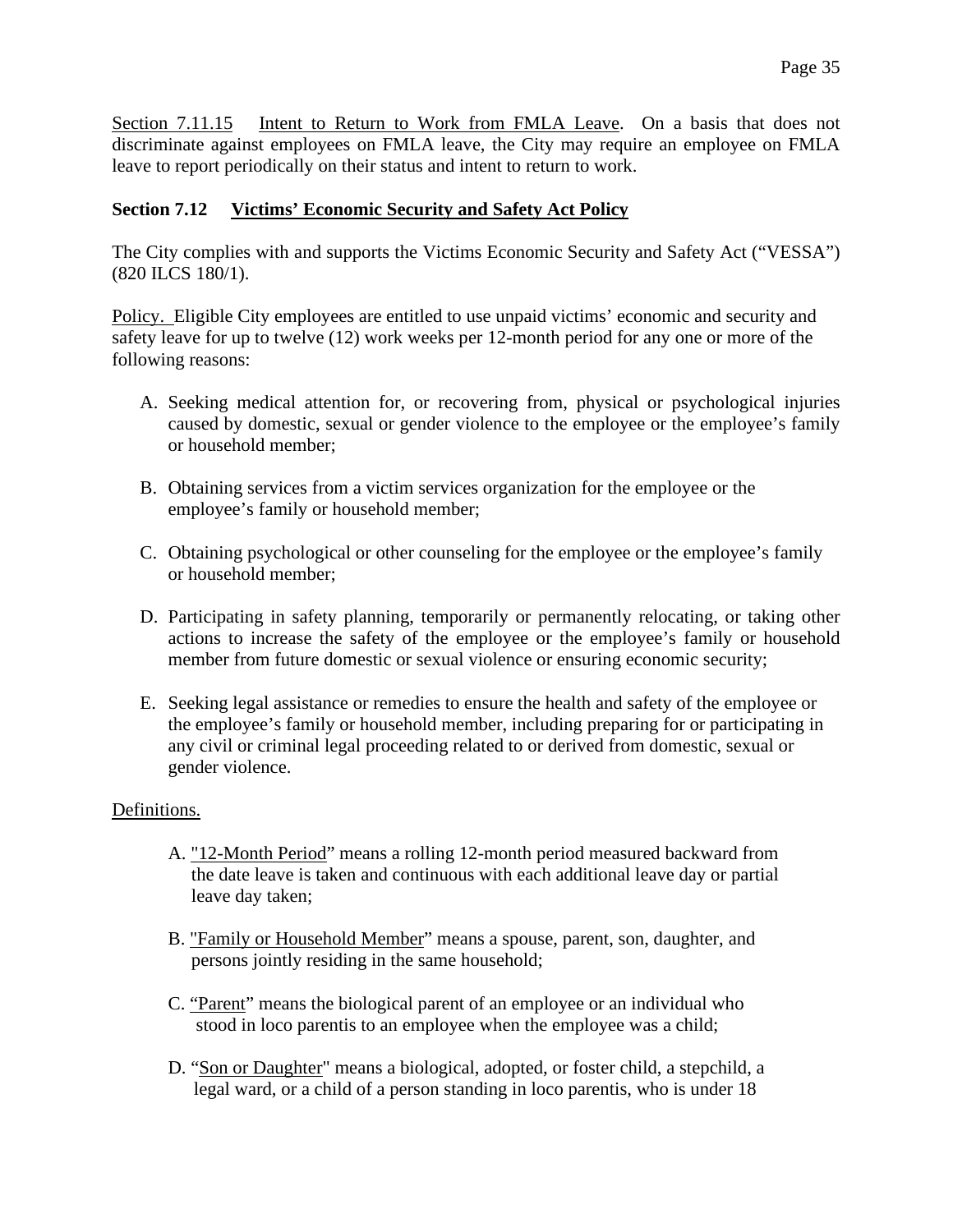years of age, or is 18 years of age or older and incapable of self-care because of a mental or physical disability;

- E. "Domestic Violence, Sexual Violence, or Gender Violence" means domestic violence, sexual assault, gender violence or stalking.
- F. "Domestic Violence" means abuse, as defined in Section 103 of the Illinois Domestic Violence Act of 1986, by a family or household member, as defined in Section 103 of the Illinois Domestic Violence Act of 1986.
- G. "Sexual assault" means any conduct proscribed by: (i) Article 11 of the Criminal Code of 2012 except Sections 11-35 and 11-45; (ii) Sections 12-13, 12-14, 12-14.1, 12-15, and 12-16 of the Criminal Code of 2012; or (iii) a similar provision of the Criminal Code of 1961.
- H. "Gender Violence" means harm or threatened harm inflicted upon individuals and groups that is based at least in part on the basis of their actual or perceived gender.

Coverage and Eligibility. Both full and part-time employees are eligible to apply for this leave.

Intermittent or Reduced Leave. An employee may take leave intermittently (a few days or a few hours at a time) or on a reduced leave schedule.

#### Substitution of Paid Time Off/Family/Medical Leave.

- A. Leave under this policy is unpaid; however, an employee may elect to substitute accrued paid vacation, sick or personal time for an equivalent amount of victims' economic security and safety leave. Such substitution will not extend the total amount of allowable leave beyond twelve (12) workweeks;
- B. When the employee's need for the leave also qualifies as family/medical leave pursuant to the Family and Medical Leave Act (FMLA), FMLA leave will run concurrently with leave taken pursuant to this policy.

Notice Requirement. An employee is required to give 48 hours notice to the City in the event of a foreseeable leave. In unexpected or unforeseeable situations, an employee should provide as much notice as is practicable, usually verbal notice within one or two business days of when the need for leave becomes known.

#### Certification.

- A. For leaves taken pursuant to this policy, the employee may be required to submit a certification demonstrating the need for the leave. The certification must be provided by the employee as soon as reasonably possible, but in most cases, within 15 days after requested;
- B. The certification requirement may be satisfied by the submission of a sworn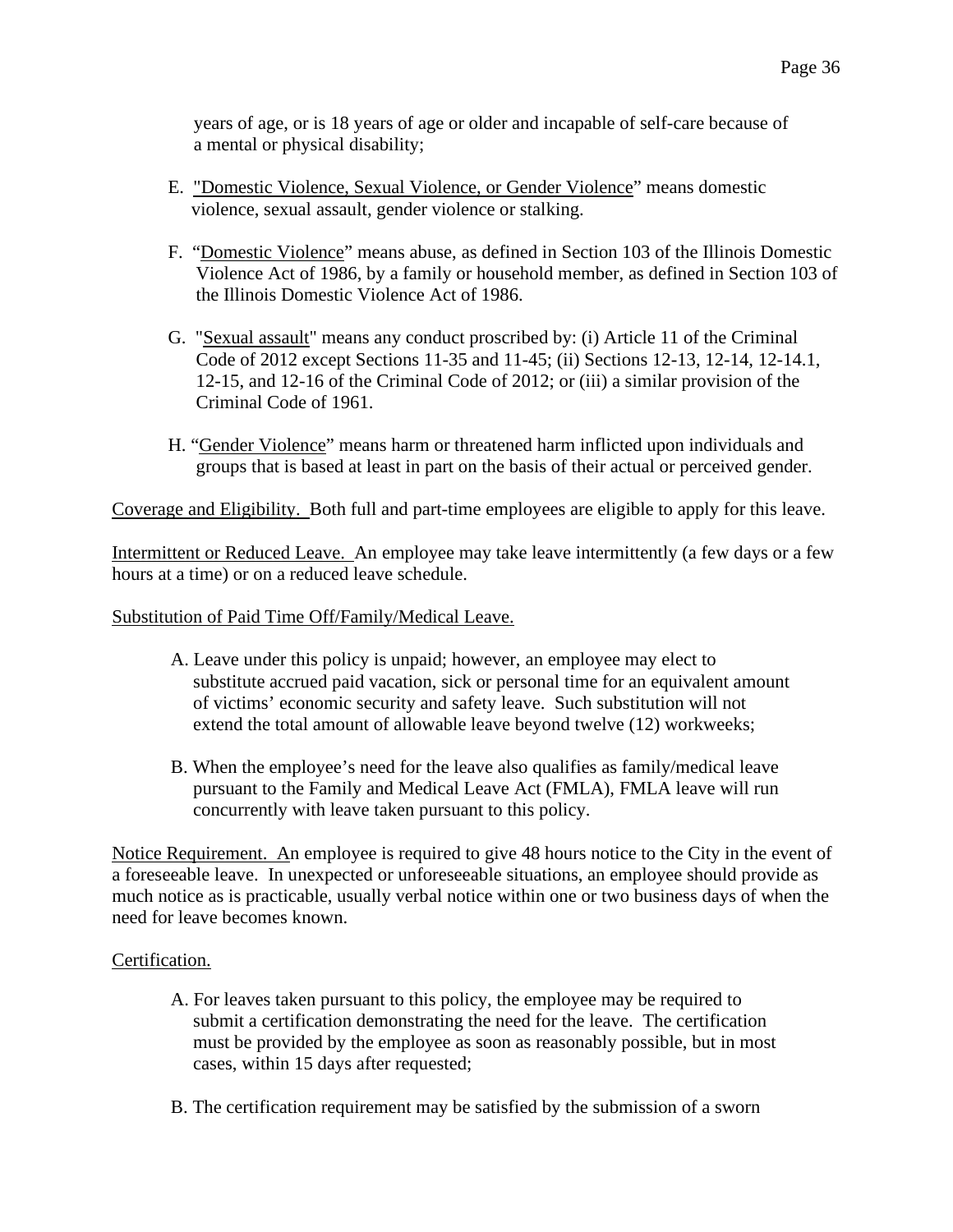statement from the employee and one of the following:

- 1. Documentation from a victim services organization, attorney, clergy, or medical or other professional from whom the employee or the family/household member has sought assistance from in addressing domestic or sexual violence and/or its effects;
- 2. A police or court record;
- 3. Other corroborating evidence.
- C. All documentation related to the employee's need for the leave pursuant to this policy will be held in strict confidence and will only be disclosed as required/permitted by law.

#### Effect on Benefits.

- A. An employee granted a leave under this policy will not lose any benefits accrued prior to the taking of the leave, but is not entitled to seniority or benefit accrual during the leave period.
- B. An employee granted leave under this policy will continue to be covered under the City's health insurance and welfare plans under the same conditions as coverage would have been provided if the employee had been continuously employed during the leave period. Any required employee contributions will be either through payroll deduction or by direct payment to the City. The employee will be advised in writing at the beginning of the leave period as to the amount and method of payment. Employee contribution amounts are subject to any change in rates that occurs while the employee is on leave.
- C. If an employee's contribution is more than 30 days late, the City may terminate the employee's insurance coverage.
- D. If the City pays the employee contributions missed by the employee while on leave, the employee will be required to reimburse the City for delinquent payments (on a payroll deduction schedule) upon return from leave.
- E. If the employee fails to return from unpaid leave pursuant to this policy for reasons other than (1) the continuation, reoccurrence, or onset of domestic or sexual violence that entitles the employee to leave; or (2) circumstances beyond the employee's control (certification required within a reasonable period of time as to the reason the employee is unable to return), the City may seek reimbursement from the employee for the portion of the health insurance premiums paid on behalf of the employee (also known as the employer contribution) during the period of leave.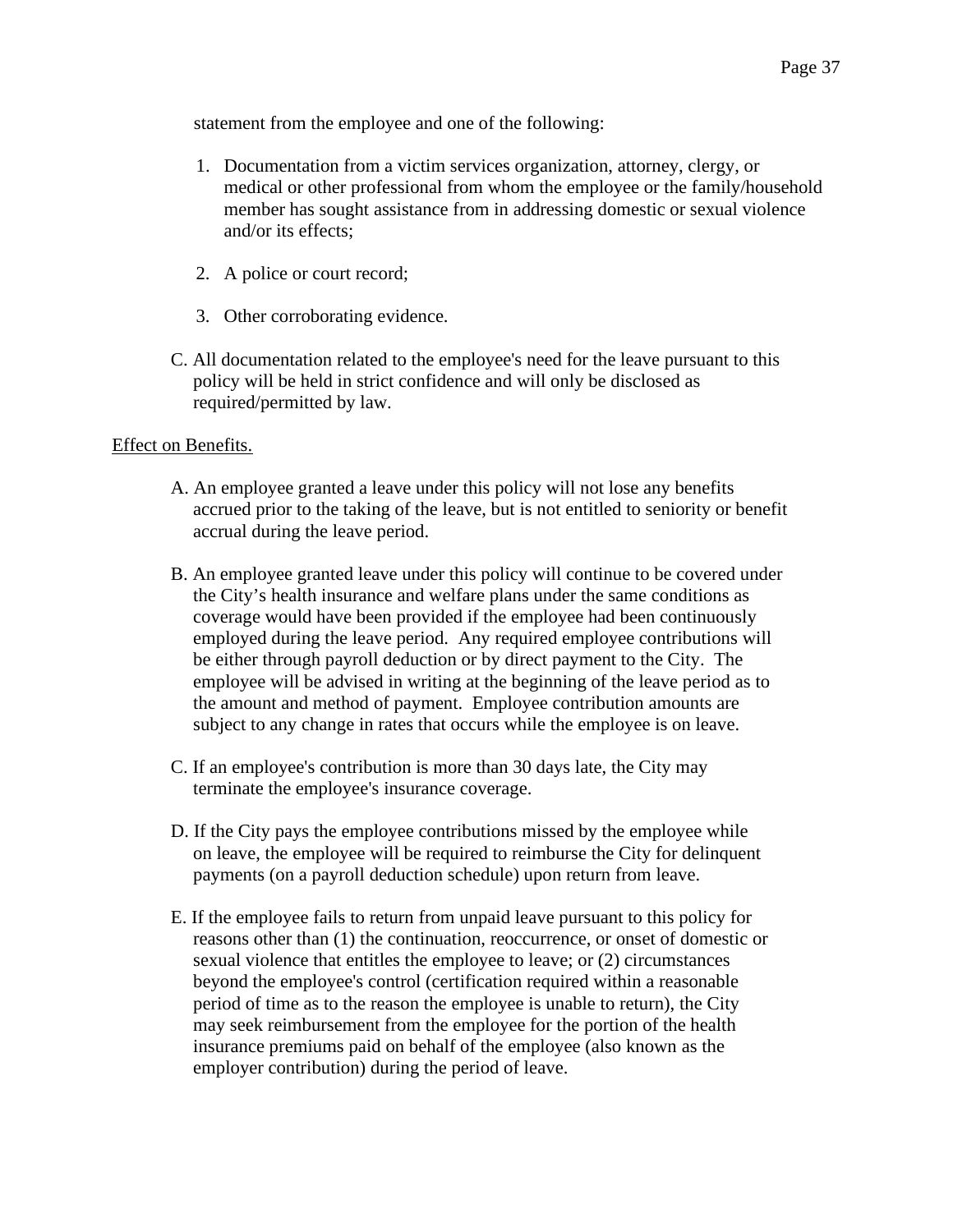#### Job Protection.

- A. If the employee returns to work from a leave pursuant to this policy, the employee will be reinstated to his/her former position or an equivalent position with equivalent pay, benefits, status and authority.
- B. The employee's restoration rights are the same as they would have been had the employee not been on leave. Thus, if the employee's position would have been eliminated or the employee would have been terminated but for the leave, the employee would not have the right to be reinstated upon return from leave.
- C. If the employee fails to return from a leave pursuant to this policy, the employee will be reinstated to the employee's same or similar position, only if available, in accordance with applicable laws. If the employee's same or similar position is not available; the employee's employment may be terminated.

#### Reasonable Accommodation.

- A. The City will attempt to provide reasonable accommodations for persons who are entitled to protection under VESSA, unless such accommodations would impose an undue hardship.
- B. Reasonable accommodation applies to applicants and employees and may include adjustment to a job structure, workplace facility, or work requirement, transfer, reassignment, or modified schedule, leave, a changed telephone number or seating assignment, installation of a lock, or implementation of a safety procedure in response to actual or threatened domestic, sexual, or gender violence.
- C. A qualified individual is an individual who, but for being a victim of domestic, sexual, or gender violence or with a family or household member who is a victim of domestic, sexual, or gender violence, can perform the essential functions of the employment position that such individual holds or desires.

#### **ARTICLE VIII – EMPLOYEE BENEFITS AND SERVICES**

#### **Section 8.1 Health and Dental Insurance**

Summary plan descriptions, which explain coverage of the employees' health and dental insurance in greater detail, are available from the Human Resources Manager. The actual plan documents are the final authority in all matters relating to benefits described in this Manual or in the summary plan descriptions and will govern in the event of any conflict.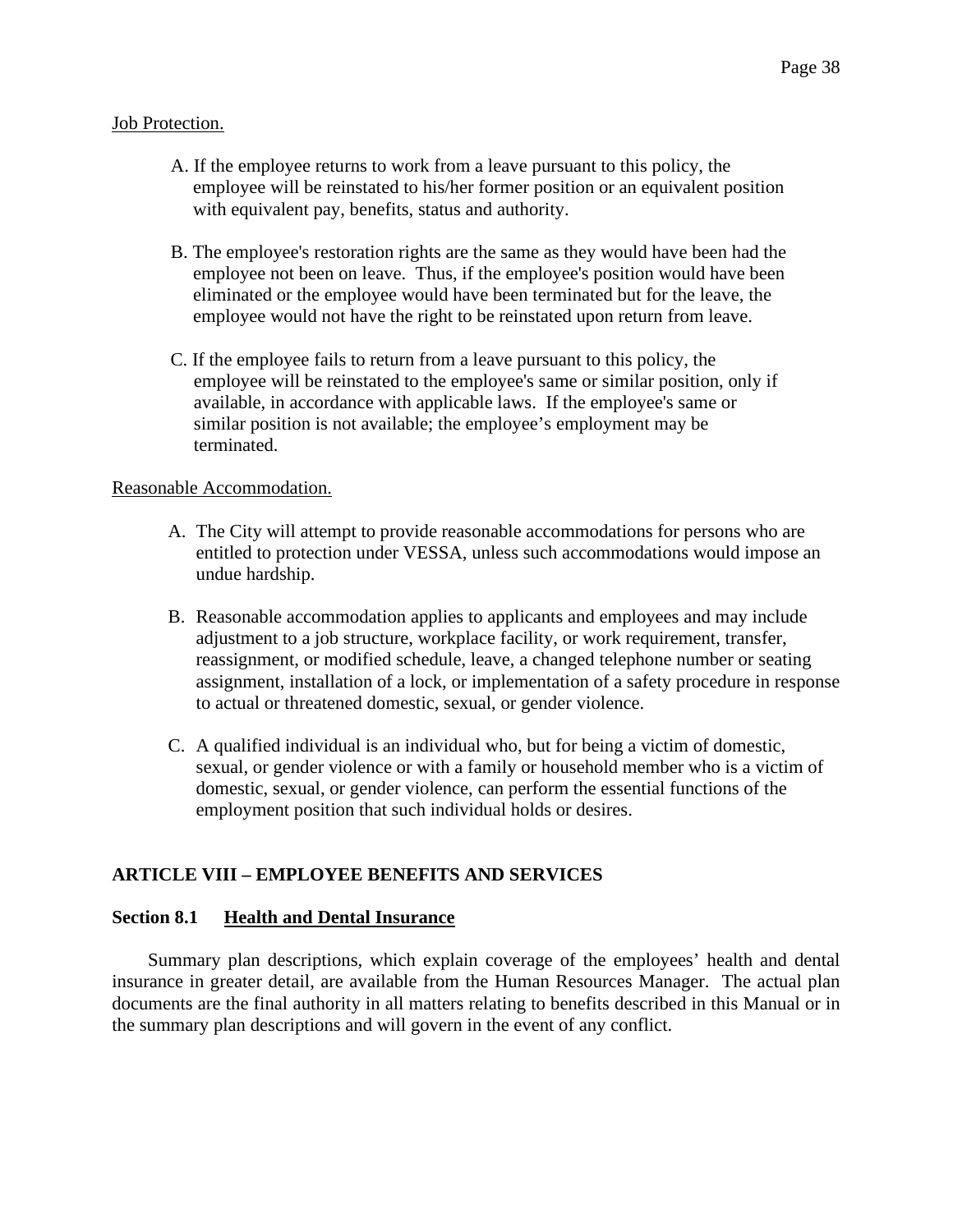#### **Section 8.2 Group Life Insurance**

Full-time employees will receive term life insurance at an amount determined by the City Council.

#### **Section 8.3 Voluntary Life Insurance**

Additional voluntary life insurance for employees, their spouse, and their eligible dependents is also available for employees enrolled in IMRF. The total cost of this coverage is paid by the employee through payroll deduction and is completely optional.

#### **Section 8.4 Voluntary Supplemental Benefits**

Additional voluntary insurance benefit plans are available to full-time employees. Detailed information regarding the various plans are available from the Human Resources Manager.

#### **Section 8.5 Employee Assistance Program (EAP)**

The City's Employee Assistance Program is administered through Health Directions, a division of North Central Behavioral Health Systems, Inc. They will provide assessment, counseling, and referral services to the employee and their immediate family members for any personal concerns, including health, marital, family, financial, alcohol, drug, legal, emotional or stress. The EAP is professional and services are provided on a confidential basis. Contact the Human Resource Manager for further details.

#### **ARTICLE IX - PENSION COVERAGE**

#### **Section 9.1 Pension Coverage**

The benefits and eligibility for the Illinois Municipal Retirement Fund ("IMRF"), Downstate Police Pension, and Firefighters' Pension are determined by Illinois statutes. A summary of the applicable pension plan shall be made available to employees upon request.

#### **ARTICLE X - EMPLOYEE TRAINING**

#### **Section 10.1 Training and Conferences**

The City will pay the costs of training, business trips and conferences directly related to an employee's job, consistent with budget guidelines, and with the approval of the Department Head.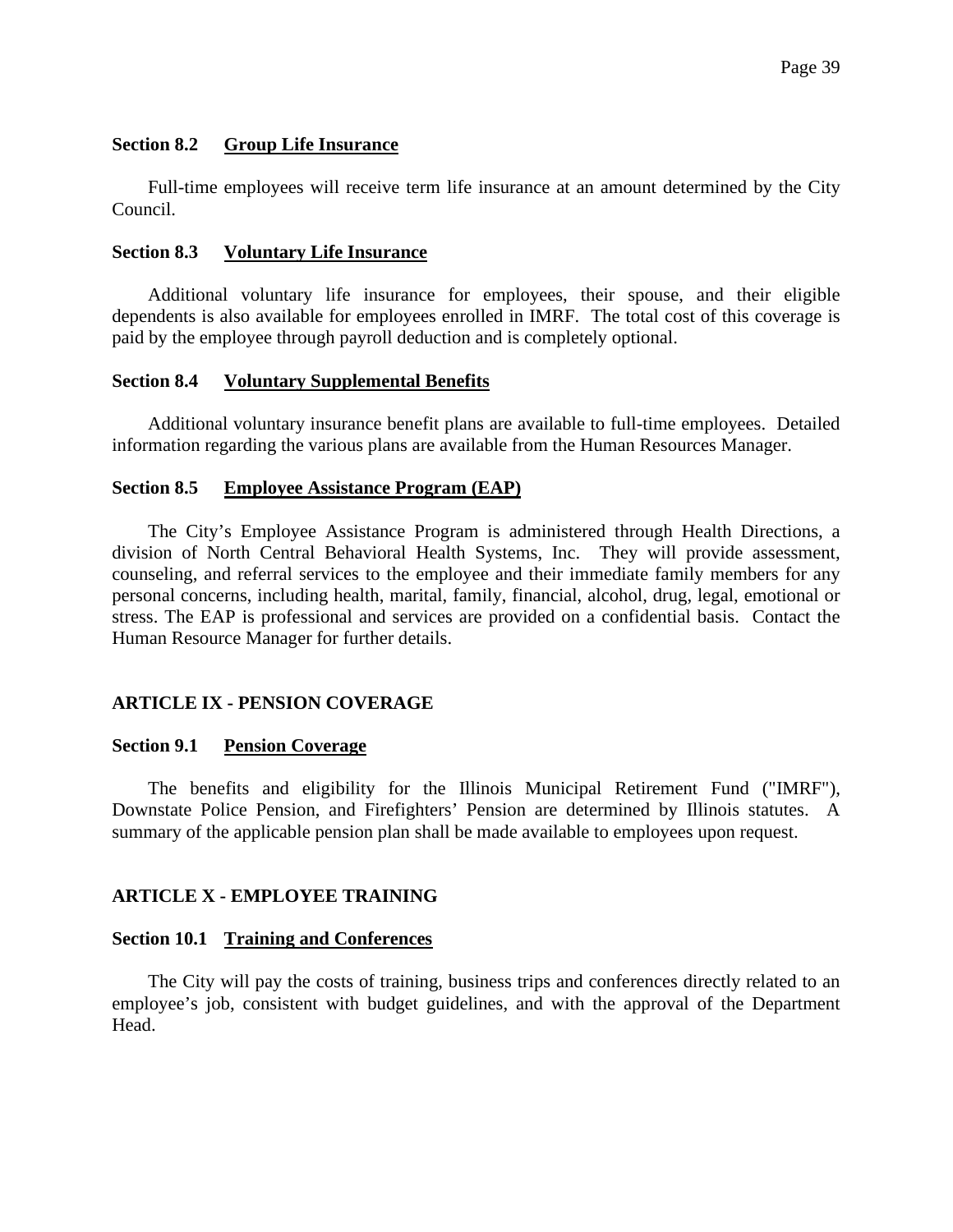#### **Section 10.2 Educational Assistance**

With the approval of the department head and final approval of the appropriate committee, the City shall pay the cost of books and tuition for regular, full-time employees upon proof of enrollment in college courses related to and required for the completion of a job related undergraduate or graduate degree. The employee shall reimburse the City the entire amount for each course and associate books if the employee does not obtain a grade of "C" or higher upon completion of each course.

An employee who receives an undergraduate or graduate degree at the City's expense shall be responsible for reimbursing the City for 100% of the cost of books and tuition if the employee voluntarily leaves employment with the City prior to one year after the employee's date of completion. Payback thereafter shall be as follows:

| After one (1) year:    | 90% |
|------------------------|-----|
| After two (2) years:   | 80% |
| After three (3) years: | 70% |
| After four (4) years:  | 60% |
| After five (5) years:  | 0%  |

#### **ARTICLE XI - EMPLOYEE GRIEVANCES**

#### **Section 11.1 Employee Grievances**

If an employee has a complaint or grievance concerning working conditions (except for wage increases) or other matters relating to his/her job, they have the right to appeal in writing to the Department Head. If the grievance cannot be settled with the Department Head, the Department Head shall submit a report, in writing, to the Mayor. The Mayor's decision in the matter is final.

#### **ARTICLE XII - PERSONNEL RECORDS**

#### **Section 12.1 Access to Personnel Records**

The Human Resources Manager will maintain employee personnel records for each employee. Individual Department Heads may, if they choose, retain duplicate personnel records. An employee's personnel records will include the employee's application for employment, earnings history, positions held, attendance and vacation records, hours worked, performance reviews and other relevant personnel documents. Certain employee records (i.e. medical records and notices) will be kept in a separate file in accordance with federal law.

City personnel records are highly confidential and will only be made available to appropriate City employees and officials and the employee for whom the records are maintained, except in the case where disclosure is ordered to a party in a legal action or arbitration, if the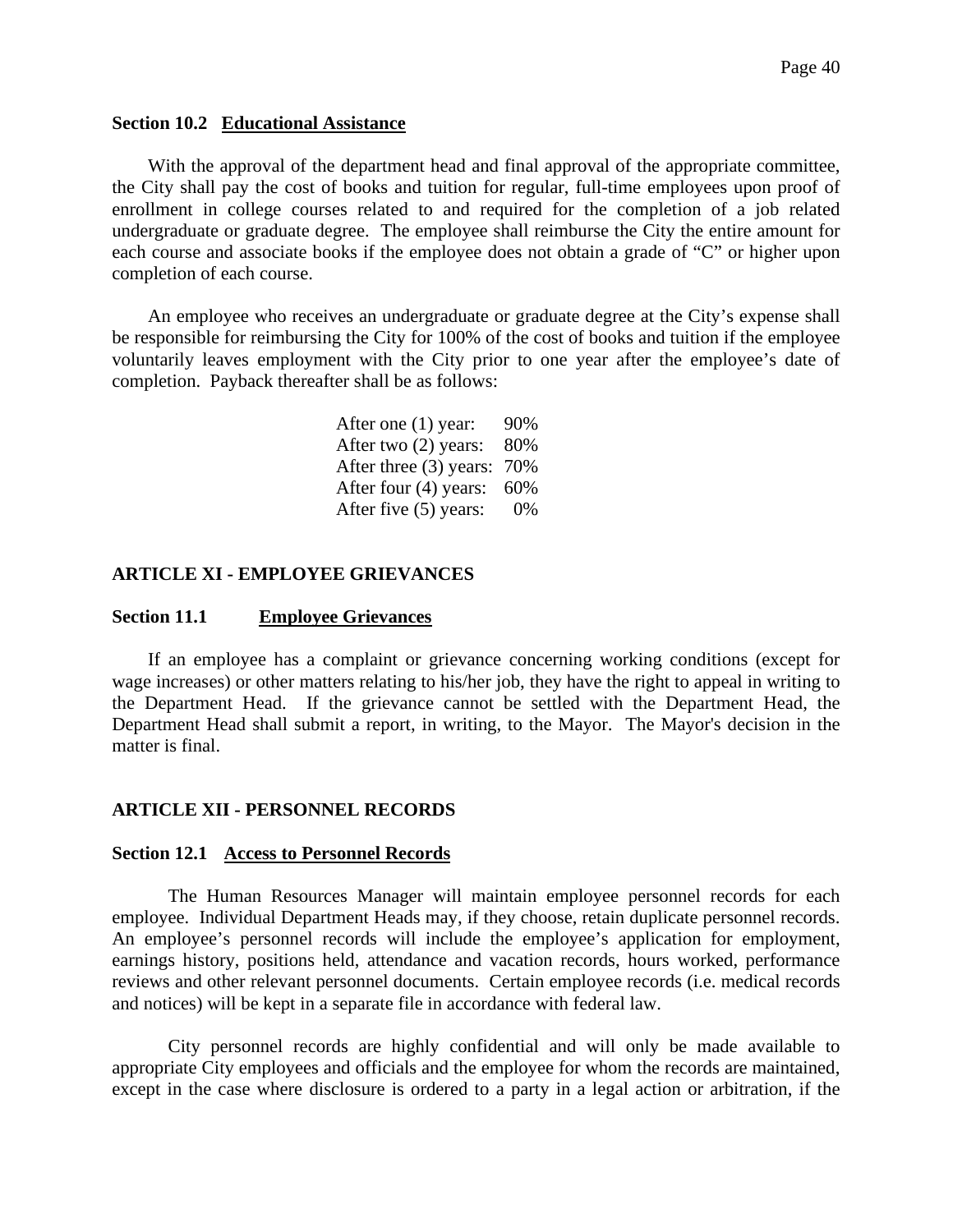information is requested under the Freedom of Information Act, or requested by a government agency as a result of an employee claim or complaint. The employee may designate in writing a representative to view the employee's personnel records.

All work-related commendations, grievances, complaints and written warnings by or from either the employee or the employee's Department Head or supervisor will become part of that employee's personnel record. If an employee disagrees with certain items in his/her file, such as a disciplinary action, the employee may submit a concise statement of disagreement for inclusion in his/her personnel file.

# **ARTICLE XIII – SOCIAL MEDIA POLICY**

#### **Section 13.1 Employee Use of Social Media**

This policy provides guidance for employees use of social media, which should be broadly understood for purposes of this policy to include blogs, wikis, microblogs, message boards, chatrooms, electronic newsletters, online forums, social networking sites and other sites and services that permit users to share information with others in a contemporaneous manner. The City uses social media to increase awareness of and accessibility to its programs, resources and services in order to serve its mission.

The following principles apply to both professional use of social media on behalf of the City of Peru and personal use of social media when referencing the City of Peru.

- a. Employees should be aware of the effect their actions may have on their images, as well as the City's image. The information that employees post or publish may remain public information for an extended period of time.
- b. Employees should be aware that the City of Peru may observe content and information made available by employees through social media. Employees should use their best judgment in posting material that is neither inappropriate nor harmful to City of Peru, its employees, or citizens.
- c. Although not an exclusive list, some specific examples of prohibited social media conduct include posting commentary, content, or images that are defamatory, pornographic, proprietary, harassing, libelous or that can create a hostile work environment.
- d. Employees are not to publish, post or release any information that is considered confidential, in draft form or otherwise not public. If there are questions about what is considered confidential, employees should check with their supervisor.
- e. Social media networks, blogs and other types of online content sometimes generate press and media attention or legal questions. Employees should refer these inquiries to their supervisors and authorized City spokesperson.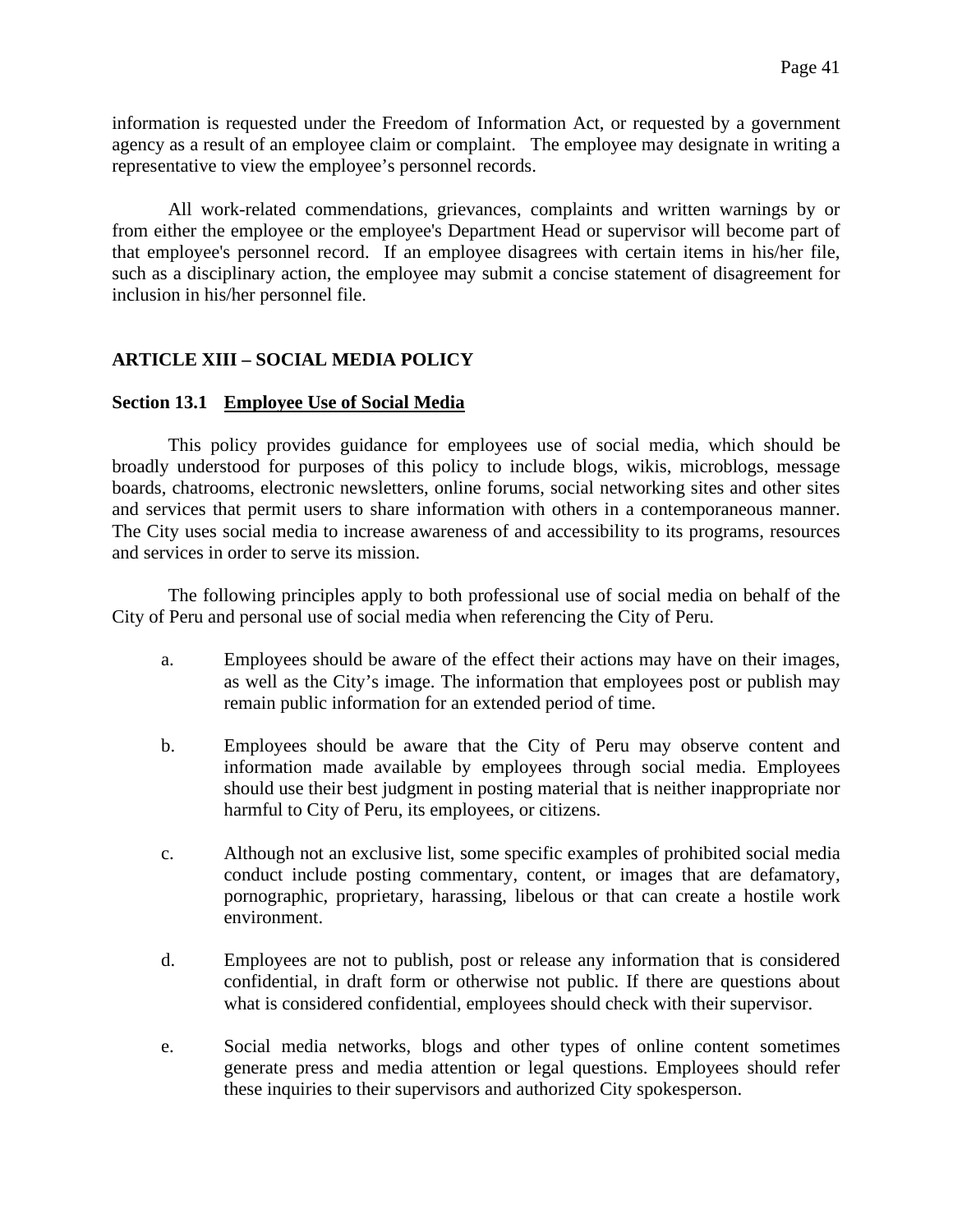- f. If while using social media on the City's behalf, employees encounter a situation while using social media that threatens to become antagonistic, employees should disengage from the dialogue in a polite manner and seek the advice of a supervisor.
- g. Employees should get appropriate permission before referring to or posting images of current or former employees, members, vendors or suppliers. Additionally, employees should get appropriate permission to use a third party's copyrights, copyrighted material, trademarks, service marks or other intellectual property. No comments with any kind of negative, mocking, condescending, harassing, threatening, defamatory, disparaging or discriminatory connotation should be made about any entity or member of the public, including but not limited to, elected officials, fellow employees, volunteers, patrons, vendors, suppliers or organization affiliated or doing business with the City.
- h. Only those employees responsible for the City's social media sites should be actively participating and working on those sites during work hours. Social media use shall not interfere with an employee's responsibilities at City of Peru. City computer systems are to be used for business purposes only. When using City of Peru computer systems, use of social media for business purposes is allowed, but personal use of social media networks or personal blogging of online content is prohibited and could result in disciplinary action.
- i. If employees publish content after-hours that involves work or subjects associated with City of Peru, a disclaimer should be used, such as this: "The postings on this site are my own and do not represent the City of Peru positions, strategies or opinions."
- j. Express only your personal opinions. Never represent yourself as a spokesperson for the City of Peru. If the City is a subject of the content you are creating, be clear and open about the fact that you are an employee and make it clear that your views do not represent those of the City of Peru, fellow employees, citizens, suppliers or people working on behalf of the City of Peru. If you do publish a blog or post online related to the work you do or subjects associated with City of Peru, make it clear that you are not speaking on behalf of the City of Peru. It is best to include a disclaimer such as "The postings on this site are my own and do not reflect the views of the City of Peru."
- k. It is highly recommended that employees keep City of Peru related social media accounts separate from personal accounts, if practical.
- l. Content that is posted on City-sponsored social media sties is subject to the Illinois Freedom of Information Act, as well as, Illinois records retention requirements.